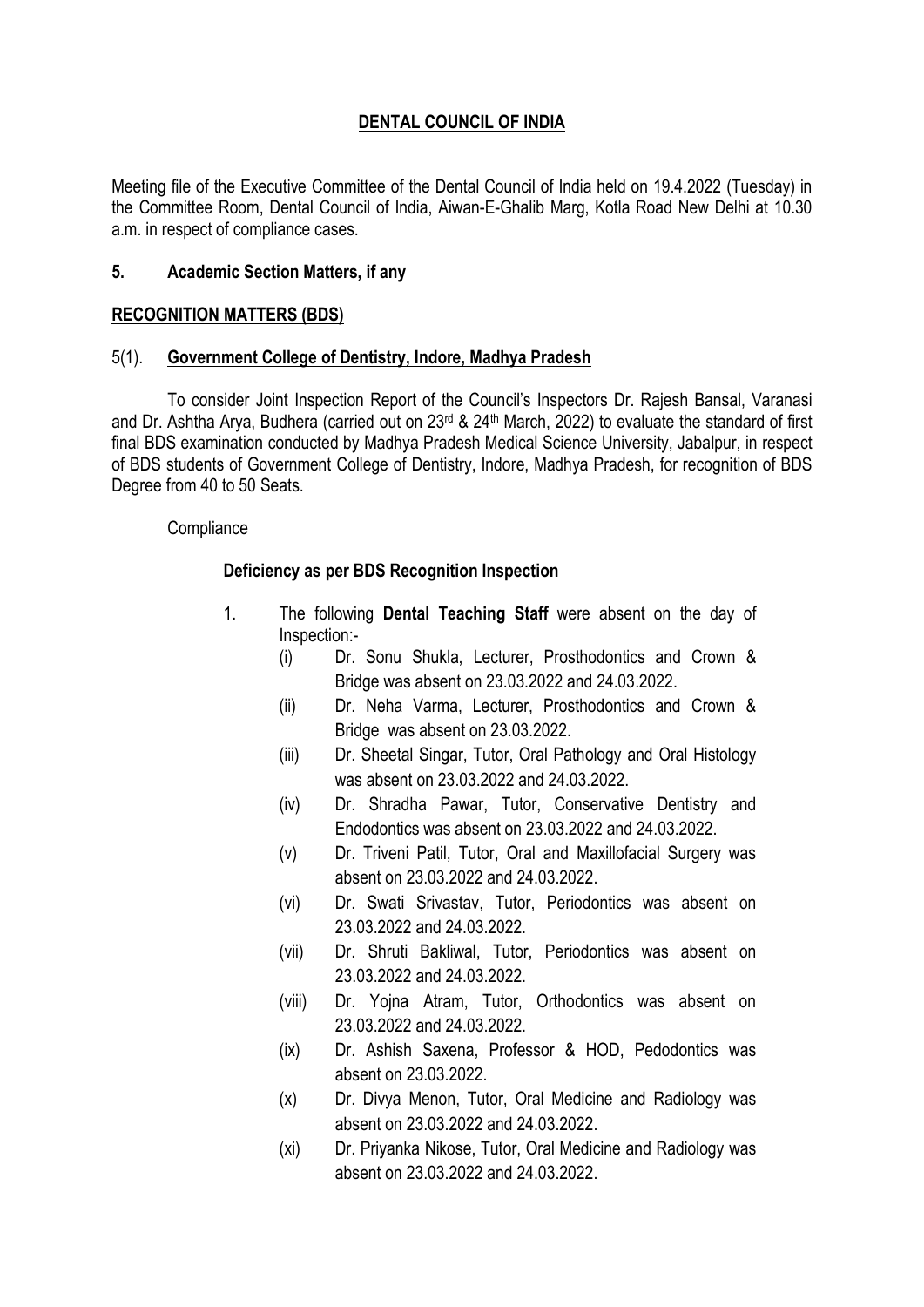- (xii) Dr. Vrinda Saxena, Professor, Public Health and Dentistry was absent on 23.03.2022 and 24.03.2022.
- (xiii) Dr. Vidhatri Tiwari, Lecturer, Public Health and Dentistry was absent on 23.03.2022 and 24.03.2022.
- (xiv) Dr. Manoj Jain, Tutor, Public Health and Dentistry was absent on 23.03.2022 and 24.03.2022.

## 2. Non Teaching Staff/Ministerial Staff:- Attenders – 01

3. There are deficiencies of Major Equipments in the various departments:

> Conservative Dentistry and Endodontics:- Autoclaves – 01, Automatic Developer – 1, Pre Clinical Laboratory:- Work table preferable complete stainless steel fitted with light, Bunsen burner, air blower working stool – Sharing with Conservative Dentistry, Adequate number of lab micro motor with attached hand piece - Sharing with Conservative Dentistry, Pre Clinical Laboratory:- Wax Burnout Furnace – Shared with Prostho Department, Centrifugal Casting Machine - Shared with Prostho Department, Heavy Duty Micromotor - Shared with Prostho Department, Gas Cylinder and Oxygen cylinder with Burner - Shared with Prostho Department, Clinical Laboratory:-Plaster Dispenser – Shared with Prostho Department, Model Trimmer – Shared with Prostho Deparment, Lathe – Shared with Prostho Department, Lab Micromotor – Shared with Prostho Department, Ultrasonic Cleaner – Shared with Prostho Department, Spindle Grinder - Shared with Prostho Department, Vibrator - Shared with Prostho Department, Burnout Furnace – Shared with Prostho Department, Porcelain Furnace – Shared with Prostho Department, Sandblasting Machine – Shared with Prostho Department, `Lab Airrotor – Shared with Prostho Department, Pindex System – Shared with Prostho Department, Circular Saw – Shared with Prostho Department, Vacuum Mixer – Shared with Prostho Department, Pneumatic Chisel – Shared with Prostho Department, Casting Machine – Shared with Prostho Department, Periodontology:- Electro Surgical Cautery  $-1$ , Needle Burner with syringe cutter  $-4$ , Public Health Dentistry:- - Needle Burner with syringe cutter - 1, Dental Chair with Unit – One Portable chair in ambulance, Autoclaves – 1, Metal Cabinet – 1, Stabilizer – 1, Generator – 1, Water Tank – 1

4. Central Library:- E Library facility is not available.

| S.No | <b>Amenties</b> | Available/Not<br>Available | Sq.Ft       |
|------|-----------------|----------------------------|-------------|
|      | Digital Library | Not Available              | $500$ sq.ft |
|      | Seating Area    | Insufficient               | 2000 sq.ft  |

5. Observations:-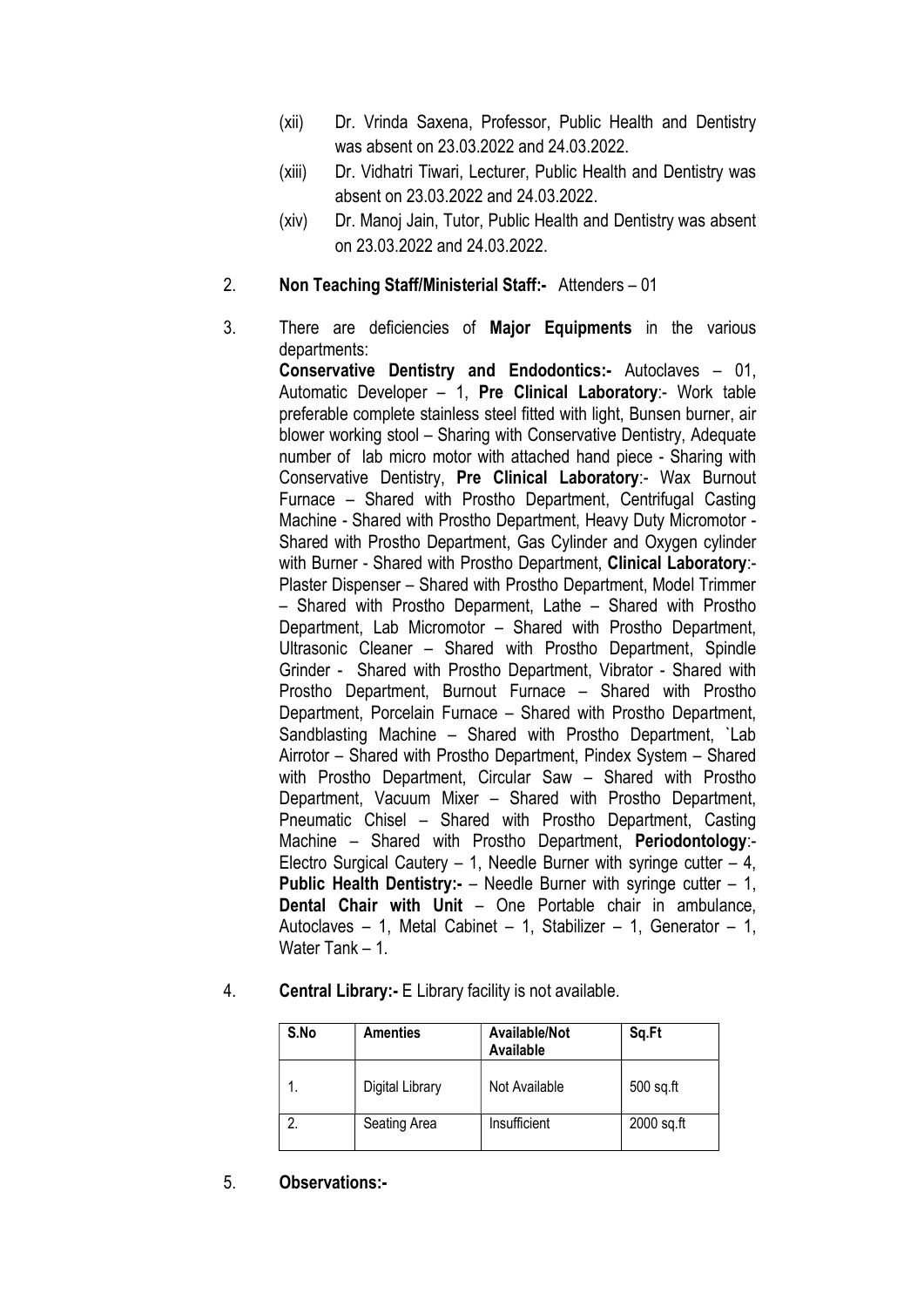- 1. Infrastructure:- Hostel facilities need improvement, number of rooms available for Boys and Girls are insufficient., Staff quarters are not available, Auditorium is shared with medical faculty, Exact dimensions of constructed area could not be verified, two blocks are sanctioned by Government and it appears space deficiency may be met in future, The land and building are Government property. Its papers are not available as it is a old college.
- 2. Mobile Dental Van:- Mobile Dental Van need to be improved only 1 portable chair is available. Dean has committed they will procure in future.
- 3. Conservative Pre Clinical lab is shared with Preclinical Prosthetic Lab.
- 4. Casting Lab is shared between Prosthetics and Conservative Department.
- 5. Conservative Department:- In UG Clinic compressor connection is available only with 2-3 chairs. UG students work with Micromotor handpiece as compressor not available.

## PERIODIC INSPECTIONS

## 5(3). Navodaya Dental College, Raichur, Karnataka

To consider Joint Inspection Report of the Council's Inspectors Dr. Manish Goyal, Moradabad, Dr. Swarupananda Bera, Jamshedpur and Dr. Mainak Kanti Saha, Indore (carried out on 21<sup>st</sup> & 22<sup>nd</sup> March, 2022) to inspect and report on (i) Standard and actual Physical facilities made available for teaching BDS & MDS Courses, at Navodaya Dental College, Raichur, Karnataka (ii) the compliance of norms prescribed by the Council with regard to the teaching load, admission strength etc. by the institution and (iii) the general overall impression about the institution.

## **Compliance**

## Deficiency as per BDS inspection report

1. The following deficiencies of Major Equipments in the various departments i.e.:

Prosthodontics and Crown & Bridge: LAB Deflasking unit - 4, Hydrolic press – 1, Geyser – 1, Phantom heads -16.

Ceramic and Cast Partial Laboratory: Pre-Clinical Prosthetics Laboratory (Adequate number of lab micro motor with attached hand piece) - 5.

Conservative Dentistry and Endodontics: Ultrasonic Cleaner- 2

Oral & Maxillofacial Surgery: Exodontia Ultrasonic Cleaner – 2, Needle burner with syringe cutter - 6, Extraction forceps sets - 6, Minor Oral surgery kits - 3.

Periodontology: Autoclave -1, Ultrasonic Cleaner – 2.

Orthodontics & Dentofacial Orthopedics: Unit mount scale - 4, Plaster dispenser - 2, Vibrator –1, Model Trimmer – 2, Lathe – 2, Typodont - 2, Hydro solder – 1.

Paediatric and Preventive Dentistry: Autoclaves - 1, Ultrasonic Cleaner – 2.

Public Health Dentistry: Autoclaves - 1, Ultrasonic cleaner -2, Mobile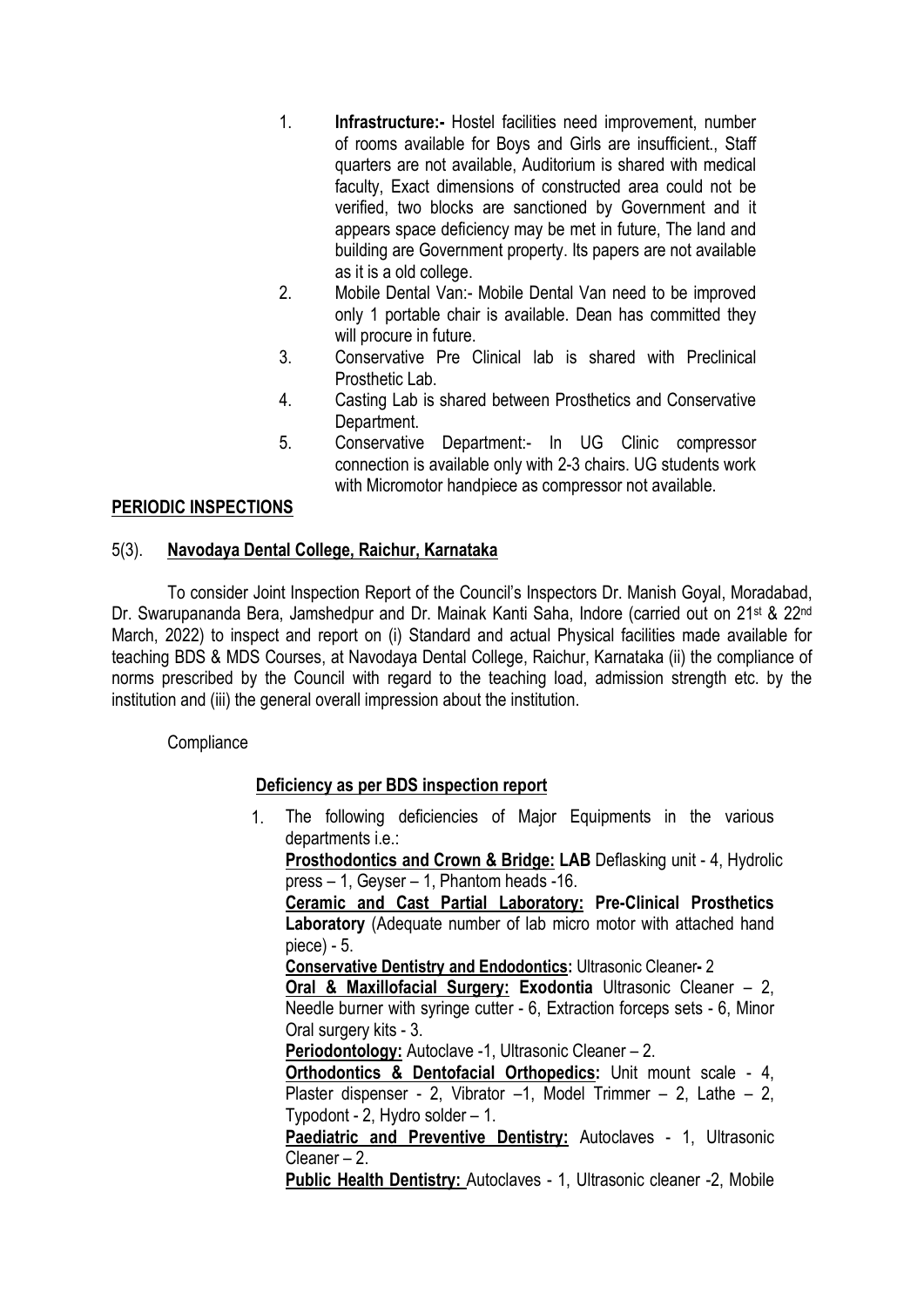dental van – Chair not in working condition, Mobile Clinic: Autoclaves - 1.

- 2. Infrastructure & Functional Requirements: Auditorium (to accommodate at least 500 people) – Not as per norms.
- 3. All the chairs and units are not functioning and electrically operated.
- 4. Observation:
	- 1. The mobile van has 2 dental chairs which are broken down and not in working condition.
	- 2. There are three auditoriums of capacities of 140, 80 and 40 which are not as per norms.
	- 3. Back volumes of journals are not available in all specialities as per norms.
	- 4. The attendance of Non teaching faculties was not provided.
	- 5. The affidavits of all the facilities have not been filled as per norms.
	- 6. The contract of biomedical waste disposal is expired.
	- 7. The contract of fire safety is expired.
	- 8. The pollution control board certificate is expired.
	- 9. No separate research lab facility is available.
	- 10. No IPD record of attached hospital was provided.

## 5. Deficiency as per MDS inspection report:

## Conservative Dentistry & Endodontics with 3 seats

## **Observations**

- 1. 5% of chairs are non functional.
- 2. Chair not connected with centralized compressor.

## Prosthodontics with 3 seats

Clinical Material:- There were 39 patients on 2<sup>nd</sup> day of Inspection against the requirement of 40.

Equipments:- Dental Chairs – 2, Sandblaster- 1, Electro polisher – 1.

## Observations:

- 1) 5 chairs in PG section do not have work stations attached.
- 2) No sterilization room.
- 3) 5 chairs are not connected with air/ water supply. Even electric supply not their.
- 4) Back volume of journals not as per norms.

## Periodontology with 3 seats

**Equipments:-** Auto clave (fully automatic) front loading  $-1$ , bone graft membrane – 1, bone condenser - 1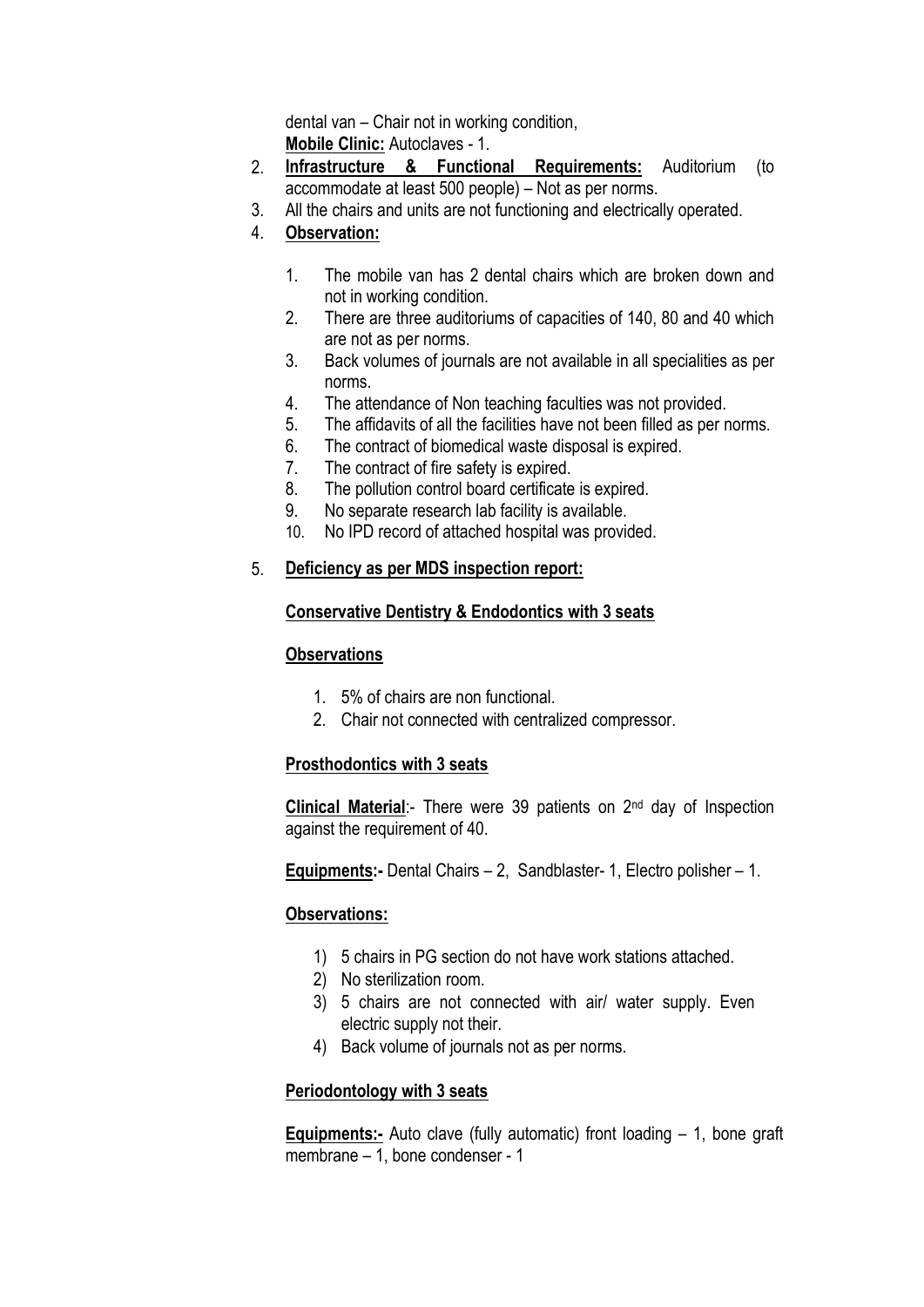### Observations:

- 1) 2 dental chair not working
- 2) No autoclave.

### Paedodontics and Preventive Dentistry with 3 seats

**Equipments:** Autoclaves for bulk instrument sterilization vacuum (front loading) -1, endodontic pressure syringe -1, plaster dispenser - 2.

## Observation:

4 dental chairs not working.

### Public Health Dentistry with 3 seats

### Observations:

- 1) Dental van not as per DCI norms.
- 2) One portable dental unit does not have light connection.
- 3) No document submitted by the principal of the list of special cases treated by faculty.

### Orthodontics & Dentofacial Orthopedics with 3 seats

Library:- Number of Back Volumes in Print form (8-10 years) of any 3 journals of concerned speciality not available.

List of journals: Orthodontics and craniofacial research is not shown, seminars in orthodontics is Nil out of 24 years, journal of orthodontics 4 years out of 16 years, Indian journal of dental research, Indian journal of orthodontic society, JADA, DCNA is not shown.

**Equipments:**- Model trimmer (double disc)  $-1$ , high intensity light curing unit – 1, Polishing lathes – 1, Ultrasonic cleaner capacity 3.5 lts – 1, Electropolisher – 1, Computer software for cephalometrics – 1, unit mount scaler – 4.

Ortho Lab:- Plaster dispenser – 2, Vibrator – 1, Model Trimmer – 2, Lathe  $-2$ , Typodont  $-2$ , Hydro solder  $-1$ .

### Observations:

- 1. Majority of chair are non functional.
- 2. Deficiency of the following is:- High intercity light case.

### Oral Medicine & Radiology with 3 seats

## Observations:

1) Chairs are non functional as per DCI norms.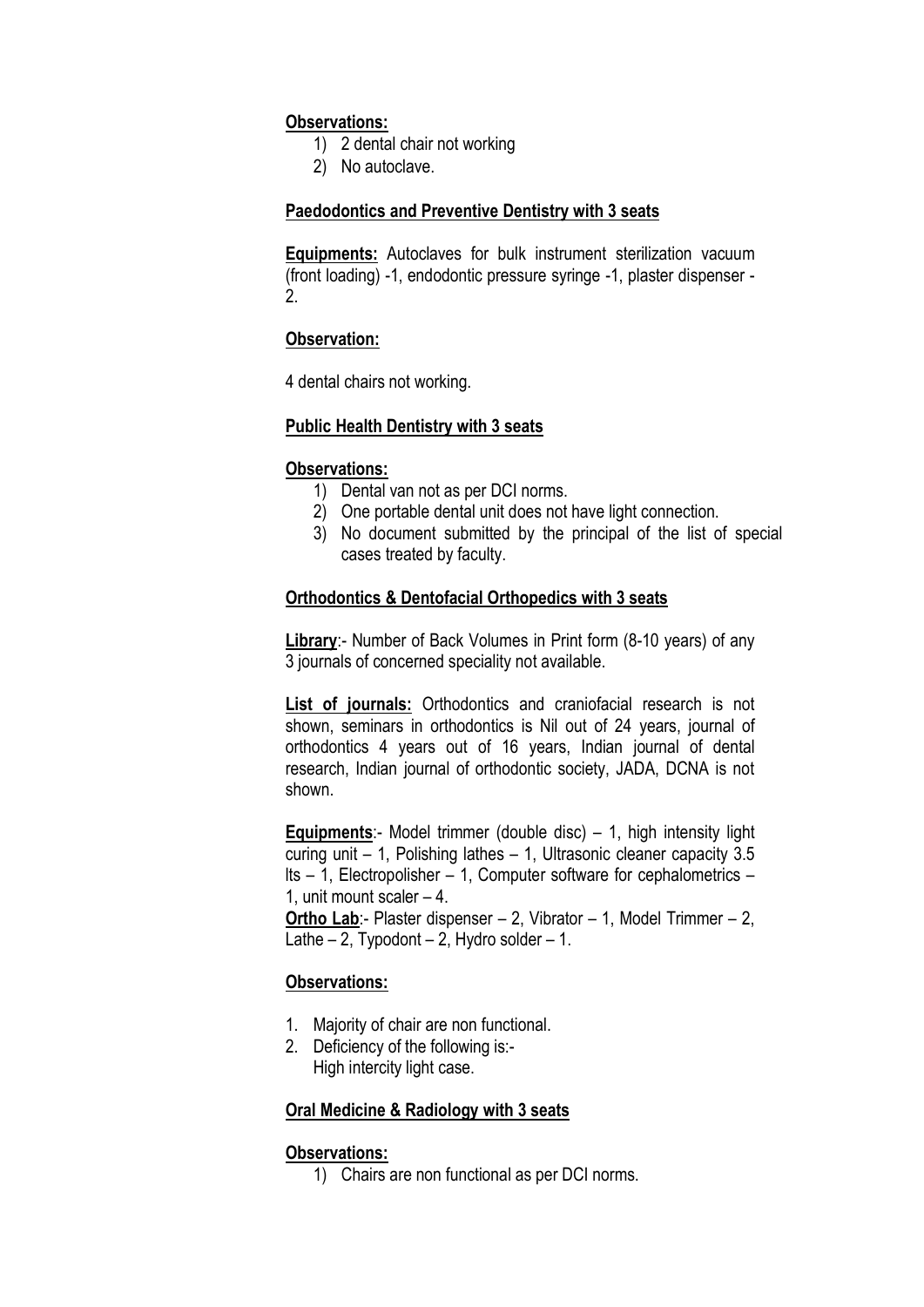- 2) Not connected with air or water supply.
- 3) Back volumes of journals not available as per DCI norms.

### Oral and Maxillofacial Surgery with 3 seats

**Clinical Material:-** There were 53 patients on  $2^{nd}$  day of Inspection against the requirement of 60.

Equipments:- There is deficiency of various equipments viz. Ultrasonic cleaner-2, Needle burner with syringe cutter – 6, Extraction forceps sets  $-6$ , Minor oral surgery kits  $-3$ , Piezo surgical unit  $-1$ , Operating microscope and microsurgery kit -1.

### Observations:

- 1. No chair is connected to compressor
- 2. Chairs are non functional (no water or air connection).
- 3. Back volumes of international/national journals not available.

### 5(4). College of Dental Sciences & Research Centre, Ahmedabad

To consider Joint Inspection Report of the Council's Inspectors Dr. Manesh Lahori, Mathura, Dr. Balaji Manohar, Odisha and Dr. Girish Giraddy, Bangalore (carried out on 22<sup>nd</sup> & 23<sup>rd</sup> March, 2022) to inspect and report on (i) Standard and actual Physical facilities made available for teaching BDS & MDS Courses, at College of Dental Sciences & Research Centre, Ahmedabad (ii) the compliance of norms prescribed by the Council with regard to the teaching load, admission strength etc. by the institution and (iii) the general overall impression about the institution.

**Compliance** 

## 1. Deficiency as per BDS Inspection Report:

There are deficiencies of Major equipments in the following departments i.e.:

Oral Medicine and Radiology: General X-ray Developer – 1 (In General Hospital).

Physiology: Haematology Lab: Stop watches – 5, Haematocrit Tubes – 2, **Clinical Lab:** Knee Hammer – 2, weighting machine – 2.

## Observation:

- 1. Dissection hall didn't have cadavers.
- 2. Latest books and reference books are less in number in library.
- 3. NAAC Accreditation certification of the college in progress.
- 4. Staff Quarters (Separate from hostel): Guest House with minimum double bed rooms – 1.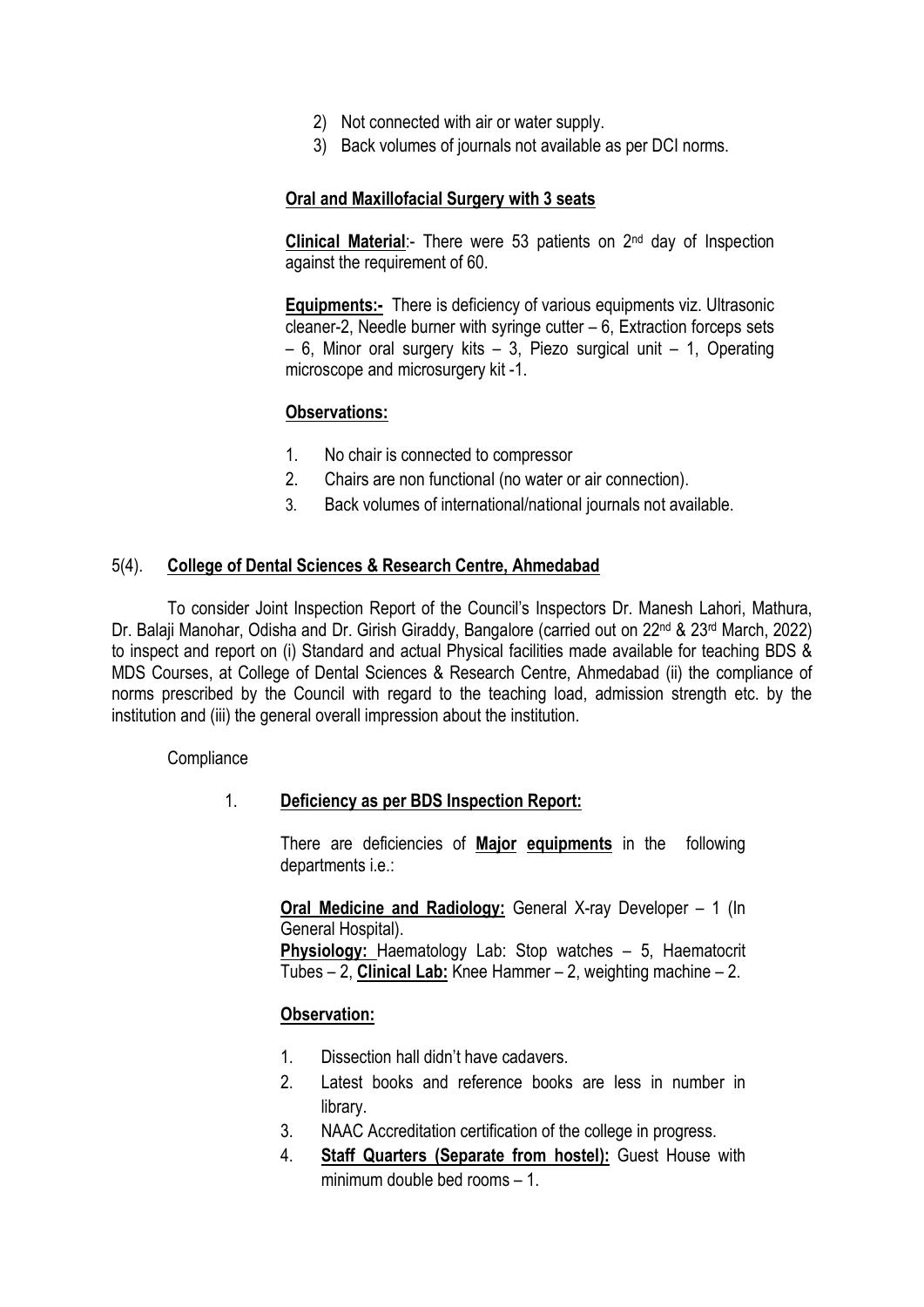### Deficiencies as per MDS inspection reports:

2. University Affiliation: - University Affiliation of MDS Courses is valid till 30.04.2022.

## 3. Oral & Maxillofacial Pathology and Oral Microbiology with 3 seats

Equipments: Immuno histo chemistry lab – 1, stereo microscope – 1, wooden/ plastic slide boxes  $-3$ , surgical kit for biopsy  $-3$ , Binocular compound microscope – 4, Centralize Casting lab & Ceramic lab – not available.

### Conservation Dentistry & Endodontics with 3 seats

Dr. Karan Barot, Lecturer was absent on 23.03.2022.

Equipments: Laser (preferably hard tissue) – 1.

### Oral Medicine & Radiology with 3 seats

Number of Patients was 134/150 on 2<sup>nd</sup> day of Inspection. Observation: Joseph Liza MDS 3<sup>rd</sup> year student absent on both days.

### Oral and Maxillofacial Surgery with 3 seats

Number of Patients was 48/60 on 2nd day of Inspection. Equipments: operating microscope and microsurgery kit - 1.

### Paedodontics and Preventive Dentistry with 3 seats

- 1. Number of Patients was 31/40 on 2nd day of Inspection.
- 2. Ms. Rushita Shah (PG 2nd year student) was absent on 22th and 23th march 2022.
- 3. Equipments: Injectable GP condenser, spot welder 2, ultrasonic scalers – 2.

### Orthodontics & Dentofacial Orthopedics with 3 seats

### Observations:

1) Electro polisher not working.

2) Orthodontic pliers and trays less in number.

## Prosthodontics and Crown & Bridge with 3 seats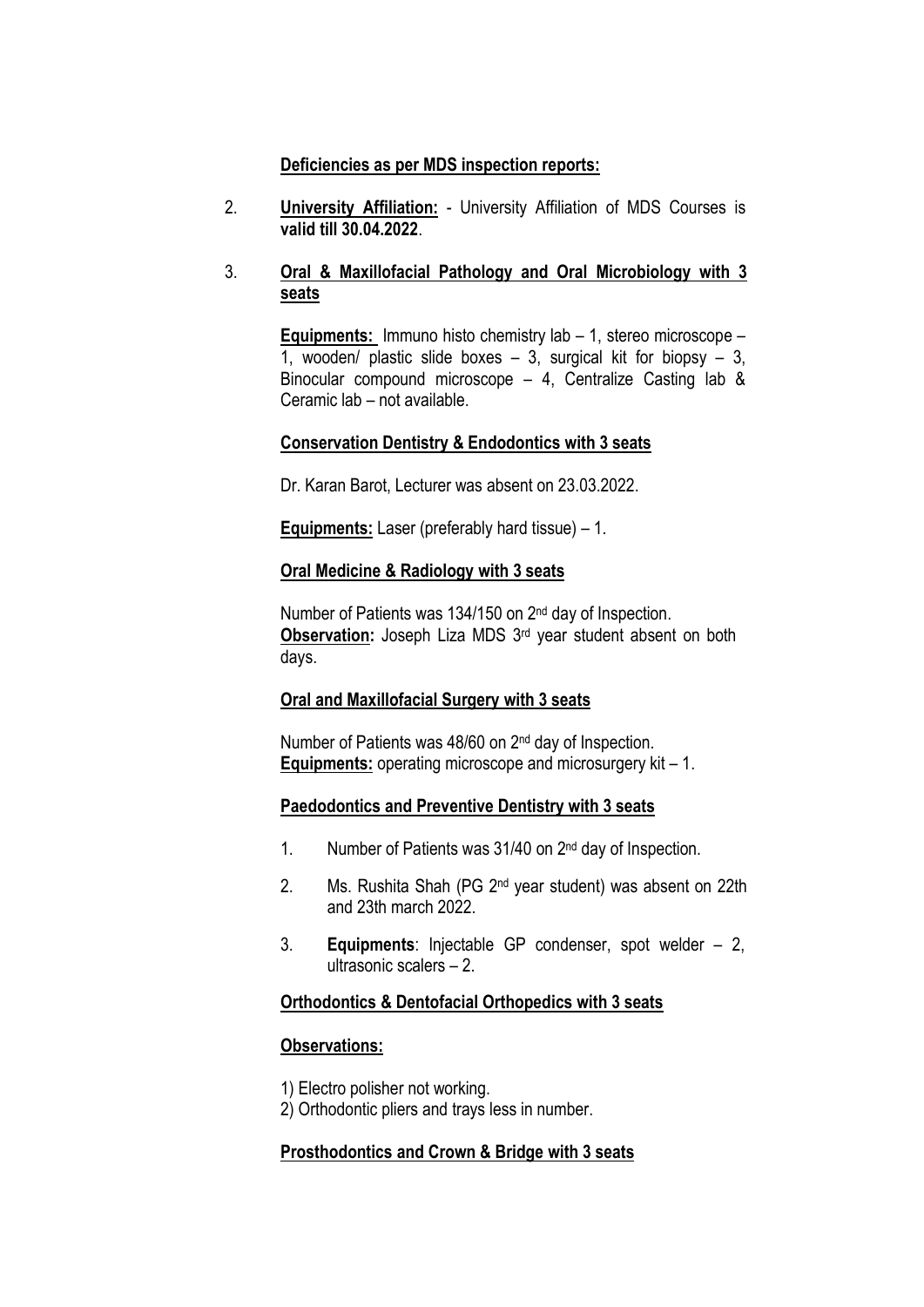## Observations:

- 1. Hot air oven not functional, Double disc model trimmer (2) not functional.
- 2. Autoclave (1) not functional, electro polisher not functional.

## 5(5). Vinayaka Mission's Sankaracharayar Dental College, Salem, Tamil Nadu

To consider Joint Inspection Report of the Council's Inspectors Dr. Ashu Gupta, Shimla, Dr. Mithra N. Hegde, Mangalore and Dr. Vinay Kumar Srivastava, Varanasi (carried out on 23<sup>rd</sup> & 24<sup>th</sup> March, 2022) to inspect and report on (i) Standard and actual Physical facilities made available for teaching BDS & MDS Courses, at Vinayaka Mission's Sankaracharayar Dental College, Salem, Tamil Nadu (ii) the compliance of norms prescribed by the Council with regard to the teaching load, admission strength etc. by the institution and (iii) the general overall impression about the institution.

**Compliance** 

## Deficiencies as per BDS Inspection Report:

1. The following deficiencies of Major Equipments in the various departments i.e.:

(i). Prosthodontics and Crown & Bridge: Semi adjustable articulator - 2 , Extra oral/intra oral tracer – 2.

(ii). Conservative Dentistry and Endodontics: Endo motor-2, Injectable gutta – 1.

(iii). Oral Pathology and Oral Microbiology: Microscopes – 10.

(iv). Oral & Maxillofacial Surgery: Needle burner with syringe cutter – 6, Emergency drugs tray – 1, Pluse Oxymeter – 1, Oxygen cylinder – 1.

(v). Paediatric and Preventive Dentistry: RCT Instruments – 5.

- (vi). Oral Medicine and Radiology: Diagnostic Kits 40
- (vii). Public Health Dentistry: Portable dental chair 2.

(viii). Department Dental Anatomy, Embryology, Oral Histology and Oral Pathology: Disposable Blade – 1

2. PG MDS II (2021-21)Batch: The following PG staffs were absent on the day of inspection:

(i) Aishwarya Santosh, (PG 2nd Year) 23.03.2022 & 24.03.2022 (on conference)

(ii). Suresh. S, (PG 2nd Year) 23.03.2022 & 24.03.2022 (on conference)

(iii). Vishnu Prasad K, (PG 2nd Year) 23.03.2022 & 24.03.2022 (on conference)

# 3. Observation:

Dental Chairs: Out of 272 chair 27 chairs were Non functional.

# 4. Deficiency as per MDS inspection reports

## Periodontology with 2 seats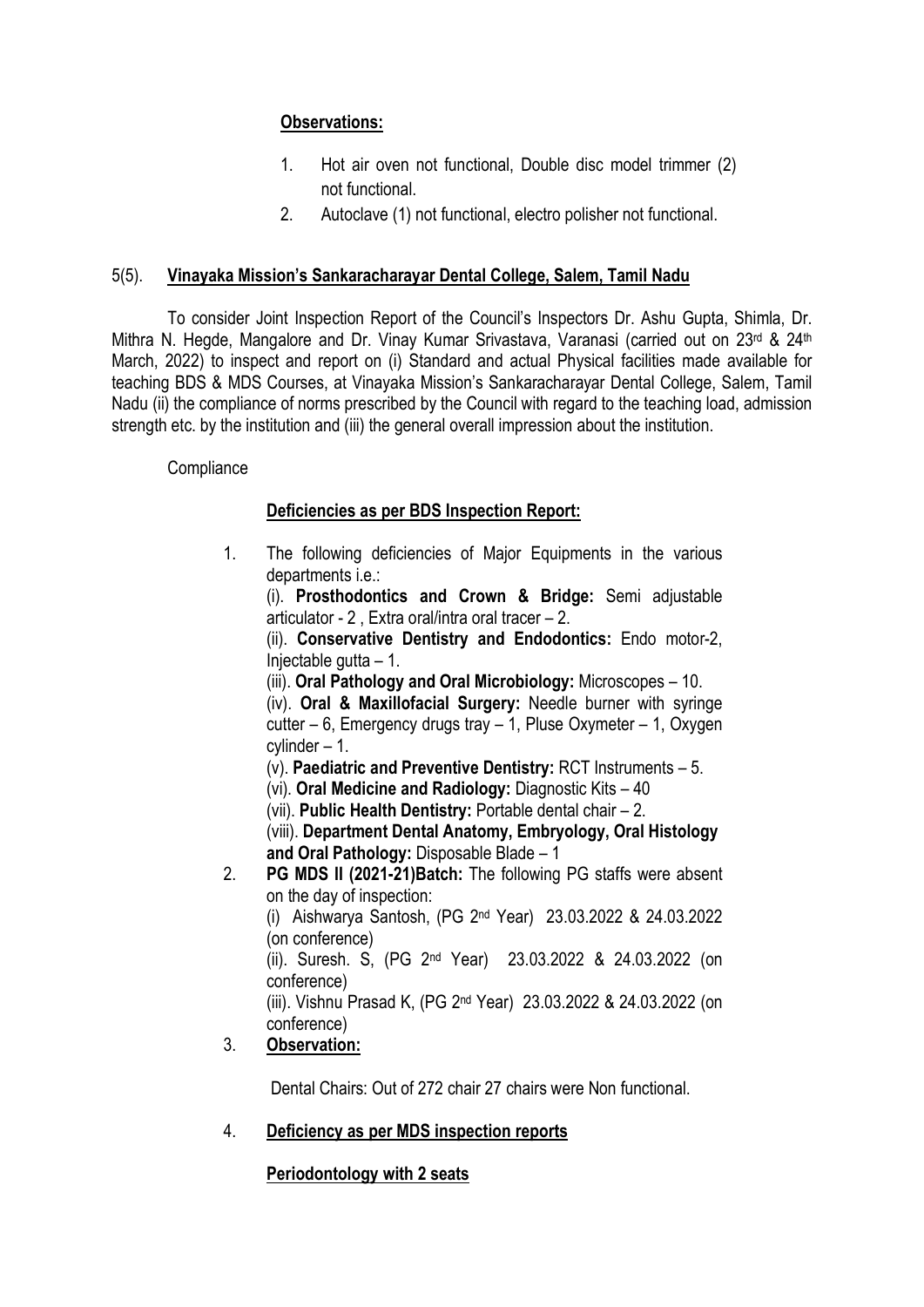- 1. A clinical Material detail has not furnished.
- 2. **Clinical Work Load -:** Specialty:  $1^{st}$  day of 82 but  $2^{nd}$  day is not furnished against the requirement of 60.
- 3. Specialty Department Infrastructure Details: PG Common Room & Patient Waiting Room details has not furnished.
- 4. Equipments: Arkansas sharpening stone-1, Surgery trolleys -1, Surgical cassette with sterlisation pouches- 1, Electro surgery unit-1, Bone fixation screw kit-1, Bone trephines for harvesting autografts-1, Osteotome-1, Miscellaneous Instruments: Digital camera-1, X-ray viewer-2, Computer available, Printer-1, Scanner-1, Implant maintenance kit (Plastic instruments)-1.
- 5. Table of Contents has not filled.

## Oral Medicine & Radiology with 3 seats

- 1. Speciality Department Infrastructure details: PG Common Room not available.
- 2. Clinical Material speciality:  $1<sup>st</sup>$  day 21  $2<sup>nd</sup>$  day 20 against the requirement of 150.
- 3. Latest International journals details not available.

### Oral & Maxillofacial Surgery with 2 seats

- 1. Clinical Material work load detail has not furnished.
- 2. Equipments: Details of equipments has not been mentioned by Inspection Report.

## Conservative Dentistry & Endodontics with 3 seats

- 1. A clinical Material work load detail has not furnished.
- 2. Journals details not been furnished.

### Dental Teaching staff:

The following teaching staff has not signed the attendance sheet on the days of inspection:

- 1. Dr. P. Narasimmaraju
- 2. Dr. Durga. V
- 3. Dr. A. Kiruthika
- 1. Speciality Department Infrastructure Details: A Faculty Rooms detail has not furnished.
- 2. Equipments: Endosonic Handpieces Micro endosonic Tips-1, Surgical endo kits -2, LCD projector – 1,Ceramic finishing kits, metal finishing kits-2, Amalgam finishing kits – 2, Chair side micro abrasion – 1, Instrument retrieval kits – 1,Equipments for casting procedures-1,Equipments for ceramics including induction casting machines/burnout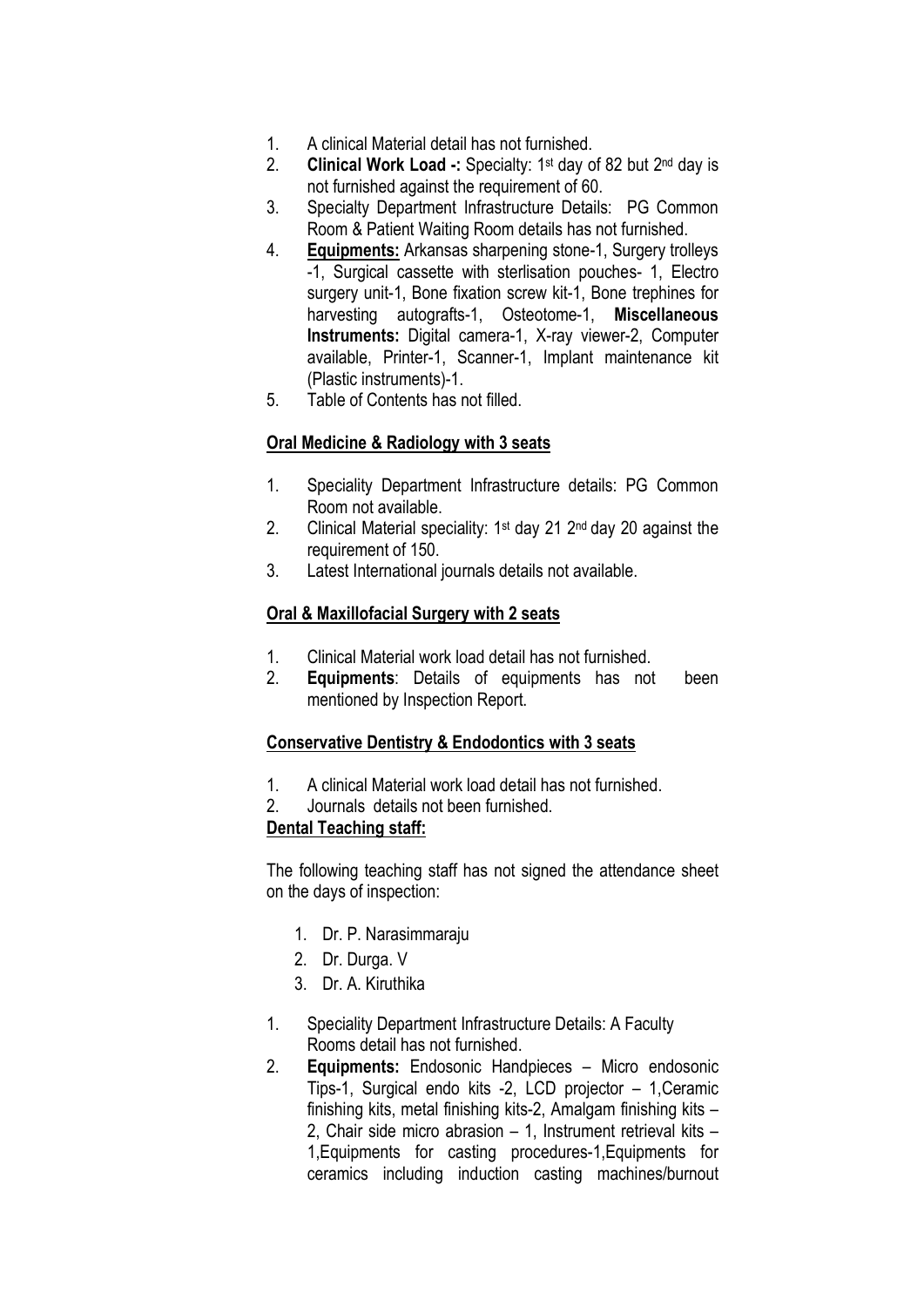preheat furnaces/ was elimination furnaces-1.

3. Table of contents has not filled.

## Orthodontics and Dentofacial Orthopedics with 2 seats

- 1. Clinical work load 1st day 24 but 2nd day has not filled against the requirement of 30.
- 2. Specialty Department Infrastructure Details: Preclinical lab, Patient Waiting Room details has not furnished.
- 3. Equipments: Model trimmer (Double disc)-1, High intensity light curing unit-1, Polishing lathes-1, Scanner with transparency adapter-1, X-ray viewer-2,Dry heat sterilizer-1,Free plane articulators-1,Hinge articulators- 4,Computer software for cephalometrics-1.
- 4. Table of contents has not filled.

## Pedodontics with 2 seats

- 1. Clinical Work Load: 1st day 37 and 2nd day details not furnished against the requirement of 40.
- 2. Equipments : Details not furnished.

## Prosthodontics and Crown & Bridge with 2 seats

- 1. **Clinical Work Load**  $1^{st}$  day 85 and  $2^{nd}$  day details not furnished against the requirement of 40.
- 2. Equipments: Intra oral camera-1, Milling machine-1, Stereo microscope-1.
- 3. Table of contents has not filled.

## Oral & Maxillofacial pathology and Oral Microbiology with 2 seats

- 1. Clinical work load: Details not furnished.
- 2. Speciality Department Infra Structure Details: Faculty Rooms, PG common Room, Preclinical/Phantom Head Lab-, Patient Waiting Room details not furnished.
- 3. Equipments: Steel slide racks for staining 3, Wax block storing cabinet-No, Pipettes-3, Surgical kit for biopsy – 3.

### 5(6). Bhojia Dental College & Hospital, Nalagarh, Himachal Pradesh

To consider Joint Inspection Report of the Council's Inspectors Dr. Shishir Singh, Navi Mumbai, Dr. Virinider Goel, Sunam and Dr. Jitendra Bhagchandani, Lucknow (carried out on 24<sup>th</sup> & 25<sup>th</sup> March, 2022) to inspect and report on (i) Standard and actual Physical facilities made available for teaching BDS & MDS Courses, at Bhojia Dental College & Hospital, Nalagarh, Himachal Pradesh (ii) the compliance of norms prescribed by the Council with regard to the teaching load, admission strength etc. by the institution and (iii) the general overall impression about the institution.

**Compliance**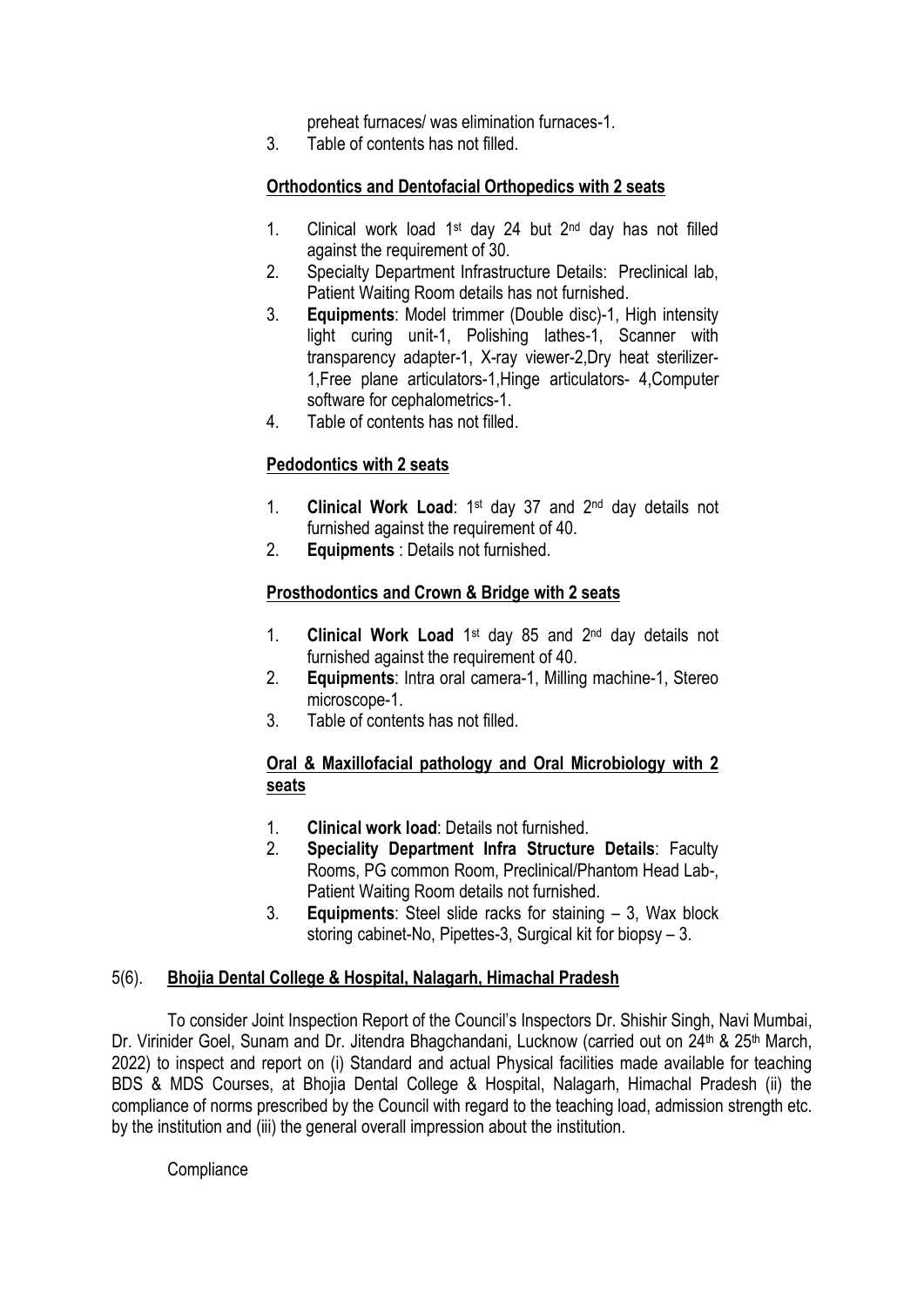## Deficiency as per BDS Periodic Report

## Teaching Staff

- 1. There is a deficiency of One Reader in the Department of Oral & Maxillofacial Surgery and One deficiency of Reader in the Department of Periodontology.
- 2. The following Dental Teaching Staff were absent on the day of Inspection:-
	- (i) Dr. Shefali Singh Malik, Reader, was absent on 24.03.2022 & 25.03.2022.
	- (ii) Dr. Archana Jain, Senior Lecturer, was absent on 24.03.2022
	- (iii) Dr. Stuti Raj, Senior Lecturer was absent on 24.03.2022.

## Medical Teaching Staff

- 3. The following Medical Teaching Staff were absent on the day of Inspection:-
	- (i) Ms. Garima Bharti, Reader, Physiology was absent on 24.03.2022 & 25.03.2022.
	- (ii) Dr. Hanuman Prasad Kayath was absent on 24.03.2022 & 25.03.2022.

## Non Teaching Staff/Ministerial Staff

4. There are deficiencies of Non Teaching Staff/Ministerial Staff i.e. Dent. Tech (Dental Mechanic) - 3, Dept. Secretaries – 2.

## 5. Equipments:

 There are deficiencies of equipments in the following departments:-

Prosthodontics and Crown Bridge: Phantom Heads – 25 and Pre-clinical working tables – 50.

Conservative Dentistry and Endodontics : Rubber Dam Kits  $-$  1, Amalgamator  $-$  2, Pulp Tester Digital  $-$  2, Automatic Developer – 1 and Bleaching Unit – 1.

Oral Pathology and Microbiology: Slides – 90

Orthodontics I LAB: Base Formers – 2

Department of Anatomy (Haematology Lab): Stage Incubator – 1, Winrobes Pipettes - 10, Sphygmomanometer – 15, Refrigerator – 1, Ph Meter – 1, Centrifuge R4c & R8c – 1, Haematocrit Tubes - 3 (Clinical Lab) : Knee Hammer – 3, Mosso's Erograph – 1, Opthalmoscope – 1, Dynamometer – 1, Weighing Machine – 2

Department of Pharmacology: Glass Rod Medium/Small - 50, Pipette 5 ml – 15, Petri Dish – 6, Electronic Balance – 1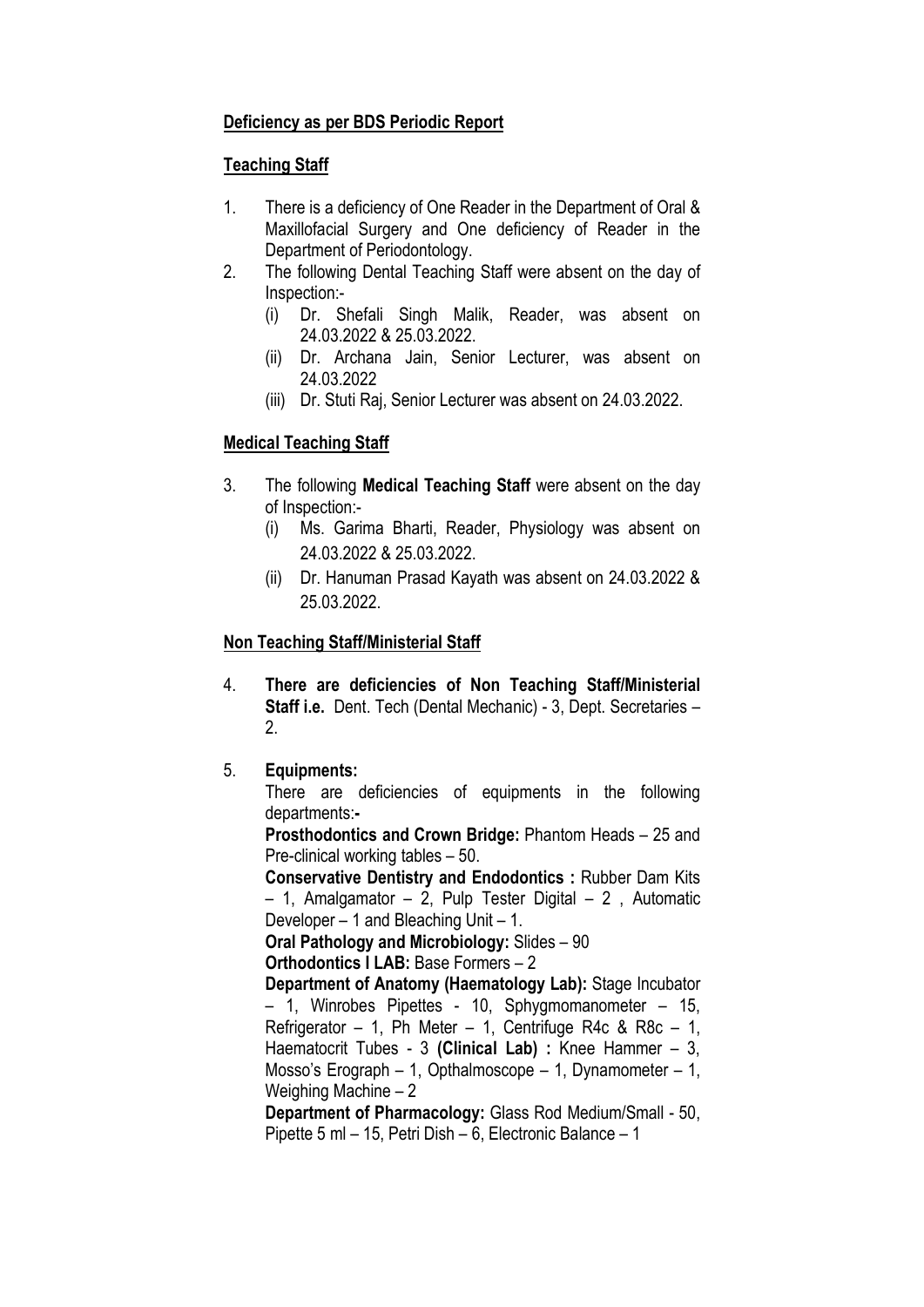Department of General Pathology: Test Tubes – Adequate Number, Coupling Jar – 15, RBC pipette – 30, Hemocytometer  $-10$ . Sprit Lamp  $-3$ . Lancets  $-1$ 

Histopathology Room : Water Bath - 1, Spencer Knife - 1, Hot Air Oven – 1, Organic Tissue Capsule – 1, Glass Dropper Bottle – 3, Glass Funnel – 3, Glass Measuring Jar – 3, Loop Holder – 2, Toothed Forceps – 2, Petri Dish 50mm Glass – 2, Staining Basket SS – 1, Slide Box – 1.

## Observations:-

- 1. Oral Medicine and Radiology AERB certificate were not displayed.
- 2. Periodontics 1 Ultra Sonic Cleaner not functional.
- 3. Conservative Dentistry and Endodontics 1 lab Micrometer + 1 Pulp Tester was deficient.
- 4. Pedodontics 1 Vibrator + 1 Plaster Dispenser +1 Ultrasonic Cleaner + 1 spot welder non functional
- 5. Public Health Dentistry Public Address System Missing.

## Deficiency as per MDS Periodic Report

## Conservative Dentistry and Endodontics with 5 seats

- 1. There is a deficiency of One Lecturer.
- 2. Dr. Archana Jain, Assistant Professor, Conservative Dentistry and Endodontics was absent on 24.03.2022.
- 3. There is deficiencies of Equipments viz.- Face bow with semi adiustable articulator - 1.
- 4. **Clinical Material:-** There are only 95 patients on the 2<sup>nd</sup> day of inspection against the requirement of 100.
- 5. Last Annual admission details of Academic Year (Commence and End Year) were not provided.

## **Observations**

- 1. Micro Surgery Instruments were not there.
- 2. Ultrasonic Cleaner 13 litres with mask buckets was not available.
- 3. Plaster Dispenser Lathe and Vibrator were not functional.

# Oral & Maxillofacial Pathology and Oral Microbiology with 2 seats

- 1. There is a deficiency of One Lecturer.
- 2. Clinical Material:- There are only 15 patients on the 1<sup>st</sup> day and 13 patients on the 2nd day of inspection against the requirement of 18.
- 3. Observations:- The Penta Head Microscope was under repair.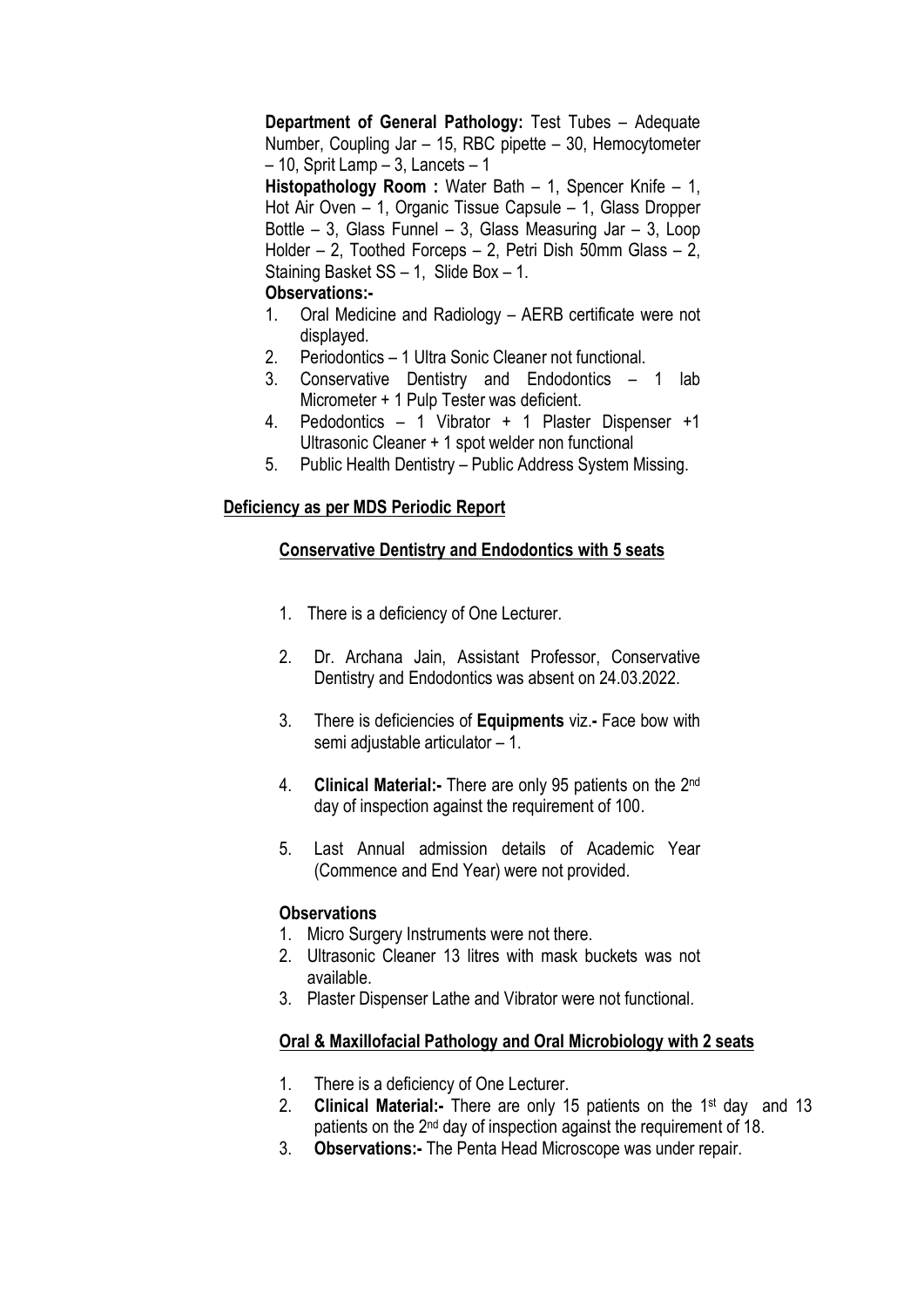## Orthodontics and Dentofacial Orthopedics with 5 seats

- 1. There is a deficiency of One Lecturer.
- 2. Dr. Stuti Raj, Lecturer, Orthodontics and Dentofacial Orthopedics was absent on 24.03.2022.
- 3. The following Students Academic Presentation (Clinical Case Discussion) are as under:-
	- (i) Dr. Sahira Not available.
	- (ii) Dr. Saloni Not available.
	- (iii) Dr. Yenika Not available.
	- (iv) Dr. Siddhartha Not available.
	- (v) Dr. Vaishanavi Not available.

## Pedodontics and Preventive Dentistry with 2 seats

- 1. There is a deficiency of One Lecturer.
- 2. Clinical Material:- There are only 36 patients on the 1<sup>st</sup> day of inspection against the requirement of 40.

### Observations:-

- 1. Conscious Sedation Unit was not functional.
- 2. Oxygen Cylinder is not available.
- 3. Spot Welder was non functional.

## Prosthodontics and Crown & Bridge with 5 seats

- 1. Dr. Shefali S. Malik, Reader, Prosthodontics and Crown & Bridge was absent on 24.03.2022 and 25.03.2022.
- 2. Last annual admission details for all specialties (Academic Year) was not provided.

### 5(7). Subharati Dental College, Meerut, Uttar Pradesh

To consider Joint Inspection Report of the Council's Inspectors Dr. Biswajit Mishra, Raipur, Dr. Manoj Kumar Singh, Kolkata and Dr. Veena V. Naik, Belgaum (carried out on 30<sup>th</sup> & 31<sup>st</sup> March, 2022) to inspect and report on (i) Standard and actual Physical facilities made available for teaching BDS & MDS Courses, at Subharati Dental College, Meerut, Uttar Pradesh (ii) the compliance of norms prescribed by the Council with regard to the teaching load, admission strength etc. by the institution and (iii) the general overall impression about the institution.

**Compliance** 

### Deficiencies as per BDS Inspection Report:

- 1. The following Dental Teaching Staffs were absent on the day of Inspection:
	- (i) Dr. Preeti Sharma, Professor, Oral & Maxillofacial Pathology and Oral Microbiology (30.03.2022 & 31.03.2022)
	- (ii) Dr. Anshul Trivedi, Reader, Prosthodontics and Crown &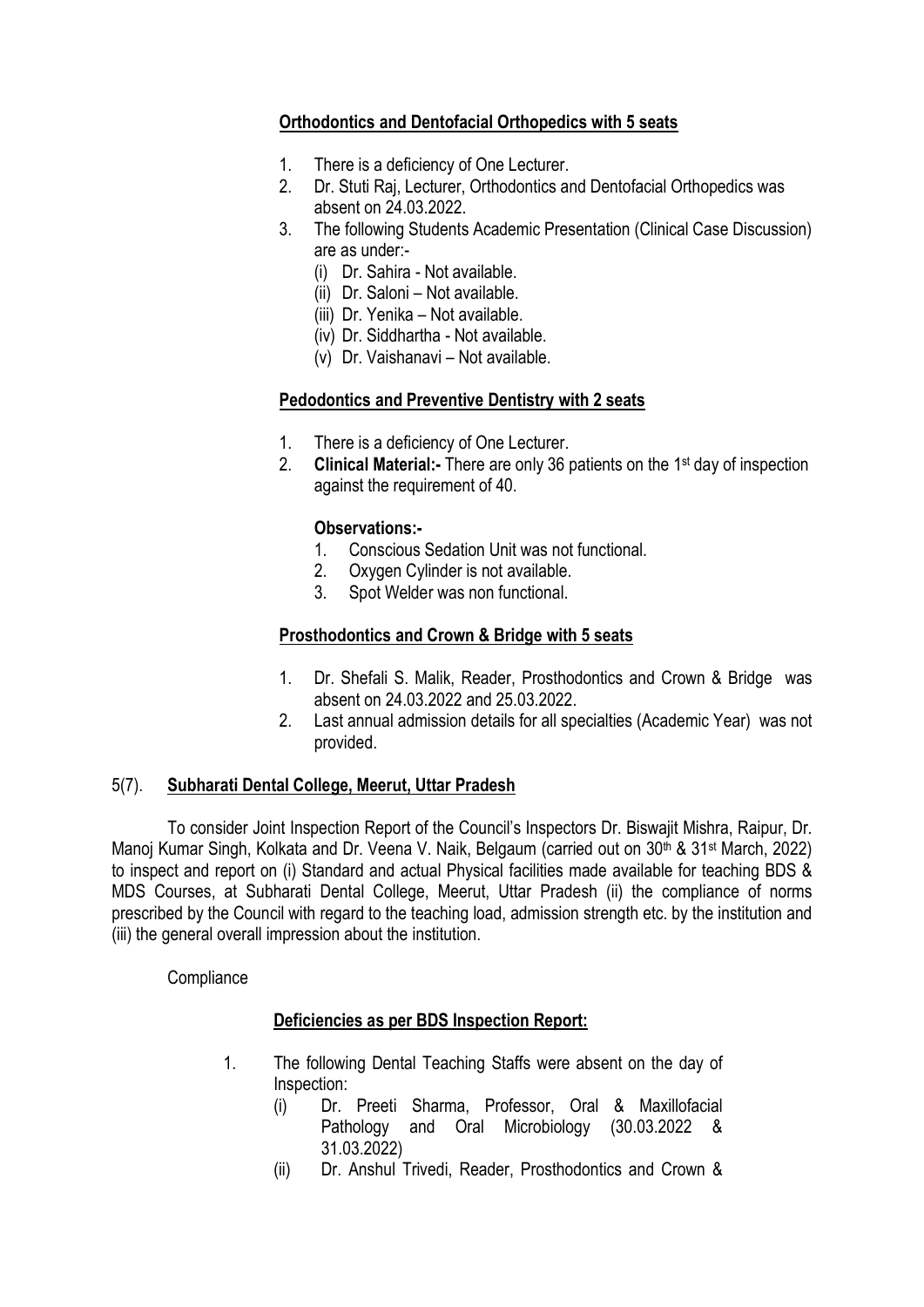Bridge (30.03.2022 & 31.03.2022)

- (iii) Dr. Rohit Bahugna, Reader, Prosthodontics and Crown & Bridge (30.03.2022)
- (iv) Dr. Tarun Gaur, Lecturer, Prosthodontics and Crown & Bridge (30.03.2022 & 31.03.2022)
- (v) Dr. Shalya Raj, Professor, Conservative Dentistry & Endodontics (30.03.2022 & 31.03.2022)
- (vi) Dr. Megna Bhatt, Lecturer, Conservative Dentistry & Endodontics (30.03.2022 & 31.03.2022)
- (vii) Dr. Navneet Kaur, Lecturer, Conservative Dentistry & Endodontics (30.03.2022 & 31.03.2022)
- (viii) Dr. Somya Panwar, Lecturer, Conservative Dentistry & Endodontics (30.03.2022 & 31.03.2022)
- (ix) Dr. Himanshu Kapoor, Reader, Pediatric & Preventive Dentistry (30.03.2022)
- (x) Dr. Soundarya Singh, Lecturer, Periodontology (30.03.2022 & 31.03.2022)
- (xi) Dr. Rinky Singh, Demonstrator, Periodontology (30.03.2022 & 31.03.2022)
- 2. The following Dental Teaching Staffs were leave on the day of Inspection:
	- (i) Dr. Manvi Sharma, Tutor, Physiology (30.03.2022 & 31.03.2022)
	- (ii) Dr. Shweta Chawla Grover, Professor, Pathology (30.03.2022 & 31.03.2022)
	- (iii) Dr. Anubhuti, Assistant Professor, Microbiology (Maternity leave on 30.03.2022 & 31.03.2022)
	- (iv) Dr. Amit Kumar, Assistant Professor, Medicine (Academic leave on 30.03.2022 & 31.03.2022)
- 3. There is deficiency of One Reader in the department of Microbiology
- 4. There are deficiencies of two Lecturers i.e. Physiology-1 and Pharmacology-1.
- 5. Deficiency as per MDS inspection reports:

# Oral & Maxillofacial Pathology and Oral Microbiology with 3 seats

 $(3+1+3)$ 

- 1. Clinical Work Load: Speciality: 1<sup>st</sup> day- 5 and 2<sup>nd</sup> day- 7 against the requirement of 2+6+10.
- 2. Journals: Latest National and International Journals details not furnished.

## Orthodontics & Dentofacial Orthopedics with 6 seats

1. Dr. Junaid Khan, PG student was on leave on the both days of Inspection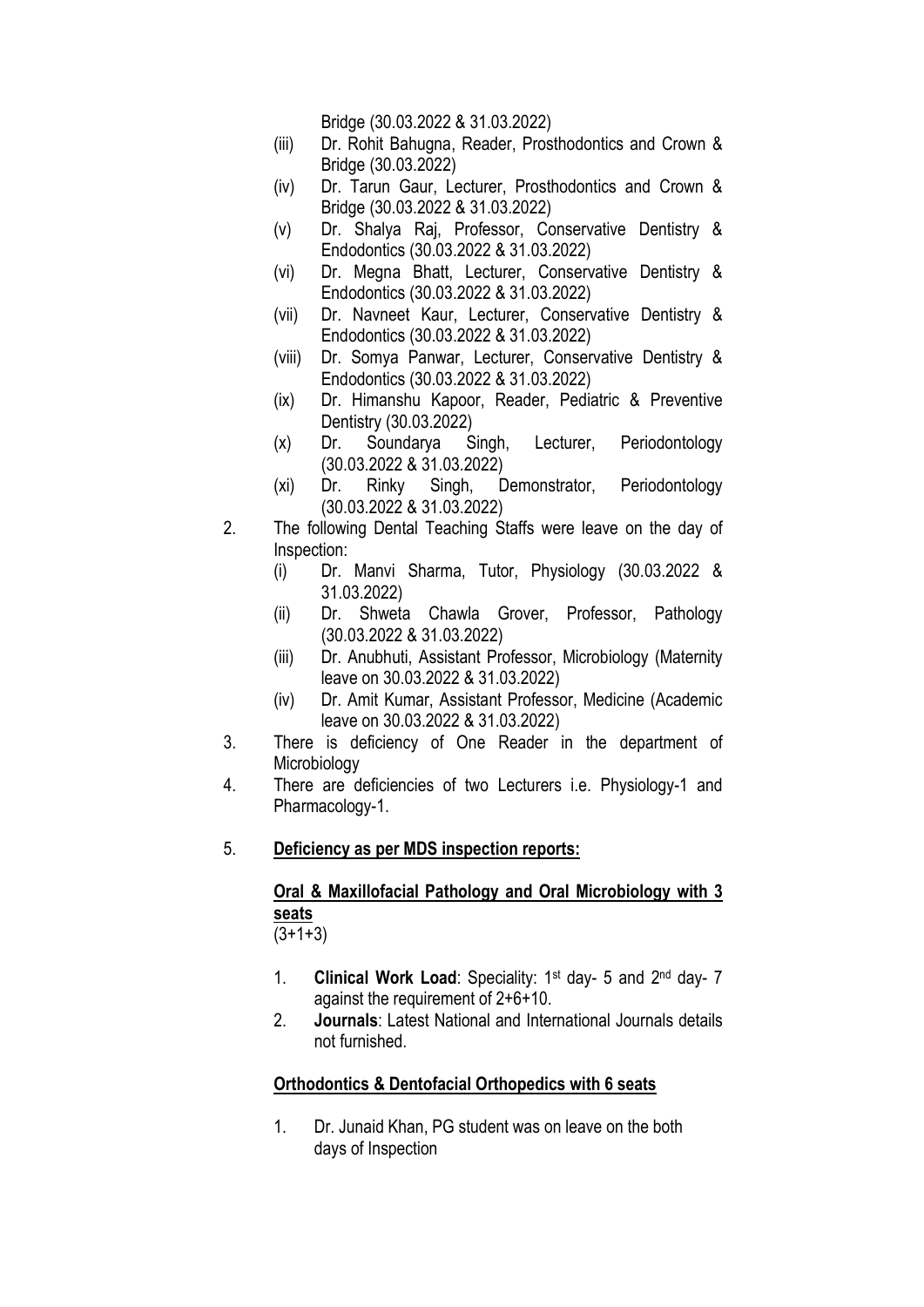## Oral & maxillofacial Surgery with 3 seats

Stipend for PG Students- details not furnished.

## Pediatric and Preventive Dentistry with 3 seats

- 1. Journals: last two years Indian and Foreign Journals -not available.
- 2. Stipend for PG Students- details not furnished.

## Periodontology with 6 seats

1. Equipments: Dental Chairs and Units-1, Pressure sensitive probe-1, SURGICAL INSTRUMNTS: Bone Fixation screw kit-1 available in implant clinic, Bone scrapper-1 available in implant clinic, Bone trephines for harvesting autografts-1 available in implant clinic, MISCELLANEOUS INSTRUMENTS: Sinus lift kit-1 available in implant clinic.

## Oral Medicine & Radiology with 3 seats

Equipments: Dental Chairs and Units-2, Automatic radiographic film processors-1.

## 5(8). Faculty of Dental Sciences, Dharmsinh Desai University, Nadiad, Gujarat

To consider Joint Inspection Report of the Council's Inspectors Dr. Biswajit Mishra, Raipur, Dr. Shitij Srivastava, Lucknow and Dr. G.M. Sogi, Mullana (carried out on 22nd & 23rd March, 2022) to inspect and report on (i) Standard and actual Physical facilities made available for teaching BDS & MDS Courses, at Faculty of Dental Sciences, Dharmsinh Desai University, Nadiad, Gujarat (ii) the compliance of norms prescribed by the Council with regard to the teaching load, admission strength etc. by the institution and (iii) the general overall impression about the institution.

**Compliance** 

## 1. Deficiency as per BDS Inspection Report

The following dental teaching staffs were absent on the day of Inspection:-

- 1. Dr. Vinit B. Patel, Reader, PCD was absent on 22.03.2022.
- 2. Dr. Vishal D. Patel, Reader, Orthodontics was absent on 22.03.2022.
- 3. Dr. Trishala Patel and Dr. Thanmai Taduri, Lecturer, Prosthodontics was absent on 22.03.2022.

## 2. The following P.G student was absent on the day of Inspection:-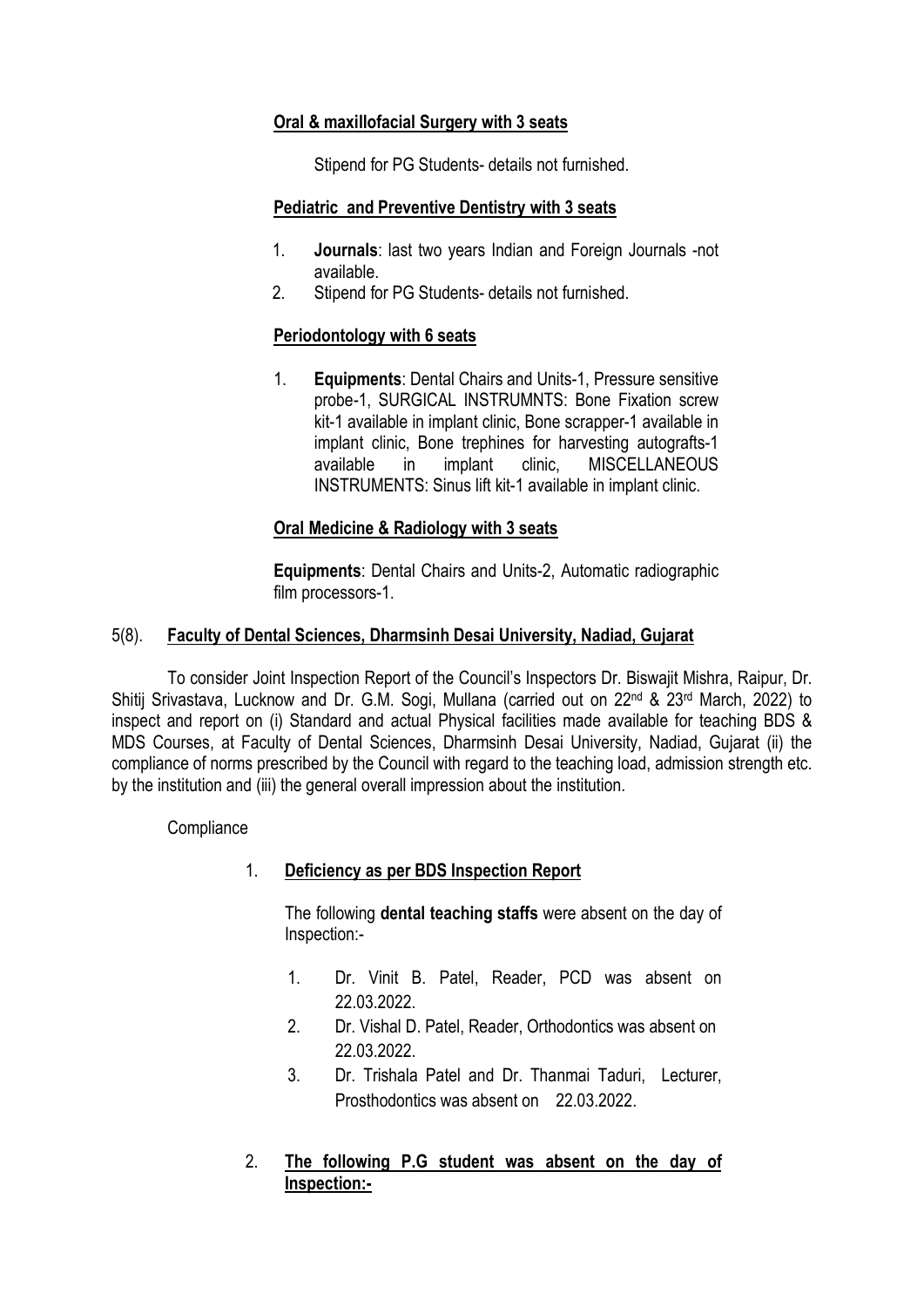- 1. Mr. Makwana Parth Bhaveshbhai, 1st year MDS, P.G student was absent on 22.03.2022.
- 2. Ms. Doshi Riddhi Vineshkumar, 2nd year MDS, P.G student was absent on 22.03.2022.
- 3. Mr. Thakkar Jaini Shailesh Bhai, 2nd year MDS, P.G student absent on 22.03.2022.
- 3. There are deficiencies of Non Teaching Staff/Ministerial Staff i.e.: Receptionist – 10, Dent. Tech. (Dental Mechanic) – 10, Dent. Hygst. – 5, Carpenter – 1, Lab. Technicians – 5.
- 4. Infrastructure & functional requirements: Amenities area to include boys and girls locker room, Boys and girls common room, Common room for non-teaching staff, Common room for teaching staff Change room for men, change room for women – No Locker Room and No Common Room for Boys & Girls.

Conservative Clinical lab - Not as per specifications

AREB certified Radiographic Room along with Dark Room – Not AREB Certified.

#### Land & Infrastructure Details:

Sewage treatment plant, Bio-waste incinerator are not available Bio-waste management - not followed by as per PCBI.

### 5. There is deficiencies of equipments in the following departments:-

Prosthodontics and Crown & Bridge: Dental Chairs and units – 5 not working, Heavy duty hand piece (Lab micromotors) – 2, Autoclave – 1, (Lab): Flask Press – 1, Phantom heads – 50, Ceramic and Cast Partial Laboratory: Vacuum mixing machline  $-1.$ 

Conservative Dentistry and Endodontics : Dental Chairs and units – 16 chairs not working, Autoclaves – 2, Ultrasonic cleaner – 2, Needle burner with syringe cutter – 3 Not working, Pulp tester digital – 3, Glass bead sterilizers – 4 not working, Plaster dispensers – 2, Vibrator – 1, Automatic Developer – 1, Injectable gutta percha – 3 not working, Phantom Lab Unit – 60.

Clinical Laboratory: Plaster Dispenser – 2, Ultrasonic cleaner – 1, Burnout furnace – 1, Porcelain furnace – 1, Sandblasting machine – 1, Vacuum mixer – 1, Casting machine (motor cast/ induction casting preferred) – 1, Ceramic Unit – 1.

Oral & Maxillofacial Surgery (A) Exodontia: Dental chairs and units – 2 not working, Autoclaves – 4, Ultrasonic cleaner – 2, Needle Burner with Syringe – 8, Extra Forceps sets – 2, Dental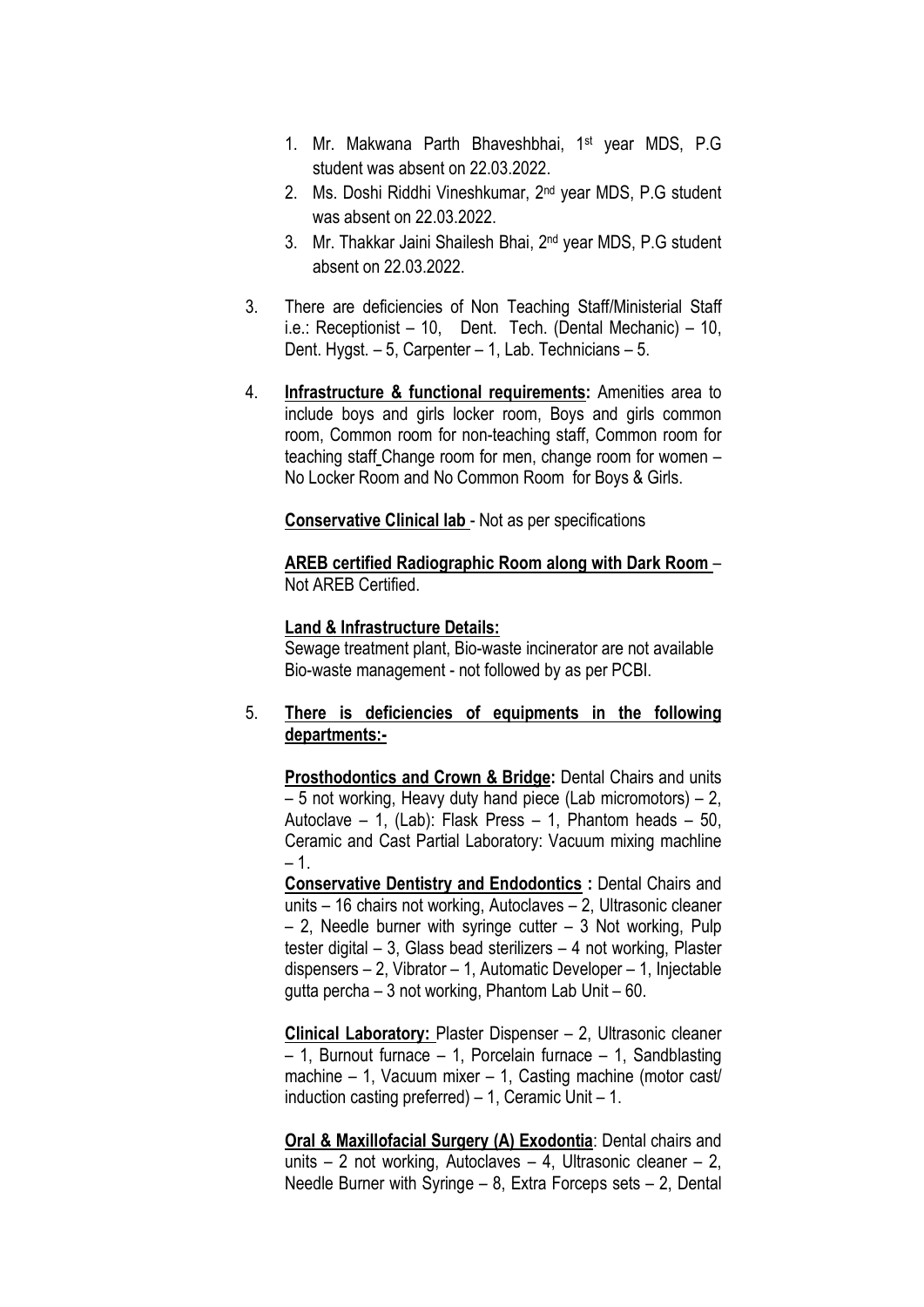Elevators – 10, , Minor Oral Surgery Kits – 2, Emergency Drugs Tray  $-$  2, X-Ray viewer  $-$  2, Pulse Oxymeter  $-$  2, BP apparatus-2, Stethoscope – 2, Thermometer – 2, Glucometer – 1, Oxygen Cylinder – 2, Oxygen mask Adult – 2, Oxygen mask Pedo – 2, Impaction Kit – 3, Lab Micromotor with hand piece – 3, Trauma Kit – 1, High Volume Suction – 2, Surgical Straight Hand Piece - 4. B) Minor Surgery: Dental Chairs and Unit – 5.

Periodontology: Dental Chairs and units – 2 not working, Autoclave – 1, Ultrasonic Cleaner – 2, Electro Surgical Cautery  $-$  1, Needle burner with syringe cutter  $-$  4, Laser (soft tissue laser) – 1, Physio Dispenser with plant kit – 1, X-ray Viewer (Extra Oral) – 2, Hand Scaler Supragingival – 10, Hand Scaler Subgingival – 10, Set of Curettes – 2, Electro Cauttery Kit – 1, Periodontal Surgical Kit – 3

Orthodontics: Dental chairs and units – 4 not working, Unit mount scaler – 4 not working, Autoclave – 2, Ultrasonic cleaner – 2, (Ortho Lab): Plaster dispenser – 2 not working, Vibrator – 2, Model Trimmer – 2

Paediatric and Preventive Dentistry: Dental Chairs and Units – 11 not working, Autoclaves – 1, Ultrasonic cleaner – 2, Needle burner with syringe cutter  $-2$  not working, Injectable gutta percha with condensation  $-1$  not working, Radiovisiography  $-1$ , Intra Oral Camera (with high resolution) – 1, Extraction forceps – 7 short, Intra oral X-ray – 1, Automatic Developer – 1, (Pedo Lab): Plaster Dispenser – 2 not working, Model Trimmer (with diamond disc) – 1, Model Trimmer (with carborandum disc) – 1, Lab micro motor (heavy duty with Hps) – 3. Pressure moulding machine – 1.

Oral Medicine and Radiology: Dental chairs and units – 4 not working, Panoramic X-ray with Cephalometric (Preferably digital AERB Certified) – Not AERB Certified, Intra Oral X-ray unit (AERB Certified) – Not AERB Certified, Pulp Tester – 3, Automatic periapical X-ray Developer – 1, Automatic Panoramic with Cephalometric X-ray Developer – 1, X-ray Viewer – 2, Radiovisiograhy with Intra Oral Camera – 1, General X-ray Unit – 1, Automatic Developers / Dark Room (AERB Criteria) – 1, Lead Aprons – 1 short, Lead Gloves – 2, Lead collar - 2, X-ray Hangers – 6, Diagnostics Kits- 40, Lead Screen  $-$  1, Biopsy Kit  $-$  1, Autoclave  $-$  2, Needle Burner with syringe cutter – 2, Diagnostic Kit – 25, Biopsy Kit – 2, Sailography – 1.

Public Health Dentistry: Dental chairs and units – 16 not working, Autoclaves – 2, Ultrasonic cleaner – 2, Needle burner with syringe cutter  $-4$ .

Mobile Clinic: Mobile dental van - Not available, Dental chair with unit - Not available, Autoclaves – 1, Intraoral X-ray – 1,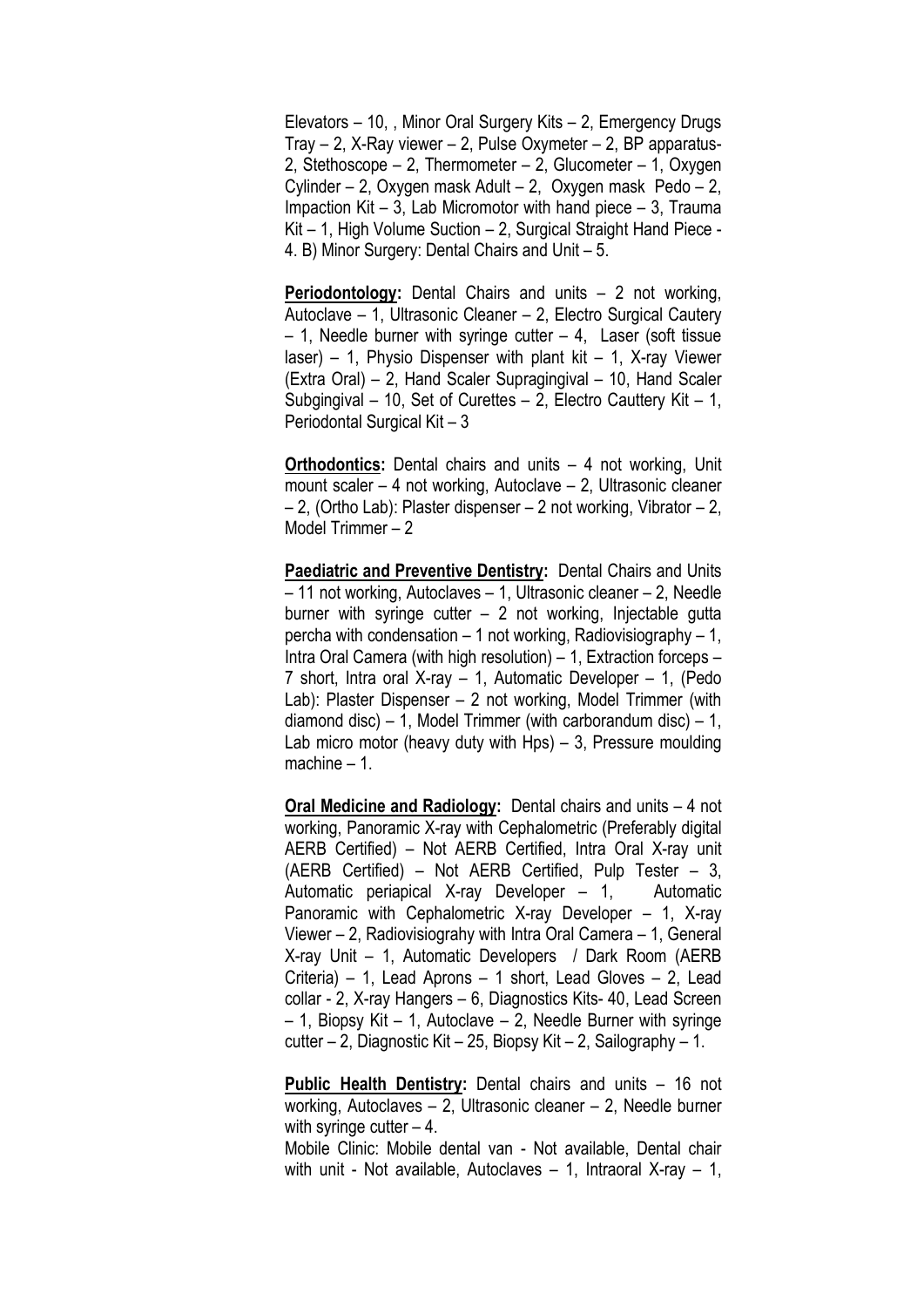Glass bead sterilizers -1, Compressor – 1, Metal Cabinet – 1, Portable dental chair  $- 2$ , Stabilizer  $- 1$ , Generator  $- 1$ , Water  $tank - 1$ , Oxygen cylinder – 1, Public address system – 1, TV and video cassette player  $-1$ , Demonstration models  $-5$ .

Histopathology Room : Microtome -1, Wax Bath – 1, Water Bath – 1, Knife Sharpener – 1, Spencer Knife – 1, Disposable Blade – 1, Hot Air Oven – 1, Organic Tissue Capsule – 2, Distilled water Plant – 1, Diamond Tip Pencil – 1, Glass Dropper Bottle  $-5$ , Glass Bottle with lid  $-5$ , Wide mouth bottles  $-5$ , Glass Funnel – 5, Glass Pipette – 5, Glass measuring Jar – 5, Petri Dish 4 Glass – 5, L Blocks – 3, Loop Holder – 3, Magnifying Glass 1, Toothed Forceps - 5 .

Department of Anatomy (Dissection Hall): Dissection table stainless-steel tables with drainage for cadavers dissection – 4 large & Small, Educational models – 10.

Cadaver Room: Large storage tank – 1, Small tank – 1, Freezer unit  $-1$ .

Histology Room: Dissection Microscopes – 5 not mentioned, Monocular microscopes – 25, binocular microscopes – 1.

Museum: Full body skeletal bones – 3, Head and neck bones set – 5, Complete human organs specimen set – 1.

Department of Physiology: Hematology Lab: microscopes - 50, stage incubator – 1, Westergen's pipettes for E.S.R. on stand – 5(ESR stand) and 10 (Pipettes), Winrobes Pipettes – 50, Haemo Giobinometer, Sahli's – 50, Haemocytometers - 50, Sphygmomanometer – 30, Stethoscopes – 25, Refrigerator – 1, Stop watches – 25, Ph Meter – 1, Analytical Balance – 1, Cenrifuge R4c & R8c – 1, Blood Cell Counters – 1, Haematocrit Tubes – 5, Glass wares – for 50 students.

Clinical Lab: Clinical Thermometers – 5, Knee Hammer – 5, Spirometer (Ordinary) – 3, Mosso's Erograph – 1, Opthalmoscope – 1, Dynamometer - 1, Perimeter - 1, Hair Aesthesiometer - 2, Bicycle Ergrometer - 1, Examination Couches - 5, Sterilizer - 1, Weighing Machine - 3, Height Chart - 1, Snellen's Chart – 1.

Department of Biochemistry (Clinical Lab): Micro pipettes – 5, Water Bath – 4, Distillation Apparatus – 2, Fume Cupboard – 1, (Preparation Room): Balance – 3, Fridge -1, Instrument Room – Nil, Colorimeter -5, Microscopes – 5, Electrophoretics Apparatus – 2, Urinometer -20, Centrifuge – 1, Incubator – 1, Hot air oven – 2.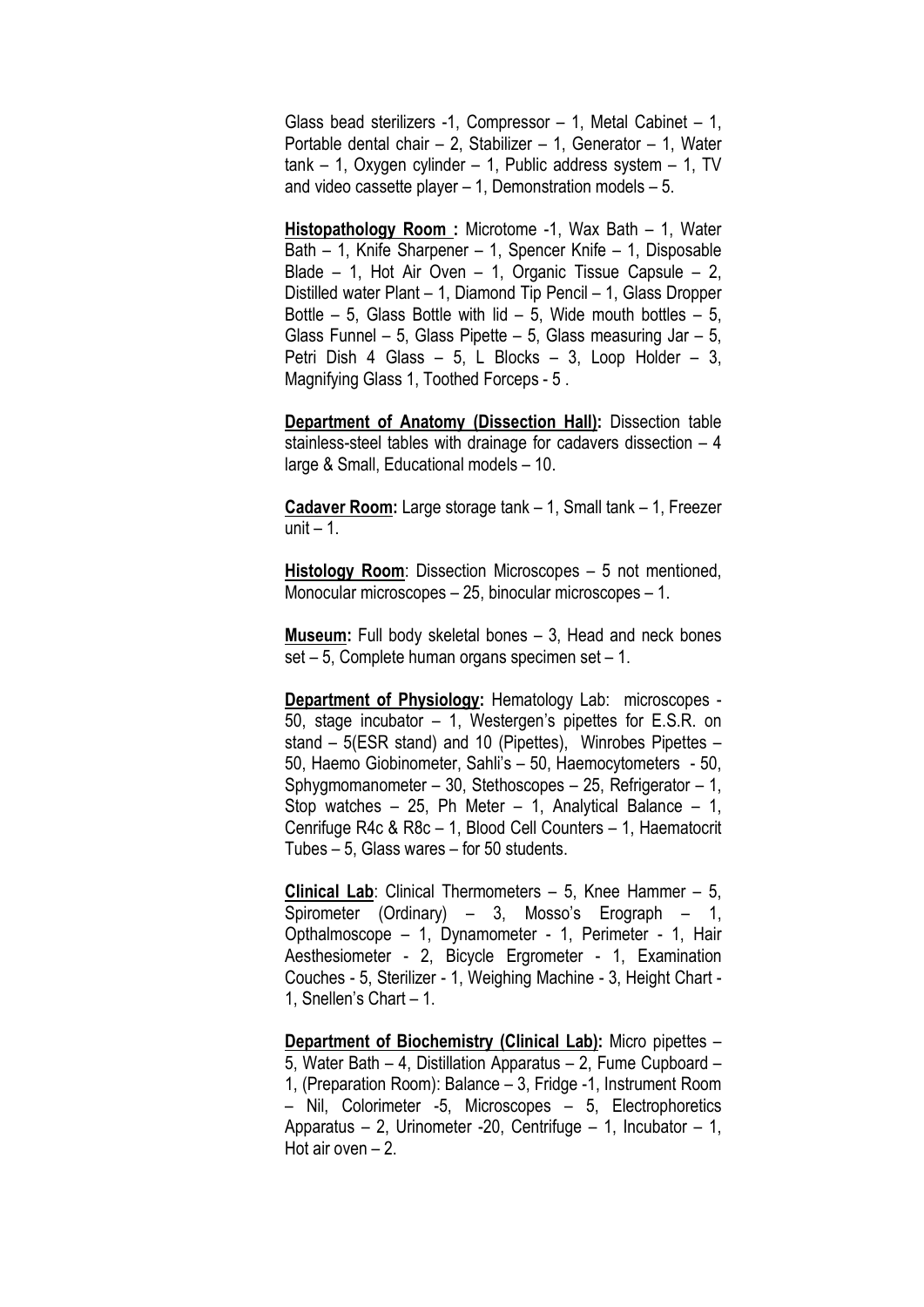Department of Pharmacology (Clinical Lab): Beakers – 100 (each), China dish – 50, conical flask -5, funnel – 25 each, Glass Rod Medium/Small – 100, Measuring Cylinder – 60, Measuring Cylinder 250ml – 5, Measuring Cylinder 500ml – 2, Mortar and pestle – 50 each, Peasteur pipette pack of 100 – 3, Pipette 1 ml -100, Pipette 2 ml -50, Pipette 5 ml – 25, Reagent bottle with lid narrow mouth – 100 each, Reagent bottle with lid narrow mouth – 100 each & 500ml - 50, Reagent bottle with lid wide mouth – 50, Reagent bottle with wide mouth – 100 each & 500ml -50, test tubes (medium) – 50, Petri dish – 10, Wash bottle – 75, Dropper bottle – 50, Instruments: transparent dispensing box  $-50$ , dispensing balance  $-50$ , dispensing weight box – 50, sensitive balance – 1, Sphygmomano meter – 1, spirit lamp  $-7$ , test tube holders  $-25$ , water bath  $-1$ , wax paper bundles – 5.

Department of Microbiology (Clinical Lab): Microscopes monocular – 50, Microscopes binocular – 1, Incubator – 1, Double door refrigerator – 1, Autoclave (Small) – 1, Electronic Balance – 1, Water Bath – 1, Anaerobic jar – 1, Centrifuge – 1, Bio safety cabinet  $-1$ , Hot air oven  $-1$ , Hot plate  $-1$ .

Department of General Pathology (Clinical Lab): Test tubes – Nil, Glass pipette – 25 each, Conical flask – 50, Couping jar – 25, Wintrobe tubes -20, Dropper bottles -25, Capillary tubes – 2 pack, RBC pipette – 60, Glass rods – 50, Micropipettes - 50, Hemometer pipette – 20, (Instruments): Microscopes – 25, Incubator – 1, Centrifuge – 1, Hemocytometer – 20, Hemometer – 20, Water Batth – 1, Electronic weigh scale – 10, Sprit lamp – 5, Test tube stand – 50, ESR stand – 25, Laboratory thermometer – 5, Counting Chamber – 10, Sphygnomanometer – 1, Lancets – 1pack, Stethoscope – 1.

#### 6. Staff Quarters (Separate From Hostel):

Principal/ Dean's Bungalow – 1 Staff Quarters – 19.

### 7. Hostel For Boys and Girls:-

No. of equipped common Rooms and No. of Messes are nil.

## 8. Observations:

No International Journal available from 2021. Internet/ Photocopy not working in library. Dental Hygienist staff not available. Reader in Dept. of Public Health dentistry joined institution on 24th march 2022.

### Deficiency as per MDS inspection report

### Conservative Dentistry & Endodontics with 3 seats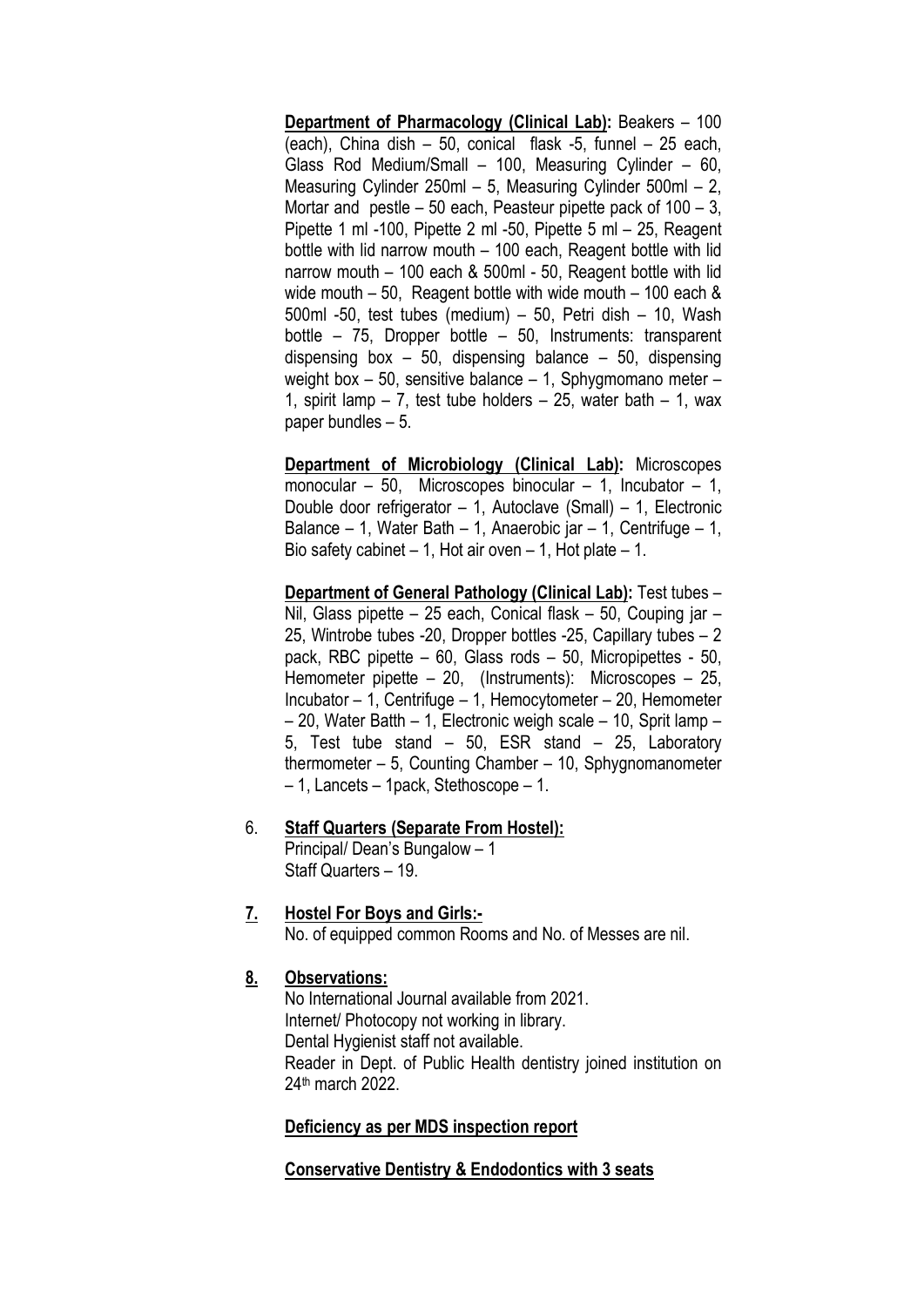- There is a deficiency of One Reader in Conservative Dentistry & Endodontic.

#### Last annual admission details:

- Not mentioned except general category.

#### Speciality Department Infra Structure Details:

- Faculty rooms/Laboratory Space/ Seminar Room/ PG Common Room/ Preclinical/ Phantom Head Lab are not available.

#### Library Details:

- No International Journals from 2021.

#### List of Journals:

Dental clinic of north America – not available, Quintessence International – not available, International Dental Journal – not available, Dental Abstracts – not available. Internet facilities - not working in library. Photocopy facilities -not working in library.

Equipments: There are deficiencies of equipments viz. Endosonic handpieces (Micro Endosonic Tips, Retro Treatment) – 2, Autoclaves for Bulk Instrument Sterilization Vacuum (front loading) – 1, Autoclaves for hand piece sterilization – 1, Surgical Endo Kits (Microsurgery) – 2, Sterilizer Trays For Autoclave - 2, Ultrasonic cleaner capacity 3.5 lts – 1, Conventional VLC Units One For Every Two Chairs – 1, LCD projector – 1, Composite kits with different shades and polishing kits – 1, Ceramic finishing kit, metal finishing kits – 2, Amalgam finishing kits- 2, RVG with x-ray machine developing kit – 1, chair side micro abrasion – 1, Computer with Internet Connection with attached printer and scanner – 1, Refrigerator – 1, Equipments for casting procedures – 1, Equipments for ceramics including induction casting machines/burnout preheat furnaces/was elimination furnaces  $-1$ , Laser (preferably hard tissue)  $-1$ , face bow with semi adjustable articulator – 1.

### Observations:

- 04 Dental chairs not functional in PG section.
- Temporary ethical committee registered which is expired.
- AERB Certification is not submitted.
- Endo Lab not functional.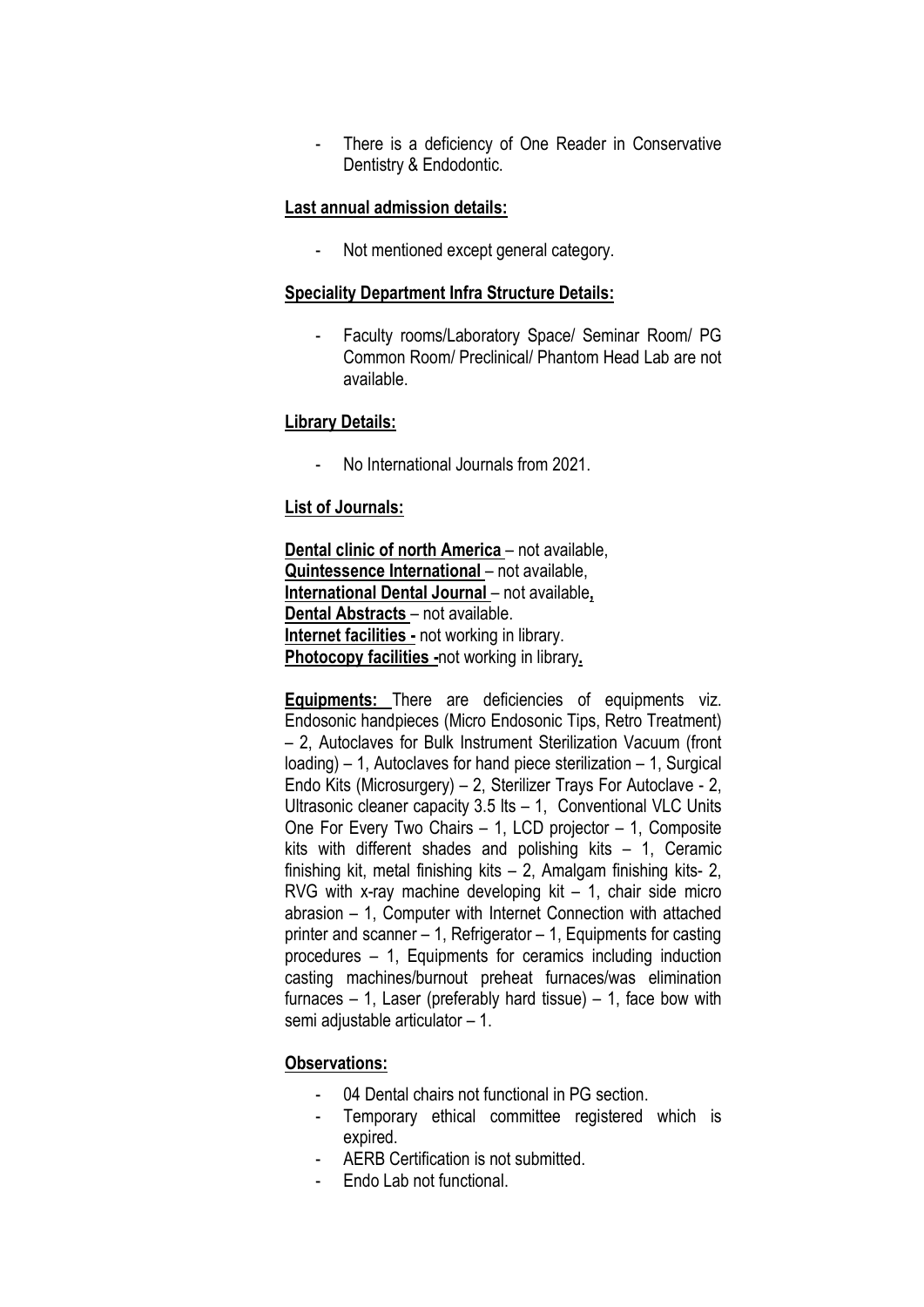- AERB Norms compliance is not submitted.

#### Orthodontics and Dentofacial Orthopaedics with 3 seats

Clinical Work Load: Attached General Hospital - No details have been mentioned about number of patients on the 2<sup>nd</sup> day of inspection

**Equipments:** LCD Projector  $-1$ , Dry heat sterilizer  $-1$ , Ultrasonic cleaner capacity  $3.5$  lts  $-1$ , Refrigerator  $-1$ .

#### Last annual admission details:

- Not mentioned except OBC/General category

### Observations:

- 1) Temporary ethical committee registered which is expired.
- 2) AERB Certification of Radiology department not done.
- 3) Biomedical waste segregation at source not done.

#### Oral & Maxillofacial Surgery with 3 seats

Equipments: Equipments details has not mentioned.

List of research activities has not submitted.

#### Observation:

AERB Certification of radiology dept. not done. International Journals of 2021 not available.

#### Periodontology with 3 seats

There is a deficiency of One Reader.

Equipments: Details not furnished.

#### Observation:

Ethical committee registration expired. AERB Certification of radiology dept. not done. International Journals of year 2021 not available.

## Oral & Maxillofacial pathology and Oral Microbiology with 3 seats

#### Clinical Work Load:

There were only 13 patients on 22.03.2022 and 08 patients on 23.03.2022 against the requirement of 18.

No details have been mentioned about number of patients on the 2nd day of inspection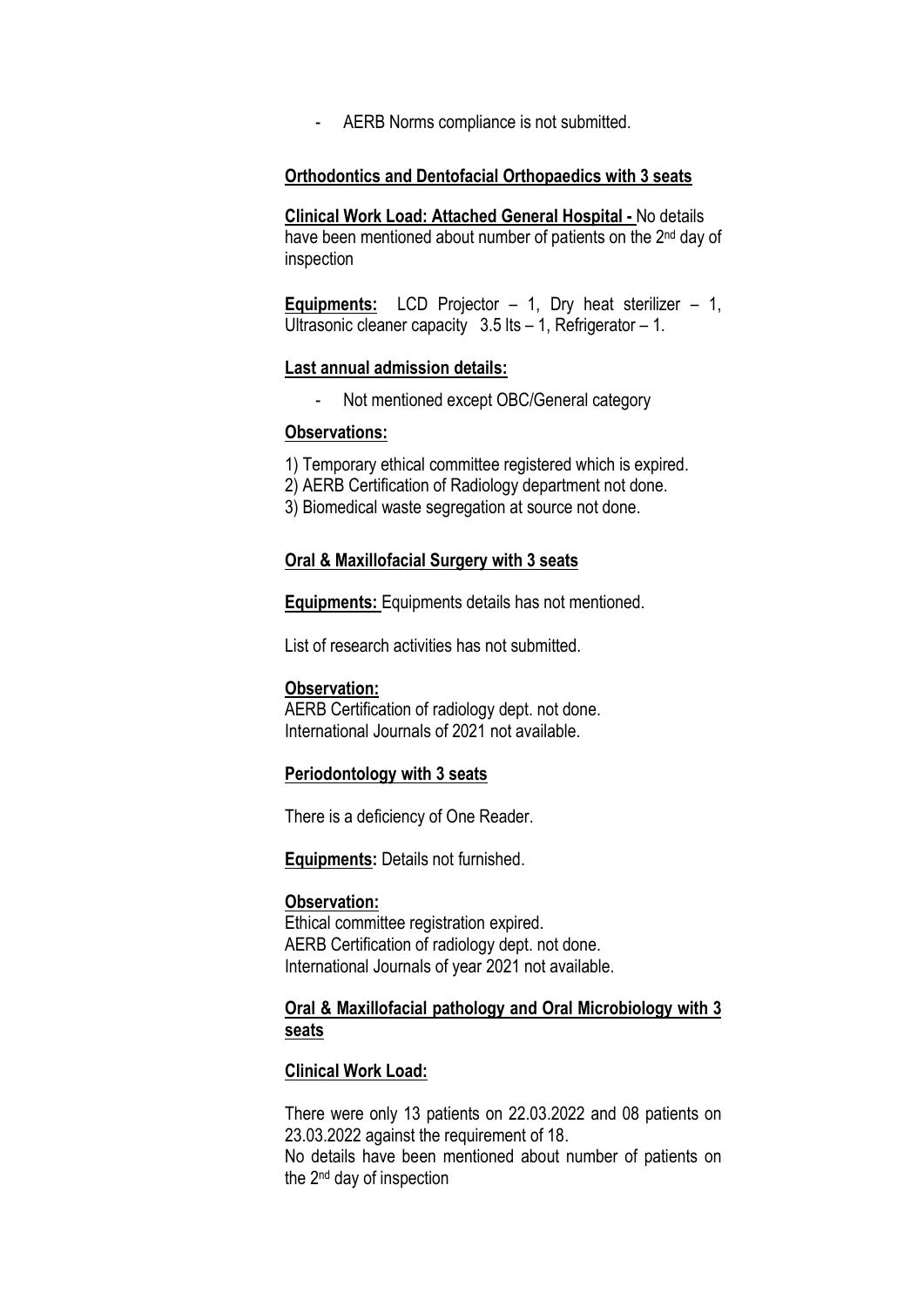List of Journals: Latest International journals of year 2021 not present.

### Observations:

Ethical Committee registration was temporary which is expired. AERB Certification of Radiology dept.- not done. International Journals of 2021 not available.

### Prosthodontics and Crown & Bridge with 3 seats

Equipments: Details not furnished.

### Observations:

Temporary ethical committee registered which is expired. AERB Certification of Radiology dept.- not done. International Journals of 2021 are not available.

### 5(9). Sharad Pawar Dental College & Hospital, Wardha, Maharashtra

To consider Joint Inspection Report of the Council's Inspectors Dr. Manish Goyal, Moradabad, Dr. Shabnam Zahir, Kolkata and Dr. Sanjay Kumar Roy Chowdhury, Delhi (carried out on 29<sup>th</sup> & 30<sup>th</sup> March, 2022) to inspect and report on (i) Standard and actual Physical facilities made available for teaching BDS & MDS Courses, at Sharad Pawar Dental College & Hospital, Wardha, Maharashtra (ii) the compliance of norms prescribed by the Council with regard to the teaching load, admission strength etc. by the institution and (iii) the general overall impression about the institution.

### **Compliance**

## Deficiency as per BDS Inspection Report

1. The following Dental Teaching Staffs were absent on the day of Inspection:-

- (i) Dr. Bhushan P Mundada, Reader, Dept. of Oral & Maxillofacial Surgery was absent on 29.03.2022 and 30.03.2022.
- (ii) Dr. Neha Shetty, Lecturer, Dept of Oral & Maxillofacial Surgery was absent on 29.03.2022.
- (iii) Dr. Rutuja Gawarle, Lecturer, Dept. of Conserative Dentistry & Endodontics was in camp on 29.03.2022 and 30.03.2022.
- (iv) Dr. Shruti Mishra, Lecturer, Dept. of Conserative Dentistry & Endodontics was absent on 29.03.2022 and 30.03.2022.
- (v) Dr. Ankita Rajurkar, Lecturer, Dept. of Conserative Dentistry & Endodontics was in conference on 29.03.2022.
- (vi) Dr. Aradhna Kibe, Lecturer, Dept. of Conserative Dentistry & Endodontics was in conference on 29.03.2022.
- (vii) Dr. Bhagyashri Karwa, Lecturer, Dept. of Conserative Dentistry & Endodontics was in conference on 29.03.2022.

(viii) Dr. Ashish Jaiswal, Lecturer, Dept. of Public Health Dentistry was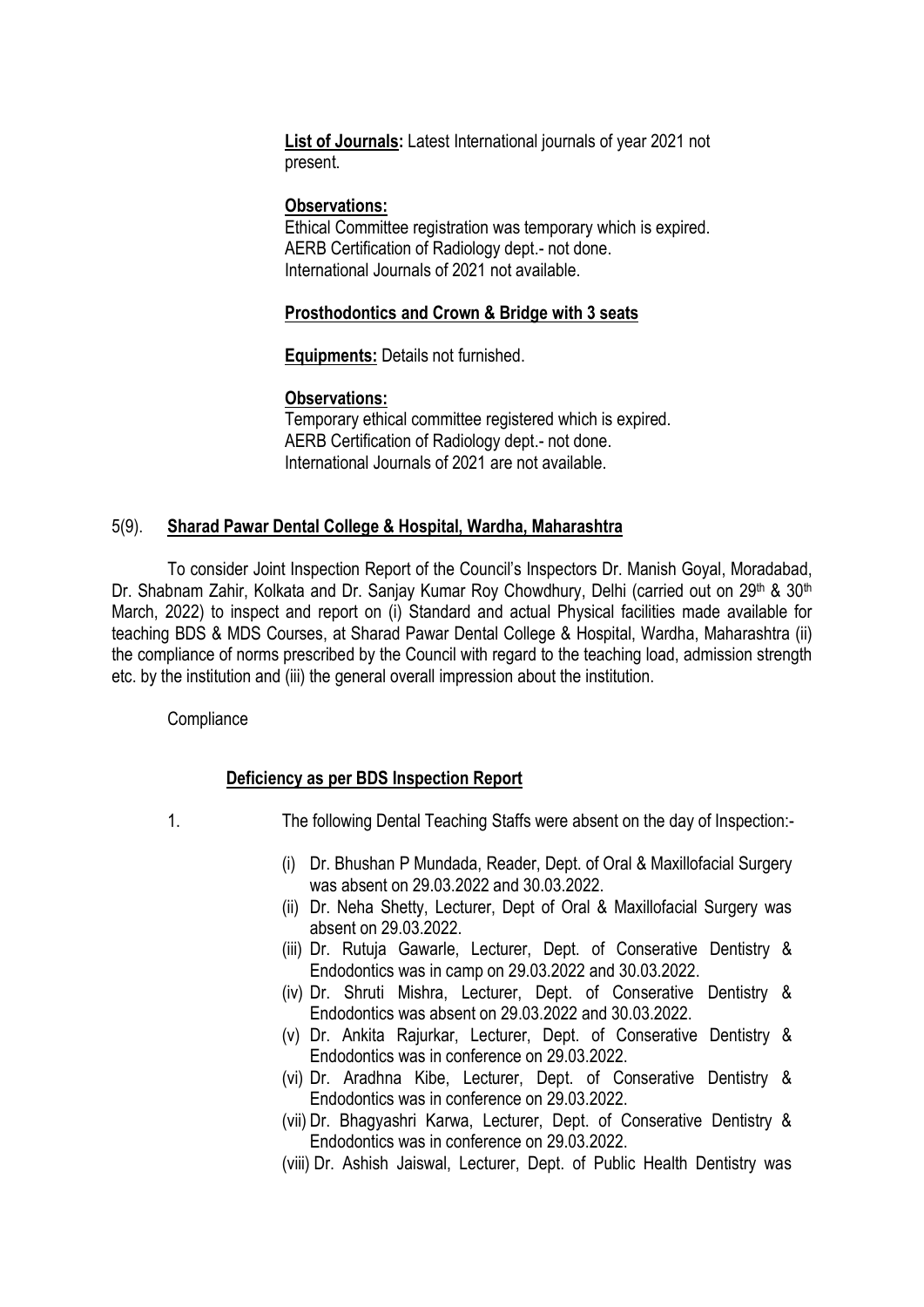absent on 29.03.2022.

## 2. The following Medical/Teaching Staffs were absent on the day of Inspection:-

- (i) Dr. Jayant. S Makrande, Associate Professor, Dept. of General Pathology was absent on 29.03.2022 and 30.03.2022.
- (ii) Dr. Sachin Aggarwal, Professor, Dept. of General Medicine was absent on 29.03.2022 and 30.03.2022.
- (iii) Dr. Pankaj K. Gharde, Professor, Dept. of General Surgery was in OT on 29.03.2022 and 30.03.2022.
- (iv) Dr. Jui A. Jadhav, Assistant Professor, Dept. of Anesthesia was in OT on 29.03.2022 and 30.03.2022.

# 3. Major Equipments :-

- (i) Prosthodontics (Ceramic and Cast Partial Laboratory):- Ultrasonic Cleaner – 1.
- (ii) Oral Medicine and Radiology:- Biopsy Kit 1.
- (iii) Public Health Dentistry:- Ultrasonic Cleaner 2 and Needle Burner with syringe cutter  $-2$ .
- 4. **Central Library :-** As per remarks of the inspector "Mentioned" but the report is not attached.
- 5. The following P.G students were absent on the day of Inspection:-
	- (i) Ms. Kabra Sakshi Pravin, Pedodontics, 1st year P.G student was in camp on 29.03.2022.
	- (ii) Ms. Dhruvi Raj Solanki, Pedodontics, 1st year P.G student was in camp on 29.03.2022.

# 6. Observations:-

- (i) Dept. of Orthodontics:- Equipment complaint. However the dept. is under periodic renovation and maintenance.
- (ii) Dept. of Pedodontics:- Proper entry in sterilization register not done.
- (iii) Dept of Oral and Maxillofacial Surgery:- Proper Segregation of biomedical waste is not done.
- (iv) Dept. of Conservative Dentistry and Endodontics:- PG Clinical area not well ventilated.

# Deficiency as per MDS Inspection Report

- 1. Oral & Maxillofacial Pathology and Oral Microbiology with 3 seats
	- (i) Clinical Material:- There were only 11 patients on 29.03.2022 and 12 patients on 30.03.2022 against the requirement of 18.
	- (ii) List of Journals and List of Books are not filled by DCI Inspector.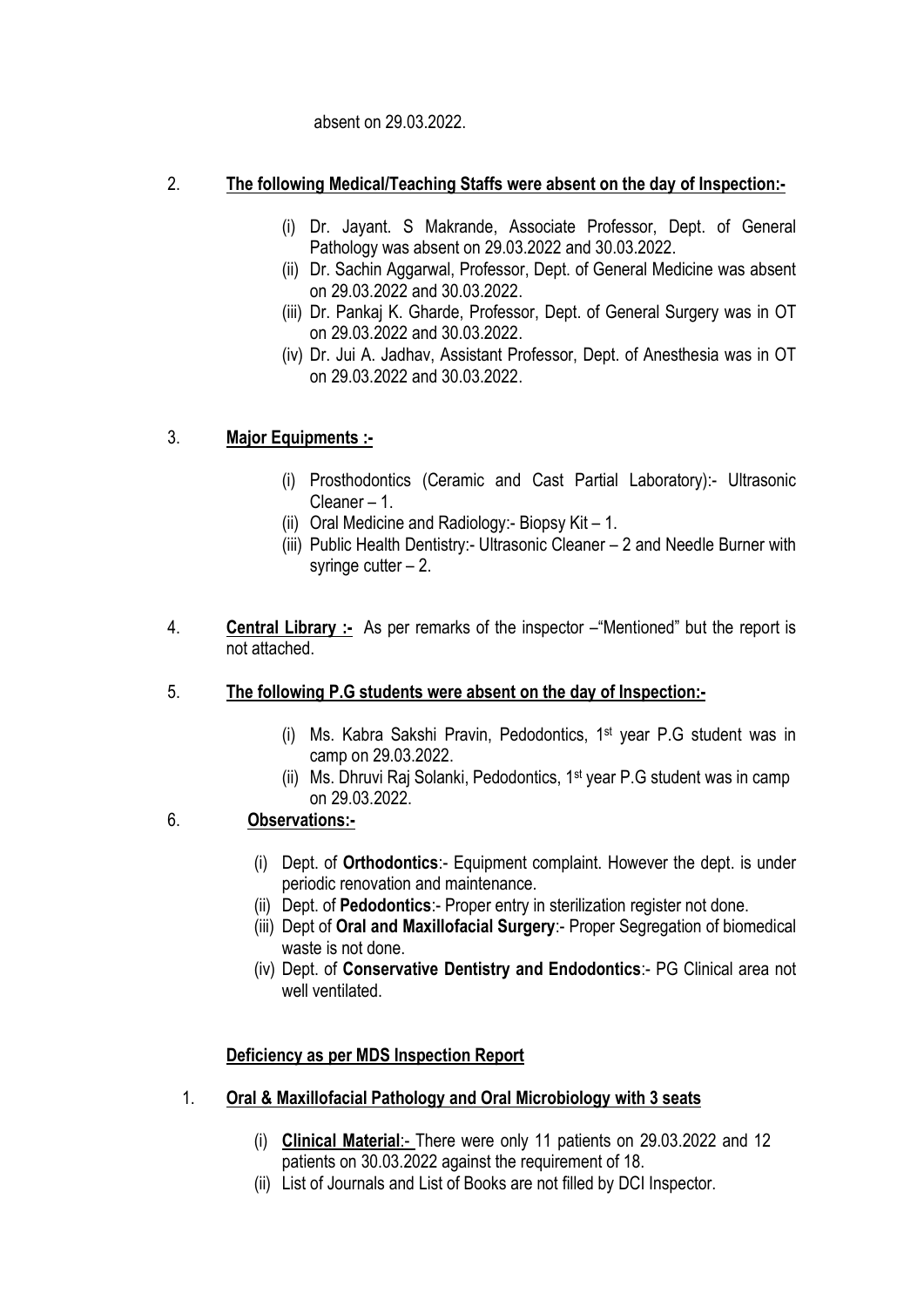(iii) Observation:-

However, the Penta Head is deployed and functional along with Central Pathology Lab services.

# 2. Oral and Maxillofacial Surgery with 6 seats

# The following Dental Teaching Staffs were absent on the day of Inspection:-

- (i) Dr. Prafulla Gaikwad, Reader, Oral and Maxillofacial Surgery was absent on 29.03.2022.
- (ii) Dr. Bhushan Mundada, Reader, Oral and Maxillofacial Surgery was in camp on 29.03.20022 and 30.03.2022.
- (iii) Dr. Neha Shetty, Lecturer, Oral and Maxillofacial Surgery was in OT on 29.03.2022.

# 3. Pedodontics and Preventive Dentistry with 3 seats

(i) Documents Submitted by Principal:- List of Research Activities and List of Special Cases treated by faculty are not submitted.

# (ii) Last Annual Admission Details for the said Specialty:-

- (a) Dr. Sakshi Kabra, Student was absent on 29.03.2022.
- (b) Dr. Dhruvi Raj Solanki, Student was absent on 29.03.2022 and 30.03.2022.
- (c) Dr. Himani Parakh, Student was absent on 29.03.2022.

# 4. Oral Medicine and Radiology with 3 seats

- (i) Equipment:- Radiographic Filters (conventional and rare earth) – Not Available.
- (ii) Staff Assessment for Publication:- Dr. Rahul Bhowate, Professor has only 22.5 points against the requirement of 30 points.
- (iii) Clinical Material:- There were only 140 patients on 29.03.2022 and 105 patients on 30.03.2022 against the requirement of 150.
- (iv) Last Annual Admission -Details for all specialties has not mentioned.
- (v) Documents submitted by the Principal Not filled.

# 5. Prosthodontics and Crown & Bridge with 6 seats

(i) Equipments:- X-Ray Machine with RVG – 1.

# 6. Conservative Dentistry and Endodontics with 6 seats

# The following Dental Teaching Staffs were absent on the day of Inspection:-

- (i) Dr. Rutuja Gawarle, Lecturer, Conservative Dentistry and Endodontics was in camp on 29.03.2022 and 30.03.2022.
- (ii) Dr. Ankita Rajurkar, Lecturer, Conservative Dentistry and Endodontics was in conference on 29.03.2022.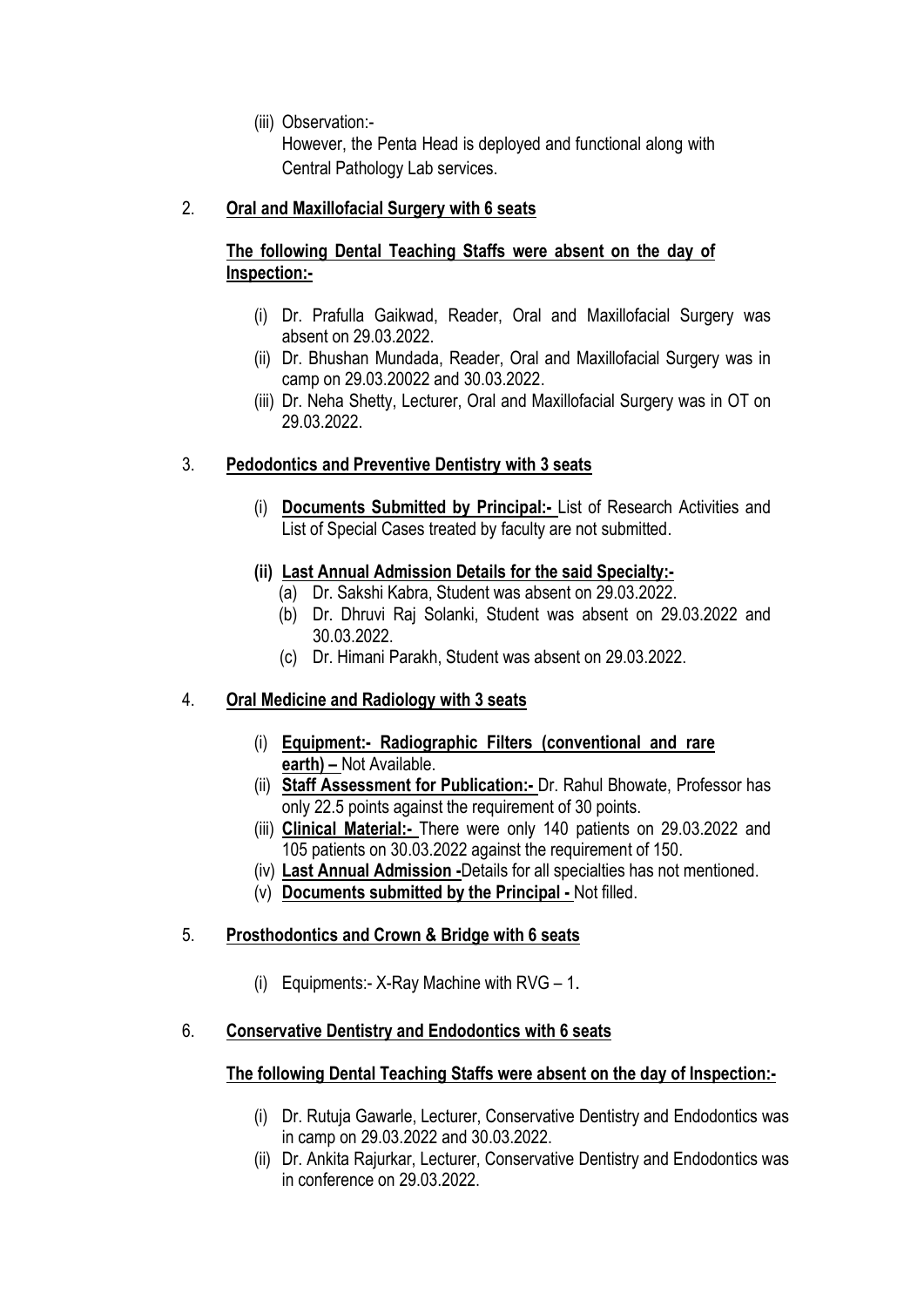- (iii) Dr. Bhagyashree Karwa, Lecturer, Conservative Dentistry and Endodontics was in conference on 29.03.2022.
- (iv) Dr. Aradhna Kibe, Lecturer, Conservative Dentistry and Endodontics was in conference on 29.03.2022.
- (v) Dr. Shruti Mishra, Lecturer, Conservative Dentistry and Endodontics was absent on 29.03.2022 and 30.03.2022.
- (vi) Clinical Material :- There were only 88 patients on 29.03.2022 and not mentioned the number of patients on 30.03.2022
- (vii) Scientific Presentations for allied /Non Specialty are not filled.
- (viii)Observations:-There is a deficiency of Wap eliminator duplicator.

## 7. Periodontology with 3 seats

- (i) Equipments:- Pressure Sensitive Probe 1, Physio Dispenser Centralized, Implant Kit – Centralized and Implants - Centralized.
- (ii) Clinical Material:- There were only 59 patients on 29.03.2022 against the requirement of 60.
- (iii) Observations:- Dr. Anuradha Tiwari, P.G student was on medical leave.

## 8. Orthodontics & Dentofacial Orthopedics with 6 seats

- (i) Clinical Material:- There were only 46 patients on 29.03.2022 against the requirement of 50.
- (ii) Observation:- 100 mm lens is deficient.`

## 5(10). School of Dental Sciences, KIMS (Deemed University), Karad, Maharashtra

To consider Joint Inspection Report of the Council's Inspectors Dr. Manu Rathee, Rohtak, Dr. Mamta Singh, Indore and Dr. Prosenjit Banerjee, Kolkata (carried out on 29<sup>th</sup> & 30<sup>th</sup> March, 2022) to inspect and report on (i) Standard and actual Physical facilities made available for teaching BDS & MDS Courses, at School of Dental Sciences, KIMS (Deemed University), Karad, Maharashtra (ii) the compliance of norms prescribed by the Council with regard to the teaching load, admission strength etc. by the institution and (iii) the general overall impression about the institution.

## **Compliance**

## Deficiencies as per BDS Inspection Report:

- 1. The following Dental Teaching Staffs were absent on the day of Inspection:
	- (i) Dr. Namrata Gaonkar, Reader, Pedodontics & Preventive Dentistry (29.03.2022 & 30.03.2022)
	- (ii) Dr. Ganesh Patil, Tutor, Oral & Maxillofacial Surgery (29.03.2022)
	- (iii) Dr. Priyanka Jadhav, Tutor, Oral Pathology & Oral Microbiology (29.03.2022 & 30.03.2022)
	- (iv) Dr. Aman Mulla, Tutor, Public Health Dentistry (Camp Duty on 29.03.2022)
	- (v) Dr. Krupa Patil, Tutor, Public Health Dentistry (Camp Duty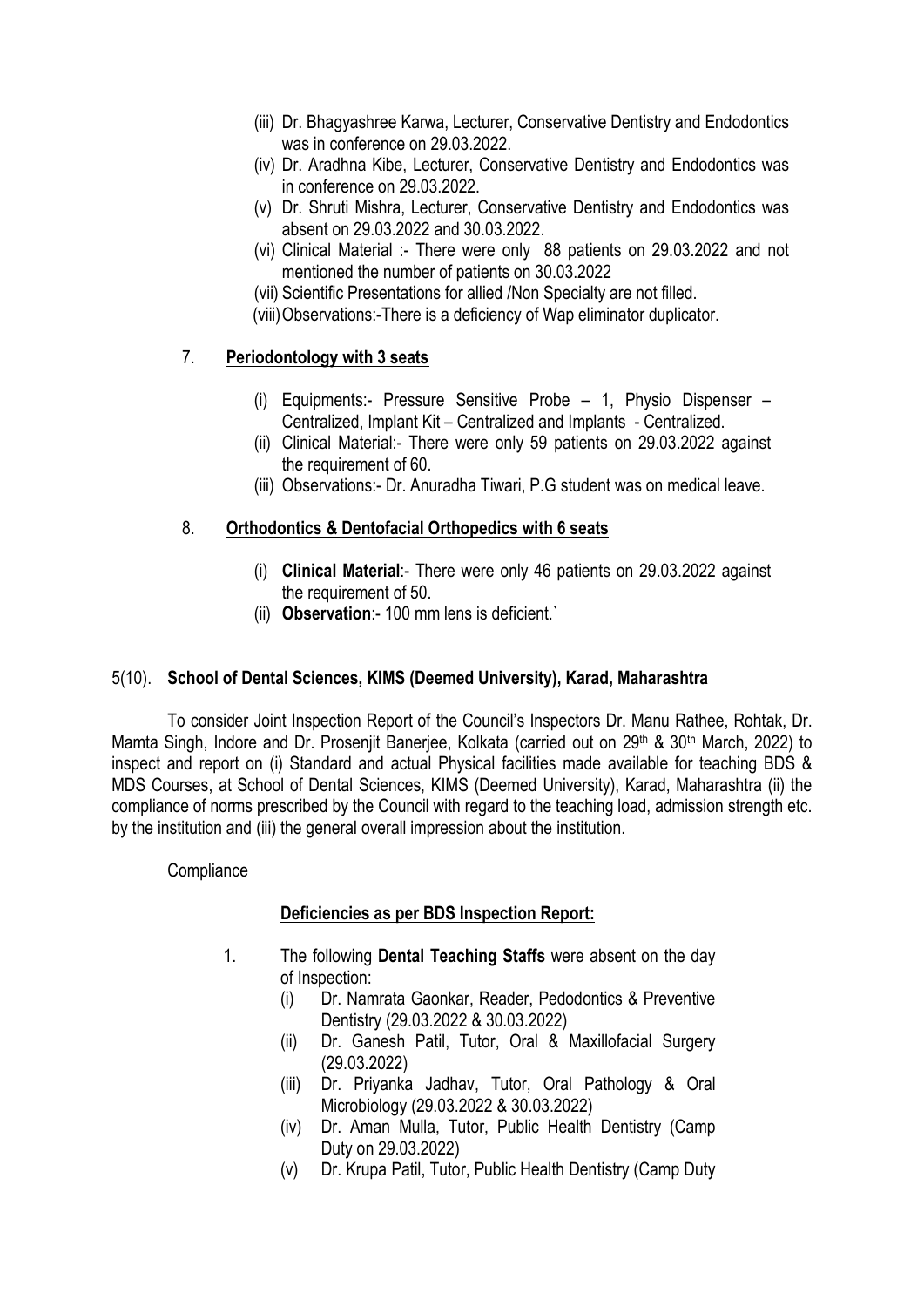on 29.03.2022)

- 2. The following Medical Faculty were on leave on the day of Inspection:
	- (i) Dr. Sujata Abhay Jadhav, Professor, Gen Pharmacology (29.03.2022 & 30.03.2022)
	- (ii) Dr. Atul Hulwan, Asst. Professor, Gen. Pathology (29.03.2022 & 30.03.2022)
	- (iii) Dr. Nitin Narendrakumar Jadhav, Professor, General Medicine (29.03.2022)
	- (iv) Dr. Vishnupant H. Nerlekar, Professor, General Surgery (29.03.2022 & 30.03.2022)
- 3. The following PG Students were absent / leave on the day of Inspection:
	- (i) Dr. Sanno Singh, III Year, Prosthodontics (29.03.2022)
	- (ii) Dr. Patil Mayuri Sanjay, II Year, Prosthodontics (29.03.2022)
	- (iii) Dr. Jaiswal Shruti Jitendra, II Year Periodontology (29.03.2022 & 30.03.2022)
	- (iv) Dr. Vinay Kumar Gupta, Ist Year, Oral Surgery (Peripheral Posting 29.03.2022 & 30.03.2022)
- 4. There are following deficiencies of Major Equipments in the various departments:

Oral Pathology and Oral Microbiology: Dental Chairs and Units-2.

Orthodontics: Dental Chairs and Units-3.

## 5. Observations:

- 1. The boys hostel was shared with medical college.
- 2. Phantom heads shared by Endodontics and Prosthodontics.
- 6. Deficiency as per MDS inspection reports:

## Oral & Maxillofacial Pathology and Oral Microbiology with 3 seats

1. Equipments: Dental Chairs and Units-1, Multi Head Microscope-1.

# Prosthodontics and Crown & Bridge with 5 seats

1. Equipments: Wax heater-1, Wax carvers (Full PKT Set)- 1, Die cutting machine-1.

# Oral and Maxillofacial Surgery with 3 seats

1. Journals: latest National and International Journals details has not furnished.

# Conservative Dentistry & Endodontics with 3 seats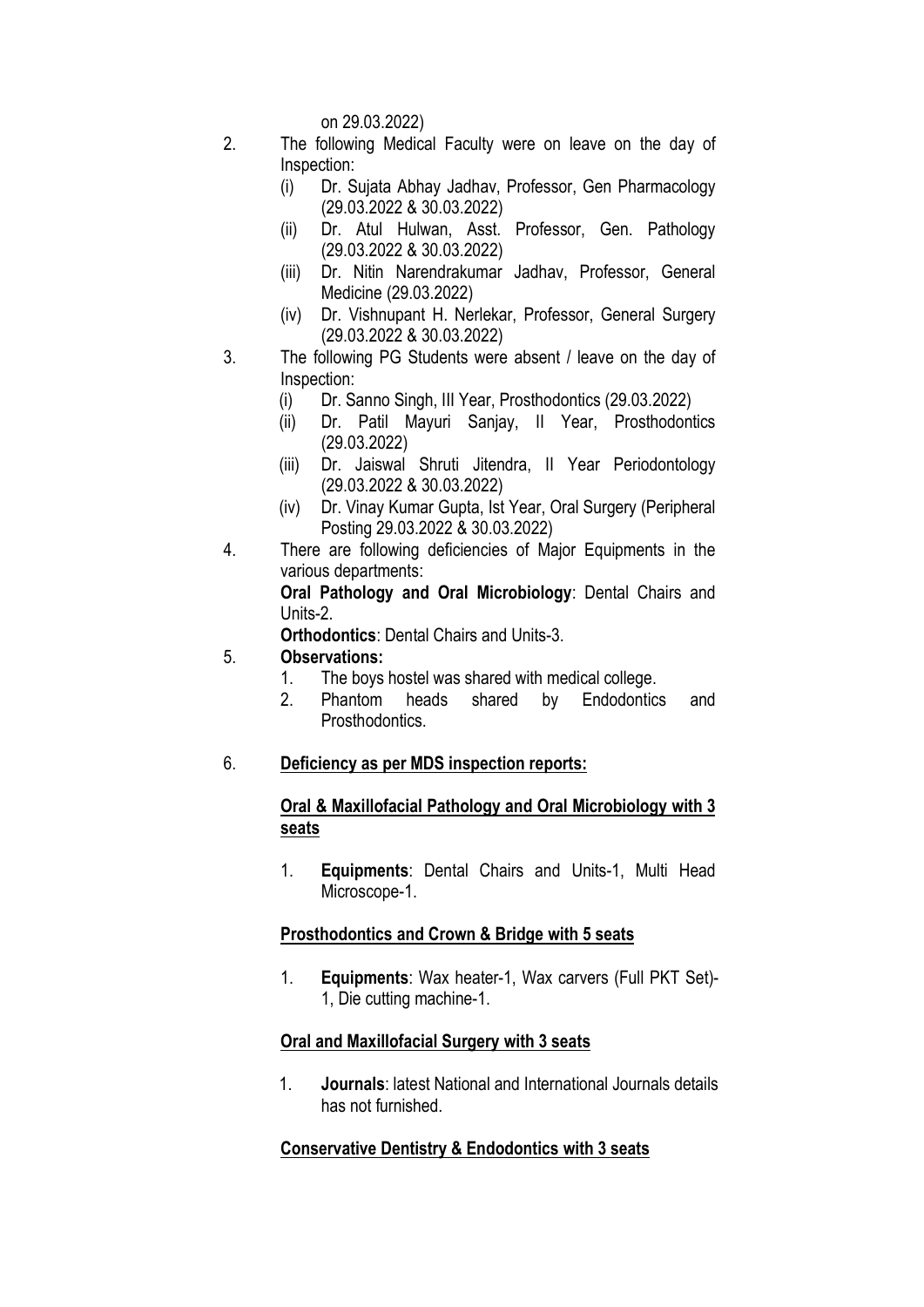1. Equipments: Endosonic handpieces – Micro endosonic tips, retro treatment-1, Magnifying loupes one for students and one for faculty-1, Face bow with semi adjustable articulator-1.

# Periodontology with 3 seats

1. **Equipments:** Mini five curettes-1.

## 5(11). M.A. Rangoonwala College of Dental Sciences & Research Centre, Pune, Maharashtra

To consider Joint Inspection Report of the Council's Inspectors Dr. Anirban Chatterjee, Durg, Dr. R.K. Sharma, Rohtak and Dr. Suparna Ganguly Saha, Indore (carried out on 29<sup>th</sup> & 30<sup>th</sup> March, 2022) to inspect and report on (i) Standard and actual Physical facilities made available for teaching BDS & MDS Courses, at M.A. Rangoonwala College of Dental Sciences & Research Centre, Pune (ii) the compliance of norms prescribed by the Council with regard to the teaching load, admission strength etc. by the institution and (iii) the general overall impression about the institution.

**Compliance**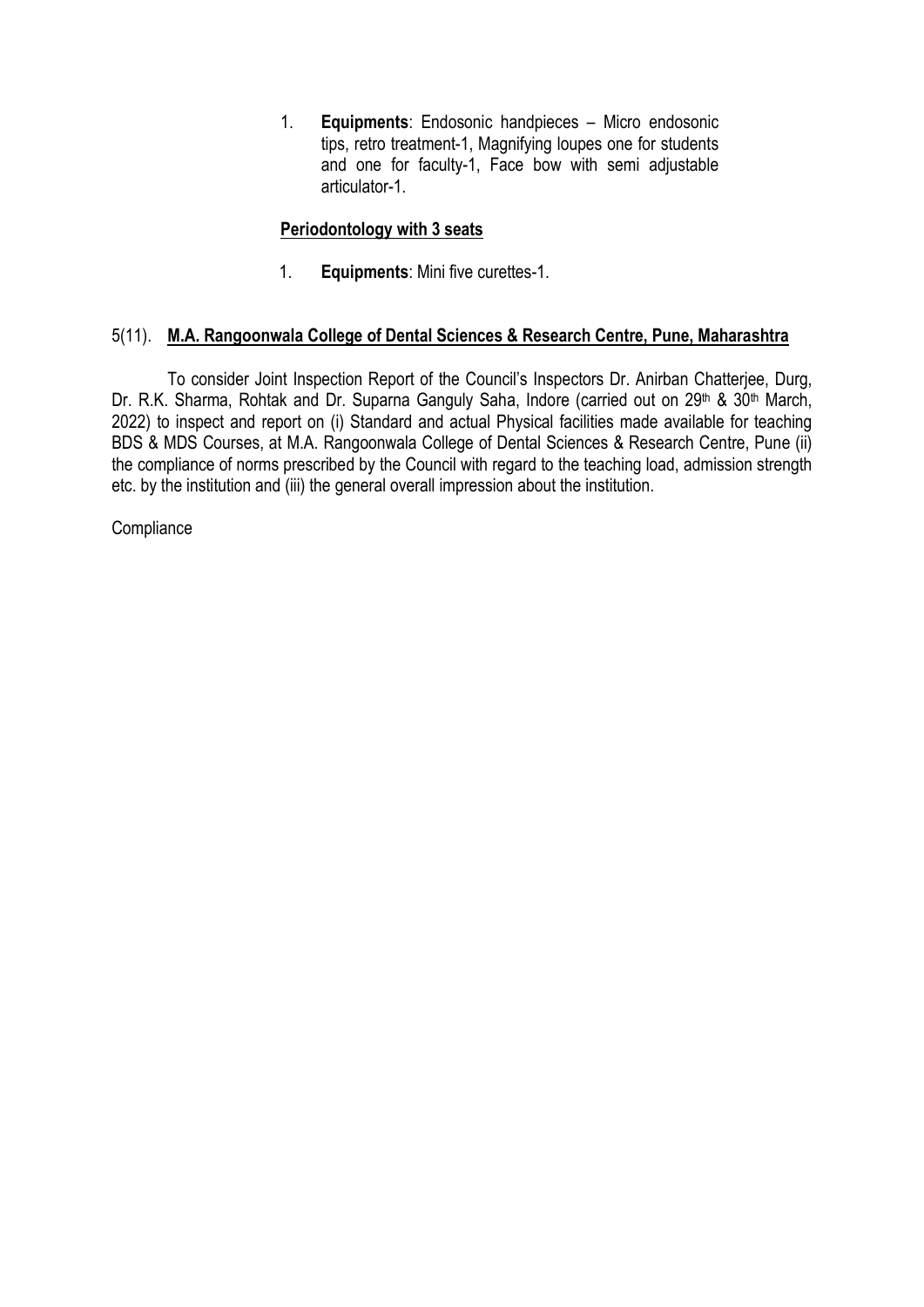### Deficiency as per BDS Inspection Report:

- 1. The following Dental Teaching Staffs were absent on the day of inspection:-
	- (i) Dr. Murtuza Jhabuawala, Sr. Lecturer, Conservative Dentistry and Endodontics (29.03.2022).
	- (ii) Dr. Smita Bussari, Reader, Oral Pathology and Oral Microbiology (29.03.2022 and 30.03.2022).
	- (iii) Dr. Mohit Kheur, Professor, Prosthodontics and Crown & Bridge (29.03.2022 and 30.03.2022)
	- (iv) Dr. Meena Syed, Lecturer, Pediatric & Preventive Dentistry (29.03.2022 and 30.03.2022)
- 2. The following deficiencies in the various departments:-
	- (i) Nursing Staff (Sister Incharge):- 3
	- (ii) Engineering Staff (Mechanical):- 2
	- (iii) Administrative Staff (UDC):- 2, LDC:- 4
- 3. Equipments: There is deficiency of equipments in the following departments:-

Oral & Maxillofacial Surgery) A) Exodontia:- Dental Chairs and Unit – 24 are Manual and 4 are Electrical, Autoclaves – 4, Ultrasonic Cleaner – 1, Needle Burner with syringe cutter – 1, Pulse Oxymeter – 1, Surgical Straight Hand Piece – 4.

Orthodontics:- Dental Chairs and Units - No Dental Chair is Electrical, Autoclave – 2, Ultrasonic Cleaner - 2

Pediatric and Preventive Dentistry: - Dental Chairs and Units - 19(17) Non Functional all are manual), Autoclaves – 2, Ultrasonic Cleaner – 2.

Oral Medicine and Radiology – Lead Gloves.

Department of Physiology(Clinical Lab):- Knee Hammer – 3, Spirometer – 2.

Department of General Pathology:- Electronic weigh Scale – 8.

Note:-All Chairs should be electrical.

4. Staff Quarters(Separate from Hostel):-

Principal Dean's Bungalow – N.A Staff Quarters – N.A

5. University Affiliation:- The University affiliation is valid for the year 2021-22 and has not provided the current University affiliation for the year 2022-23.

Deficiency as per MDS Inspection Report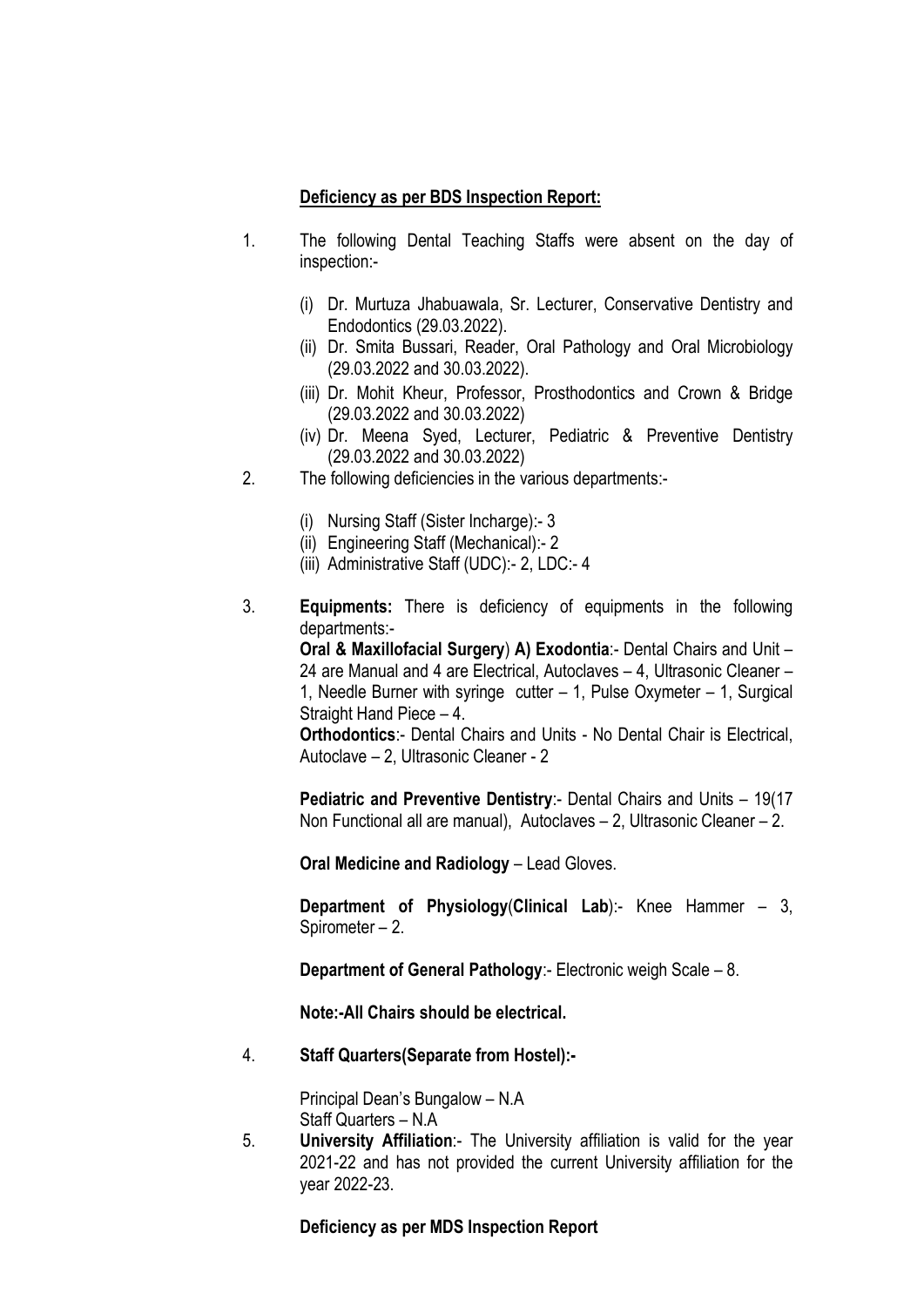# Orthodontics & Dentofacial Orthopedics with 6 seats

- 1. Equipment:- Autoclaves for bulk instrument sterilization vacuum (front loading) – 1.
- 2. Last Annual Admissions Details for Specialty:- Mr. Meeyajiwala Yusuf Juzer was absent on 29.03.2022.
- 3. Documents Submitted by the Principal:- Biometric attendance and AERB certification is not submitted.

## Pedodontics and Preventive Dentistry with 6 seats

- 1. Equipments- There are deficiencies of equipments viz. Dental Chairs and Units – 14 Working Dental Chairs, 6 Dental Chairs with none of the function, Autoclaves for bulk instrument sterilization vacuum – 1, Computer with internet connection with attached printer and scanner – 1 without scanner.
- 2. Clinical Material:- There was only 56 patients on 30.03.2022 against the requirement of 60.
- 3. Last Annual admission details for all specialties for academic is not mentioned.

## Oral and Maxillofacial Surgery with 6 seats

- 1. Last Annual Admission Details for specialty (List of MDS Students 1st Year MDS):- Ms. Yasmeen Parveen K M Aftabullah was absent on 29.03.2022 & 30.03.2022.
- 2. Last Annual Admission Details for specialty (List of MDS Students 2 nd Year MDS):- Mr. Hajra Afnan MD Asrar Ahmeddafnan Md Asrar Ahmed was absent on 29.03.2022 & 30.03.2022.
- 3. Last Annual Admission Details for specialty (List of MDS Students 3 rd Year MDS):-

Mr. Sayyed Zaki Ismail was absent on 29.03.2022 and 30.03.2022.

## Oral & Maxillofacial Pathology and Microbiology with 6 seats

- 1. Dr. Smita Bussari was absent on 29.03.2022 & 30.03.2022.
- 2. There are deficiency of Equipments:- Cryostat 1, Hard Tissue Microtome – 1, Tissue storing cabinet (frozen) – 1
- 3. Clinical Material:- There was only 07 patients on 29.03.2022 and 08 patients on 30.03.2022 against the requirement of 24.

## Periodontology with 6 seats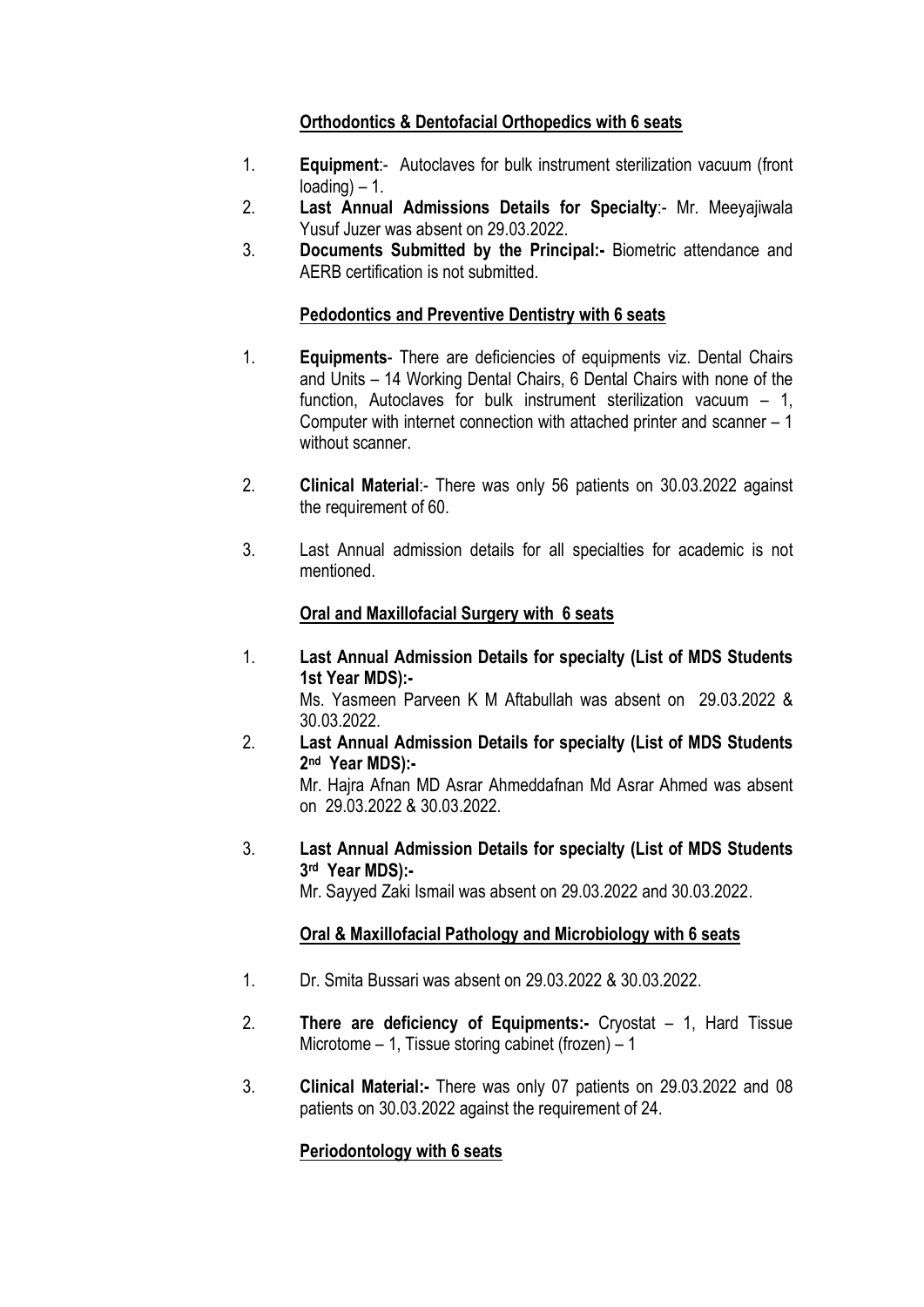- 1. Clinical Material:- There was only 86 patients on 30.03.2022 against the requirement of 100.
- 2. Last annual admission details for specialty:-
	- (i) Ms. Taania Saana Aarif was absent on 29.03.2022 and 30.03.2022.
	- (ii) Mr. Salve Satayajit Shivaji was absent on 29.03.2022.
- 3. Documents Submitted by the Principal Biometric attendance is not submitted.

## Prosthodontics with 6 seats

- 1. Clinical Material:- There were only 54 patients on 30.03.2022 against the requirement of 100.
- 2. Documents Submitted by the Principal Centralized Air Compressor details not submitted.

## 5(12). Singhad Dental College & Hospital, Pune, Maharashtra

To consider Joint Inspection Report of the Council's Inspectors Dr. Uttam Kumar Sen, Purba Medinipur, Dr. Mukesh Kumar Singh, Moradabad and Dr. Rajan Gupta, Sirmour (carried out on 29th & 30th March, 2022) to inspect and report on (i) Standard and actual Physical facilities made available for teaching BDS & MDS Courses, at Singhad Dental College & Hospital, Pune, Maharashtra (ii) the compliance of norms prescribed by the Council with regard to the teaching load, admission strength etc. by the institution and (iii) the general overall impression about the institution.

**Compliance** 

## Deficiencies as per BDS Inspection

- 1. University Affiliation: The University Affiliation is valid for the year 2021-22 and has not provided the current university affiliation for the year 2022-23.
- 2. Bio Medical Waste Treatment Facility: The Bio Medical Waste Treatment Facility agreement dated 20.04.2009 with Pune Municipal Corporation, registration is valid upto 01.04.2021 to 31.03.2022.
- 3. The following Dental Teaching Faculties were on leave on the day of Inspection:
	- (i) Dr. Prakhar Kapoor, Reader, Oral Pathology and Oral Histology (exam duty on 29.03.2022 & 30.03.2022)
	- (ii) Dr. Dipali Shah, Professor, Conservative Dentistry & Endodontics (29.03.2022 & 30.03.2022)
	- (iii) Dr. Ashwini Dadpe, Reader, Conservative Dentistry & Endodontics (exam duty on 29.03.2022 & 30.03.2022)
	- (iv) Dr. Omkar Balsaraf, Reader, Conservative Dentistry (exam duty on 29.03.2022)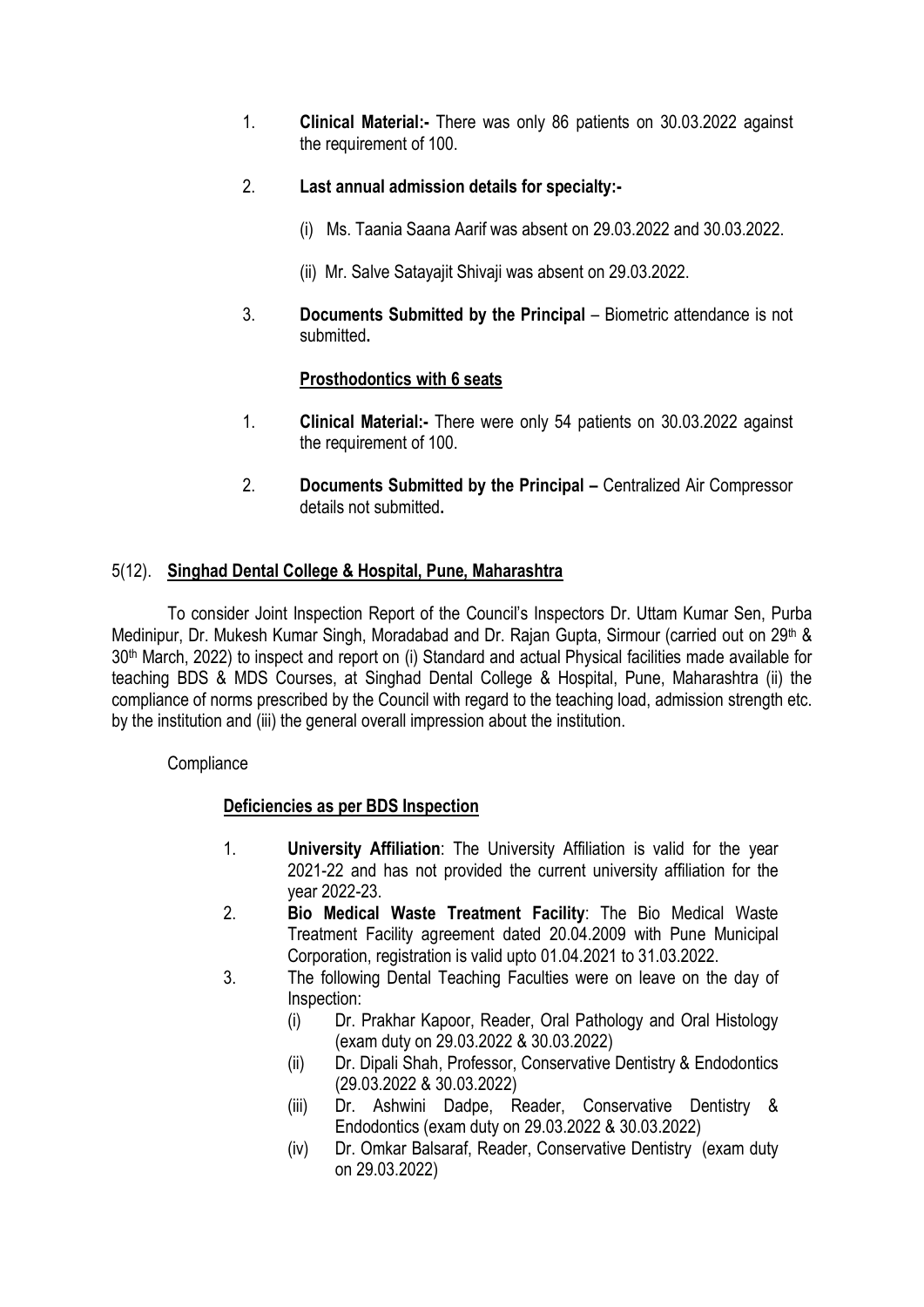- (v) Dr. Raghavendra S Medikeri, Professor, Periodontics (exam duty on 29.03.2022 & 30.03.2022)
- (vi) Dr. Raju Patil, Professor, Pedodontics (exam duty on 29.03.2022 & 30.03.2022)
- (vii) Dr. Daya K Jangam, Professor, Oral Medicine (29.03.2022 & 30.03.2022)
- (viii) Dr. Amita Aditya, Reader, Oral Medicine (exam duty on 29.03.2022)
- (ix) Dr. Anupama S. Patankar, Reader, Prosthodontics (casual leave on 29.03.2022)
- (x) Dr. Prashant Jadhav, Reader, Prosthodontics (exam duty on 29.03.2022)
- (xi) Dr. Bhushan Gaikwad, Reader, Prosthodontics (medical leave on 29.03.2022)
- (xii) Dr. Sayali R. Korde, Lecturer, Prosthodontics (maternity leave on 29.03.2022 & 30.03.2022)
- (xiii) Dr. Madhavi Mhapuskar, M. Clin. Dent., Tutor/Dental Surgeon, Prosthodontics (29.03.2022 & 30.03.2022)
- (xiv) Dr. Rasika Kashikar, Lecturer, Conservative Dentistry (medical leave on 29.03.2022 & 30.03.2022)
- (xv) Dr. Shwetambari Navale, Lecturer, Periodontology (29.03.2022)
- (xvi) Dr. Sucheta Vanjari, Lecturer, Periodontology (29.03.2022 & 30.03.2022)
- (xvii) Dr. Riddhi Joshi, Lecturer, Pedodontics (conference leave on 29.03.2022 & 30.03.2022)
- (xviii) Dr. Rajeev Talmohite, Lecturer, Oral Medicine & Radiology (posted in satellite centre at lonavala on 29.03.2022 & 30.03.2022)
- (xix) Dr. Lishoy Rodrigues, Lecturer, Orthodontics (conference leave on 29.03.2022 & 30.03.2022)
- (xx) Dr. Vibhavari Kuwar, Lecturer, Public Health Dentistry (maternity leave on 29.03.2022 & 30.03.2022)
- (xxi) Dr. Vidya Jadkar, Tutor/Dental Surgeon, Public Health Dentistry (29.03.2022)
- (xxii) Dr. Kapil Sonawane, Tutor/Dental Surgeon, Conservative Dentistry (medical leave on 29.03.2022 & 30.03.2022)
- (xxiii) Dr. Madhavi Mhapuskar, Tutor/Dental Surgeon, Prosthodontics (29.03.2022 & 30.03.2022)
- 4. The following Medical Teaching Staffs were on leave on the day of Inspection:
	- (i) Dr. Ashok Shinde, Professor & HOD, Biochemistry (duty leave on 29.03.2022 & 30.03.2022)
	- (ii) Dr. Jitendra Rajendra Ingole, Professor, General Medicine (medical leave on 29.03.2022 & 30.03.2022)
	- (iii) Dr. Nitin Suryawanshi, Associate Professor, General Medicine (medical leave on 29.03.2022 & 30.03.2022)
- 5. The following PG Students were absent on the day of Inspection:
	- (i) Dr. Bhave Madhura Nitin, Oral Pathology & Microbiology (29.03.2022 & 30.03.2022)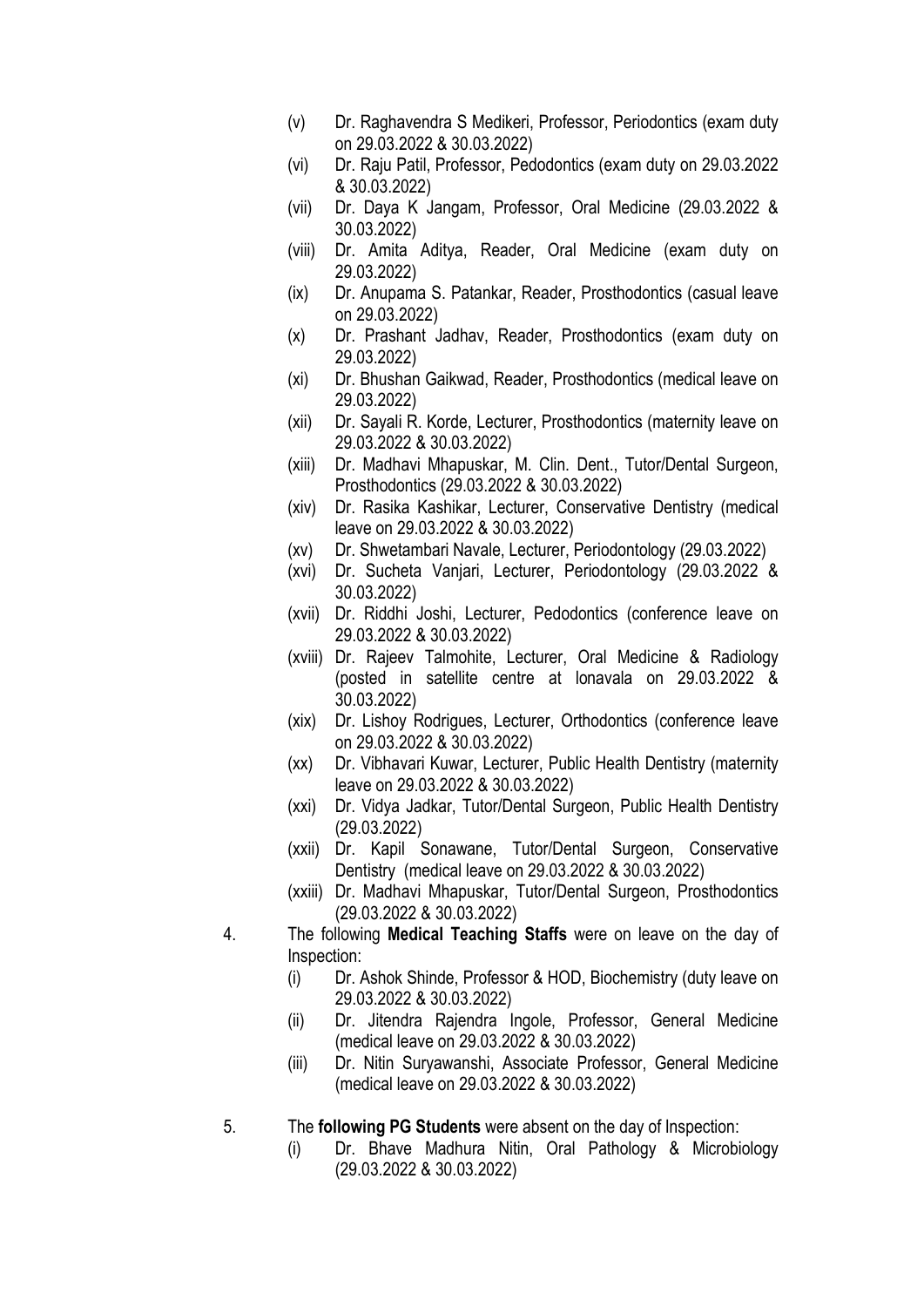- (ii) Dr. Pardeshi Dipti Govid, Oral Pathology and Microbiology (29.03.2022)
- (iii) Dr. Tirmare Shweta Sunil, Oral Medicine and Radiology (29.03.2022 & 30.03.2022)
- (iv) Dr. Pudke Snehal Ganesh, Periodontology (29.03.2022 & 30.03.2022)
- (v) Dr. Hake Aboli Vijayrao, Periodontology (29.03.2022)
- (vi) Dr. Dumne Sudhir Laxmanrao, Pediatric and Preventive Dentistry (29.03.2022)
- (vii) Dr. Katarnavare Neha Santosh, Conservative Dentistry (PG convention 29.03.2022 & 30.03.2022)
- (viii) Dr. Kale Akash Suresh, Conservative Dentistry (PG convention 29.03.2022 & 30.03.2022)
- (ix) Dr. Bhadane Ashish Sunil, Conservative Dentistry (PG convention 29.03.2022 & 30.03.2022)

## 6. Observations:

- 1. UG & PG lab of Pedodontics & Preventive Dentistry is common.
- 2. Dry & Wet autoclave not available in Dental Van in Community Dentistry.
- 3. The maintenance of Dental Van is poor.
- 4. Log book of PGs of Orthodontics not available on the day of Inspection.
- 5. Record Room in Orthodontics not well organized.
- 6. Hand Piece Sterilizer not functional in the department of Conservative Dentistry.
- 7. One Dewaxing Unit was not functional.

There is a deficiency of Pulp Testers-3 in the department of Oral Medicine and Radiology.

# Deficiencies as per MDS Inspection Report:

# Prosthodontics and Crown & Bridge with 3 seats

- 1. University Affiliation: The University Affiliation is valid for the year 2021-22 and has not provided the current university affiliation for the year 2022-23.
- 2. Journals:
	- Latest International Journals are available upto 2016.
	- Back volume in print form (8-10 years) of any 3 journals of concerned speciality is available upto 2016.

# Oral & Maxillofacial Pathology and Oral Microbiology with 3 seats

- 1. University Affiliation: The University Affiliation is valid for the year 2021-22 and has not provided the current university affiliation for the year 2022-23.
- 2. Clinical Work Load: Speciality: Patients were less on both days of Inspection i.e.  $1st$  day:  $2+6+8$  and  $2nd$  day:  $1+3+4$  against the requirement of 2+6+10.
- 3. Journals: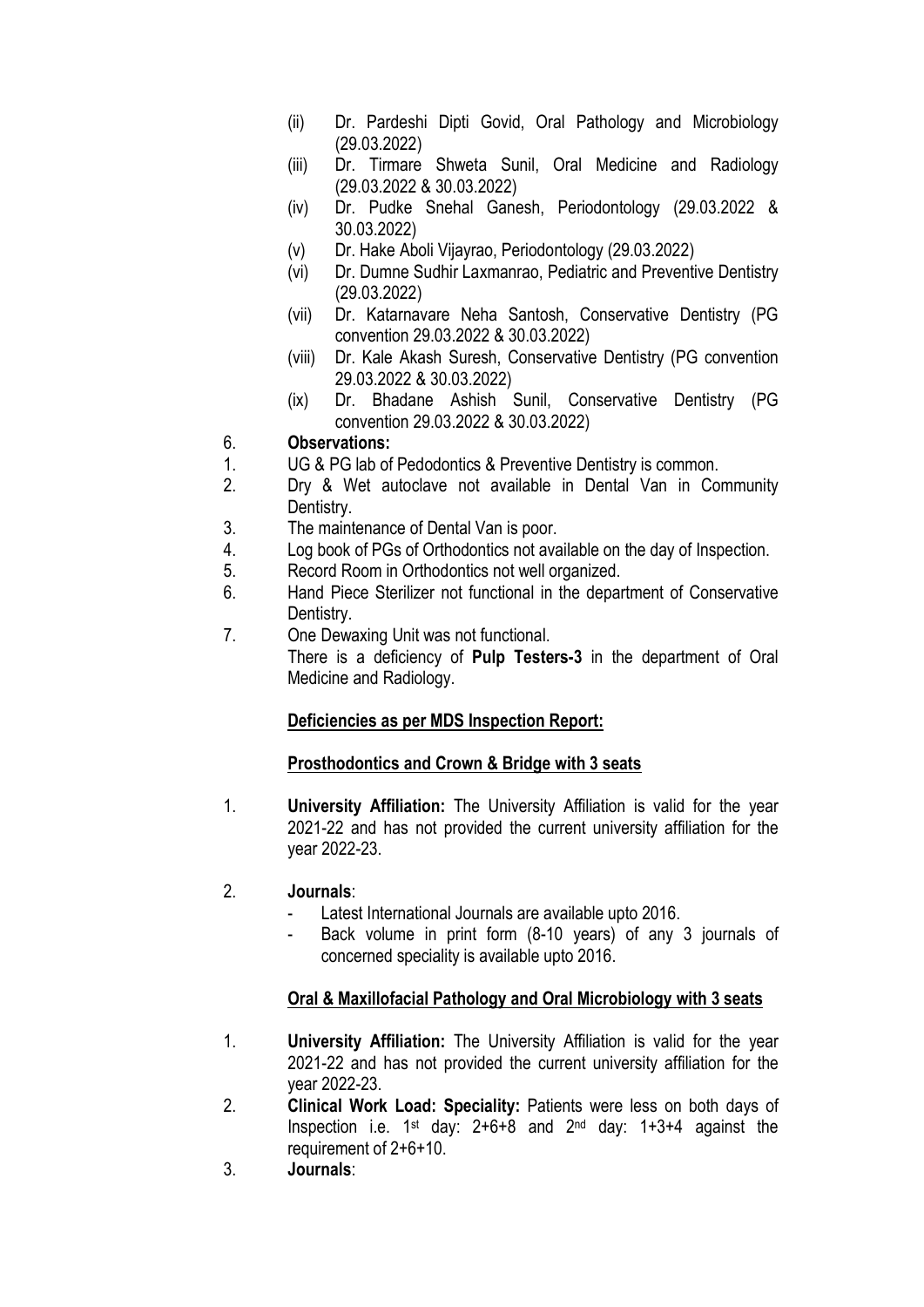Back volume in print form (8-10 years) of any 3 journals of concerned speciality is available upto 2016.

# Pediatrics & Preventive Dentistry with 3 seats

- 1. University Affiliation: The University Affiliation is valid for the year 2021-22 and has not provided the current university affiliation for the year 2022-23.
- 2. Table of contents: Details not furnished.
- 3. Journals:
	- Latest National and International Journals available year upto: details not furnished.

# Oral Medicine & Radiology with 3 seats

- 1. University Affiliation: The University Affiliation is valid for the year 2021-22 and has not provided the current university affiliation for the year 2022-23.
- 2. Journals:
	- Latest National and International Journals available year upto: details not furnished.

# Conservative Dentistry and Endodontics with 3 seats

- 1. University Affiliation: The University Affiliation is valid for the year 2021-22 and has not provided the current university affiliation for the year 2022-23.
- 2. Journals:
	- Latest National and International Journals are available year upto: details not furnished.
	- Back volume in print form (8-10 years) of any 3 journals of concerned speciality is available upto 2016.

# Periodontology with 3 seats

- 1. University Affiliation: The University Affiliation is valid for the year 2021-22 and has not provided the current university affiliation for the year 2022-23.
- 2. Journals: Latest National and International Journals are available year upto 2016.

# Public Health Dentistry with 3 seats

- 1. University Affiliation: The University Affiliation is valid for the year 2021-22 and has not provided the current university affiliation for the year 2022-23.
- 2. Journals:
	- Latest International Journals are available year upto: details not furnished.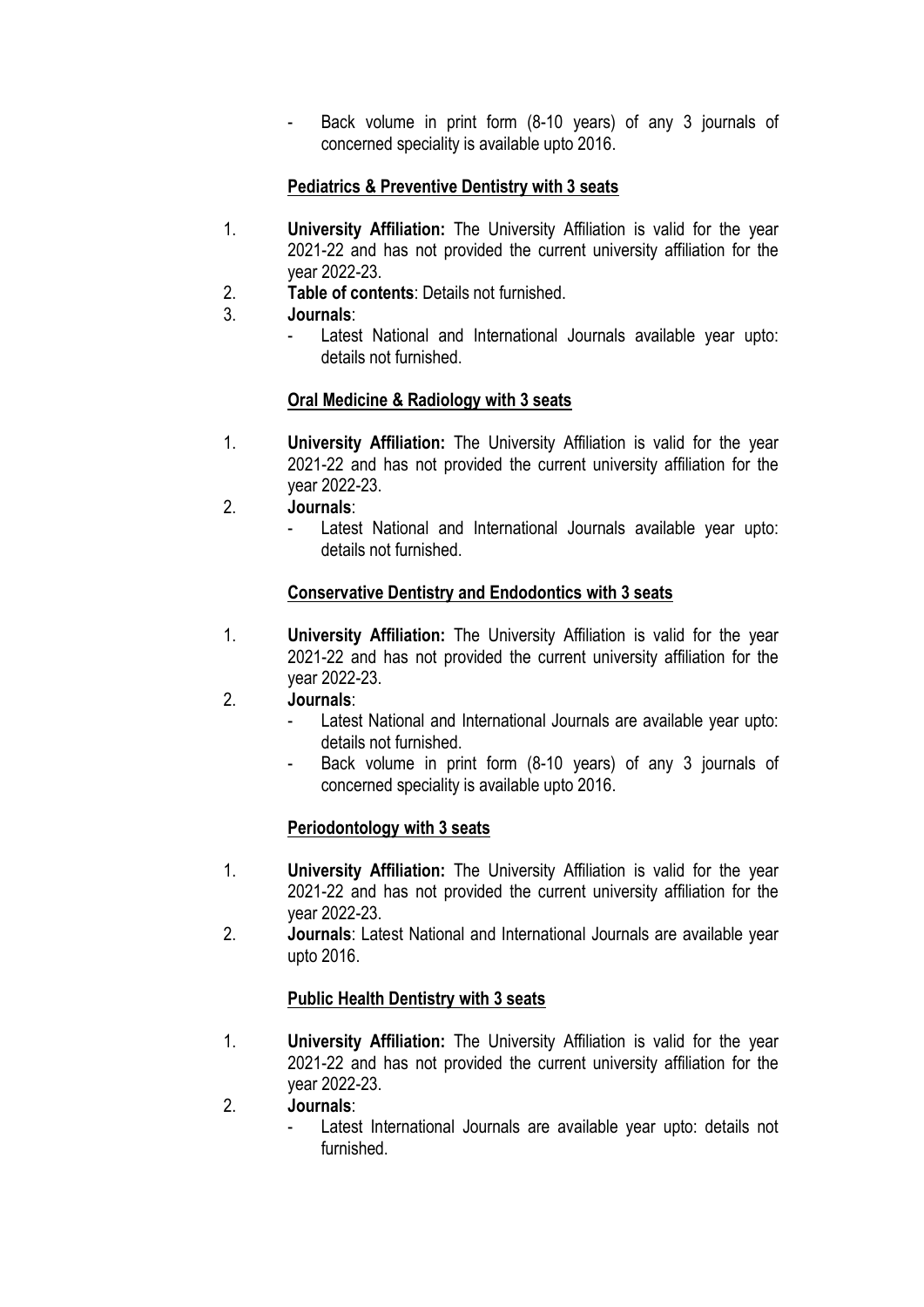## Orthodontics & Dentofacial Orthopedics with 3 seats

1. University Affiliation: The University Affiliation is valid for the year 2021-22 and has not provided the current university affiliation for the year 2022-23.

## 2. Journals:

- Latest International Journals are available year upto: details not furnished.
- Back volume in print form (8-10 years) of any 3 journals of concerned speciality is available upto 2016.

## Oral & Maxillofacial Surgery with 3 seats

University Affiliation: The University Affiliation is valid for the year 2021-22 and has not provided the current university affiliation for the year 2022-23.

## 5(13). Dasmesh Institute of Research & Dental Sciences, Faridkot, Punjab

To consider Joint Inspection Report of the Council's Inspectors Dr. Girish Giraddi, Bangalore, Dr. S.K. Mishra, Aligarh and Dr. Shantanu Choudhari, Ahmadabad (carried out on 30<sup>th</sup> & 31<sup>st</sup> March, 2022) to inspect and report on (i) Standard and actual Physical facilities made available for teaching BDS & MDS Courses, at Dasmesh Institute of Research & Dental Sciences, Faridkot, Punjab (ii) the compliance of norms prescribed by the Council with regard to the teaching load, admission strength etc. by the institution and (iii) the general overall impression about the institution.

## **Compliance**

## Deficiency as per BDS Inspection Report:

- 1 The following Dental / Medical Teaching Staffs were absent on the day of inspection:-
	- (i) Dr. Kuljit Kaur, Lecturer, Conservative Dentistry and Endodontics (30.03.2022 & 31.03.2022)
	- (ii) Dr. Rahul Mittal, Lecturer, Orthodontics and Dentofacial Orthopedics (30.03.2022 & 31.03.2022)
	- (iii) Dr. Asheen Gupta, Lecturer, Oral and Maxillofacial Surgery (30.03.2022 & 31.03.2022)
	- (iv) Dr. Brijender Singh, Lecturer, General Pathology (30.03.2022 & 31.03.2022)
	- (v) Dr. Vijaydeep Kaur, Lecturer, Microbiology (30.03.2022 & 31.03.2022)
	- (vi) Dr. Sanjiv Kumar Bhatia, Lecturer, Microbiology (30.03.2022 & 31.03.2022)
	- (vii) Dr. Sukanya Hamirwasia, Lecturer, Pharmacology (30.03.2022 & 31.03.2022)
	- (viii) Dr. Upinder Singh, Lecturer, Human Anatomy (30.03.2022 & 31.03.2022)
	- (ix) Dr. Diamond Sharma, Lecturer, Human Anatomy (30.03.2022)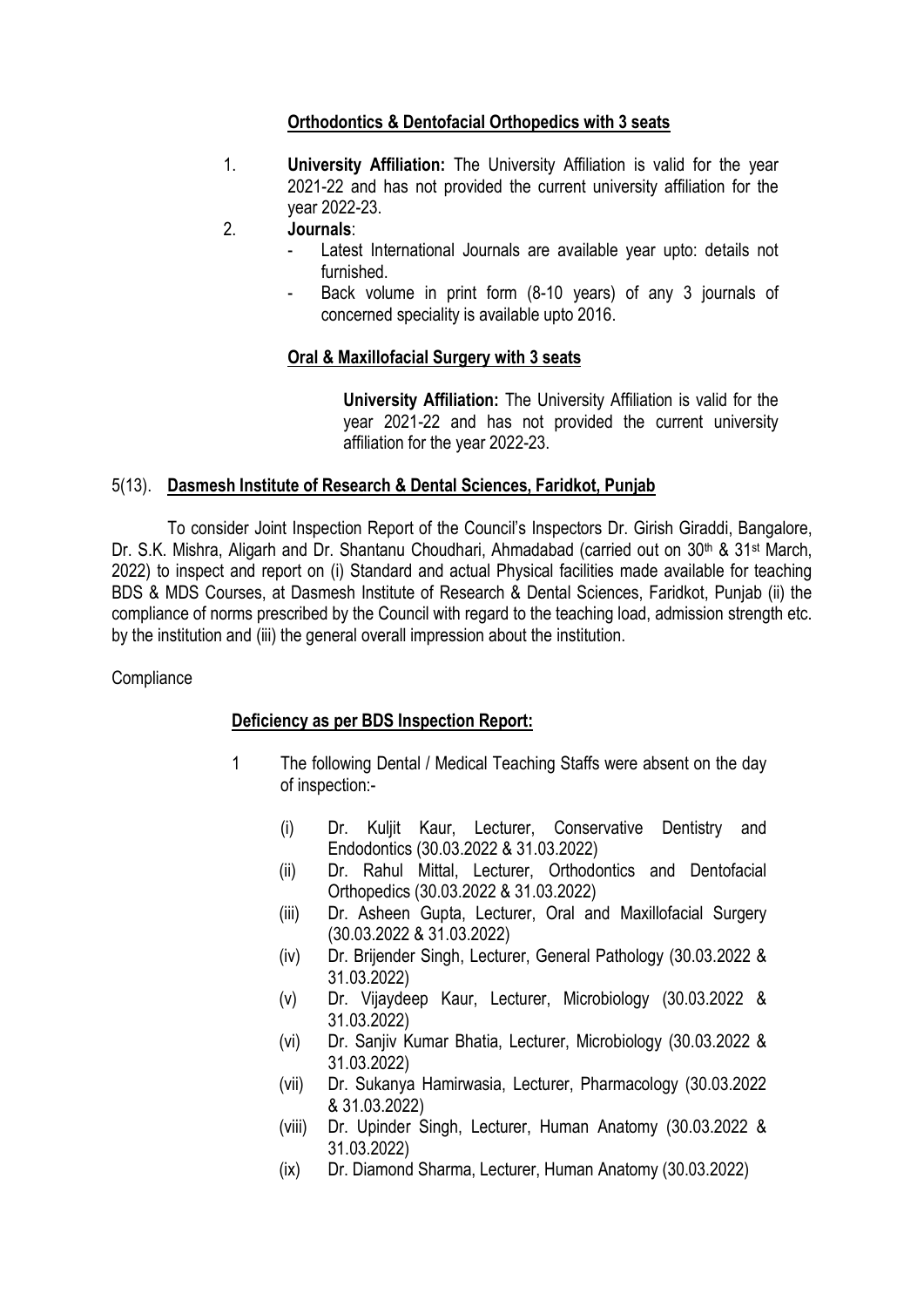- (x) Dr. Renuka Sood, Professor & Head, Biochemistry (30.03.2022 & 31.03.2022)
- 2 Major Equipments:- There are deficiencies of equipments in the following departments:

Prosthodontics and Crown & Bridge:- Semi Adjustable Articulator – 1, (Lab):- Dewaxing Unit – 3, (Ceramic and Cast Partial Laboratory):- Preheating Furnace – 1. Periodontology:- Physio Dispenser with implant kit - Sharing with Oral and Maxillofacial Surgery. Orthodontics:- Unit Mount Scaler – 2, Ultrasonic Cleaner – 1.

### 4 Deficiencies as per MDS Inspection Report:-

### Oral Medicine and Radiology with 3 seats

### Medical College :-

- (i) Occupancy on the day of Inspection has not mentioned.
- (ii) Availability of Area Requirement as per BIS/NABH has not mentioned.

### 5 Oral and Maxillofacial Surgery with 2 seats

- There is a one deficiency of Reader.
- Clinical Material:- There were only 2 patients on 30.03.2022 and 3 patients on 31.03.2022 against the requirement of 60.

### 6 Prosthodontics with 3 seats

Equipments:- Electrical Dental Chair and Unit, Physio Dispenser, Implant Kit, Implants, Prosthetic components, Unit Mount light Cure, X-Ray Viewer, Needle Destroyer, Ultrasonic Cleaner Capacity 3.5 lts, Autoclave programmable for all recommended cycles, X-ray machine with RVG, Refrigerator, Surgical Kit/Prosthetic Kit, Educating Models, Implant removing Instruments - Shared with Oral and Maxillofacial Surgery.

### 7 Conservative Dentistry and Endodontics with 2 seats

Equipments:- Dental Chair and Units – 8 chair PG and 34 U.G

Clinical Material:- There were only 67 patients on 31.03.2022 against the requirement of 70.

### 8 Periodontology with 3 seats

Equipments:- Dental Chairs and Units – Not Mentioned, Autoclave – Not Mentioned, Steel Bin – Not Mentioned, Airoter Hand Pieces - Not Mentioned, UV Chamber – Not Mentioned, Formalin Chamber – Not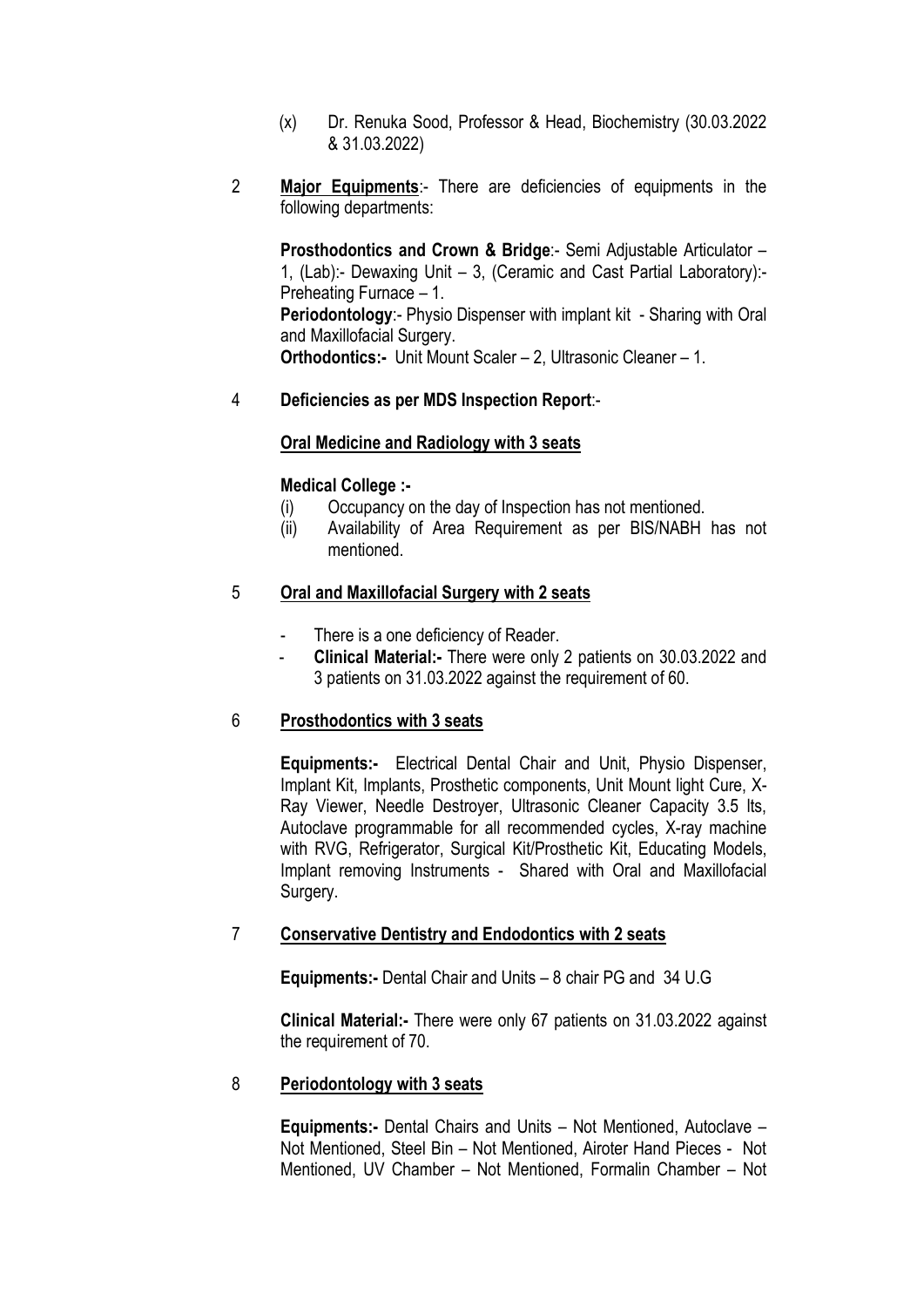Mentioned, W.H.O Probe – Not Mentioned, Nabers Probe – Not Mentioned, Williams Probe – Not Mentioned, UNC-15 Probe – Not Mentioned, Gold Man Fox Probe – Not Mentioned, Pressure Sensitive Probe – Not Mentioned, Marquis color coded people - Not Mentioned, Supra Gingival Scalers – Not Mentioned, Sub Gingival Scaler – Not Mentioned, Arkansas Sharpening Stone – Not Mentioned, (Implants Equipments, Electrical Dental Chair and Unit, Physio Dispenser, Implant Kit, Implants, Implant Maintenance Kit , Implant Guide, X-ray viewer, Needle Destroyer, Ultrasonic cleaner Capacity, Autoclave Programmable for all recommended cycles, RVG With X-ray Machine, Refrigerator, Surgical Kit, Sinus lift Kit, Educating Models, Implant removing kit) - Shared with Oral and Maxillofacial Surgery.

## 5(14). Manubhai Patel Dental College & Dental Hospital, Vadodara, Gujarat

To consider Joint Inspection Report of the Council's Inspectors Dr. Mandeep Singh Virdi, Jhajjar, Dr. Jitendra Bhagchandani, Lucknow and Dr. V. Chandrasekhar, Hyderabad (carried out on 30<sup>th</sup>) & 31st March, 2022) to inspect and report on (i) Standard and actual Physical facilities made available for teaching BDS & MDS Courses, at Manubhai Patel Dental College & Dental Hospital, Vadodara, Gujarat (ii) the compliance of norms prescribed by the Council with regard to the teaching load, admission strength etc. by the institution and (iii) the general overall impression about the institution.

### **Compliance**

### Deficiencies as per BDS inspection report:

- 1. There are deficiencies of Major Equipments in the following departments:-
	- Prosthodontics and Crown & Bridge: Phantom Head -15.
	- Orthodontics and Dentofacial Orthopedics:- Dental chairs and units – 1.
	- Paediatric and Preventive Dentistry: Steam cleaner 1.
	- Oral Medicine and Radiology Radiovisiography with Intra Oral Camera – 1 (non functional).

2. Land & Infrastructure Details:

- There is no sewage treatment plant is available. Observations:
	- Medical faculty affidavits not attached as they were not made available.

### 5(15). Sri Sukhmani Dental College & Hospital, Derabassi, Punjab

To consider Joint Inspection Report of the Council's Inspectors Dr. Shitij Srivastava, Lucknow and Dr. Gaurav Beohar, Bhopal (carried out on 30<sup>th</sup> & 31<sup>st</sup> March, 2022) to inspect and report on (i) Standard and actual Physical facilities made available for teaching BDS Course, at Sri Sukhmani Dental College & Hospital, Derabassi, Punjab (ii) the compliance of norms prescribed by the Council with regard to the teaching load, admission strength etc. by the institution and (iii) the general overall impression about the institution.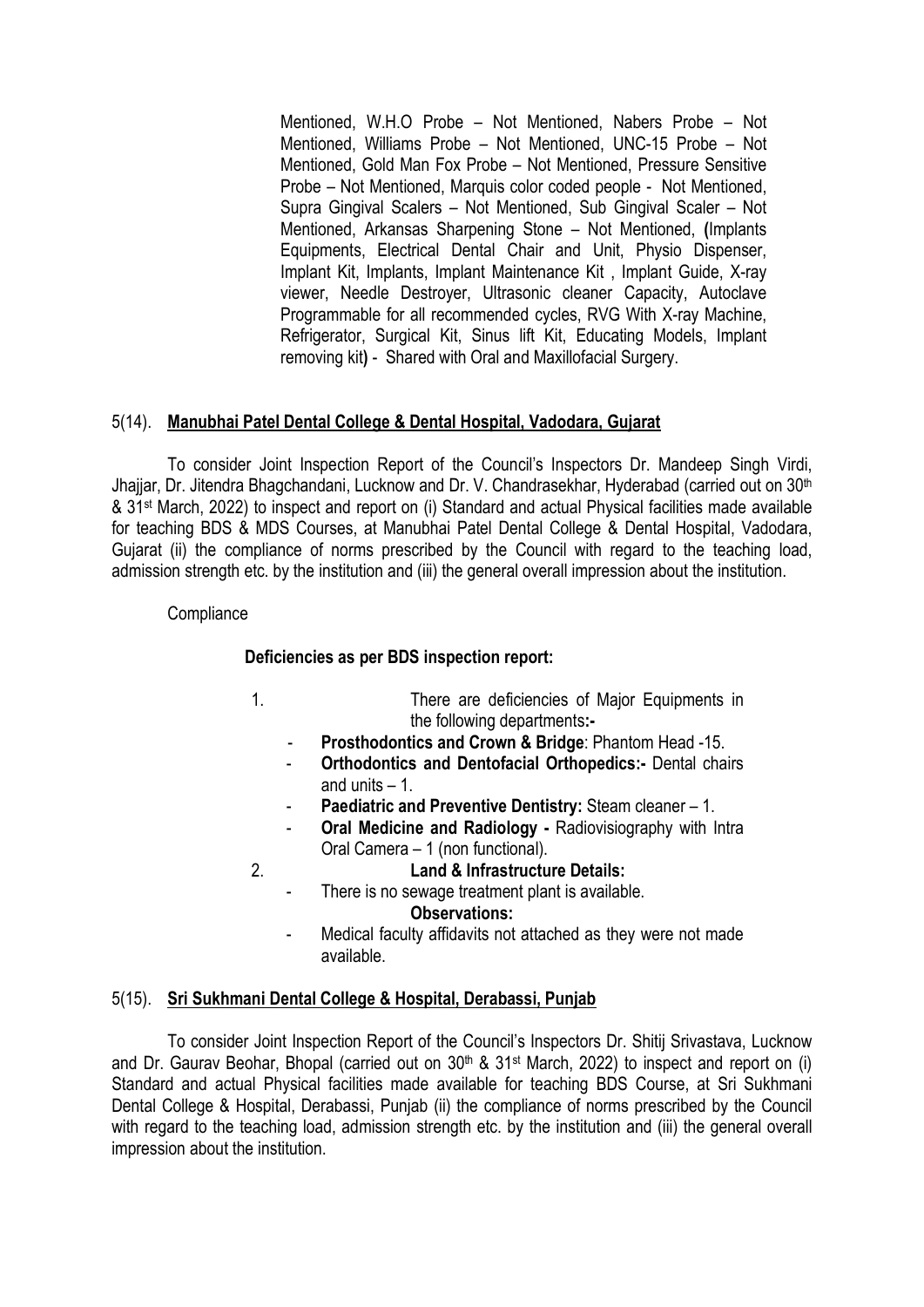**Compliance** 

## Deficiencies as per BDS Inspection Report:

- 1 The following Dental Teaching Staffs were absent on the day of inspection:-
	- (i) Dr. Gurneet Kaur, Tutor, Oral Surgery (30.03.2022)
	- (ii) Dr. Pushkar Gupta, Tutor, Oral Pathology (30.03.2022)
	- (iii) Dr. Seerat Kaura, Tutor, Oral Medicine & Radiology (30.03.2022)
	- (iv) Dr. Manpreet Kaur, Tutor, Dept. of Periodontics (30.03.2022)
- 2 The following **Medical Teaching Staff** were absent on the day of inspection:-
	- (i) Dr. Balveer Singh, Lecturer, Pharmacology (30.03.2022 & 31.03.2022)
	- (ii) Dr. Swari Arora, Lecturer, Pharmacology (30.03.2022)
	- (iii) Dr. Hemant, Lecturer, Physiology (30.03.2022)
	- (iv) Dr. Komal Yadav, Lecturer, Dept. of Microbiology (30.03.2022)
	- (v) Dr. Preeti Bansal, Professor, General Pathology (30.03.2022)
- 3 University Affiliation: The University affiliation is valid for the year 2021-22 and has not provided the current University affiliation for the year 2022-23.
- 4 Land & Infrastructure Details: No Anatomical Act has been obtained from competent authority (DME).
- 5 There are deficiencies of Equipments in the following departments:
	- (i) Oral & Maxillofacial Surgery: Exodontia: Autoclaves 1 (not working), Needle Burner with syringe cutter – 3,
	- (ii) Periodontology: No airpolisher attached but found present,
	- (iii) Orthodontics: Unit mount scaler  $-1$  (4 scaler present but not attached to Dental chair),
	- (iv) Pediatric and Preventive Dentistry: Dental Chairs and Units: Microhead hand piece not available,
	- (v) Public Health Dentistry: Mobile dental van 1.
- 6 Central Library:
	- Photocopying area Machine not working.
	- New Journals from 2020 not available.
- 7 Medical College attachment Details not furnished.

# 5(16). Shaheed Kartar Singh Sarabha Dental College & Hospital, Ludhiana, Punjab

To consider Joint Inspection Report of the Council's Inspectors Dr. Mohammed Sagir, Kerala and Dr. Abhijit Chakraborthy, Kaolkata (carried out on 30<sup>th</sup> & 31<sup>st</sup> March, 2022) to inspect and report on (i) Standard and actual Physical facilities made available for teaching BDS Course, at Shaheed Kartar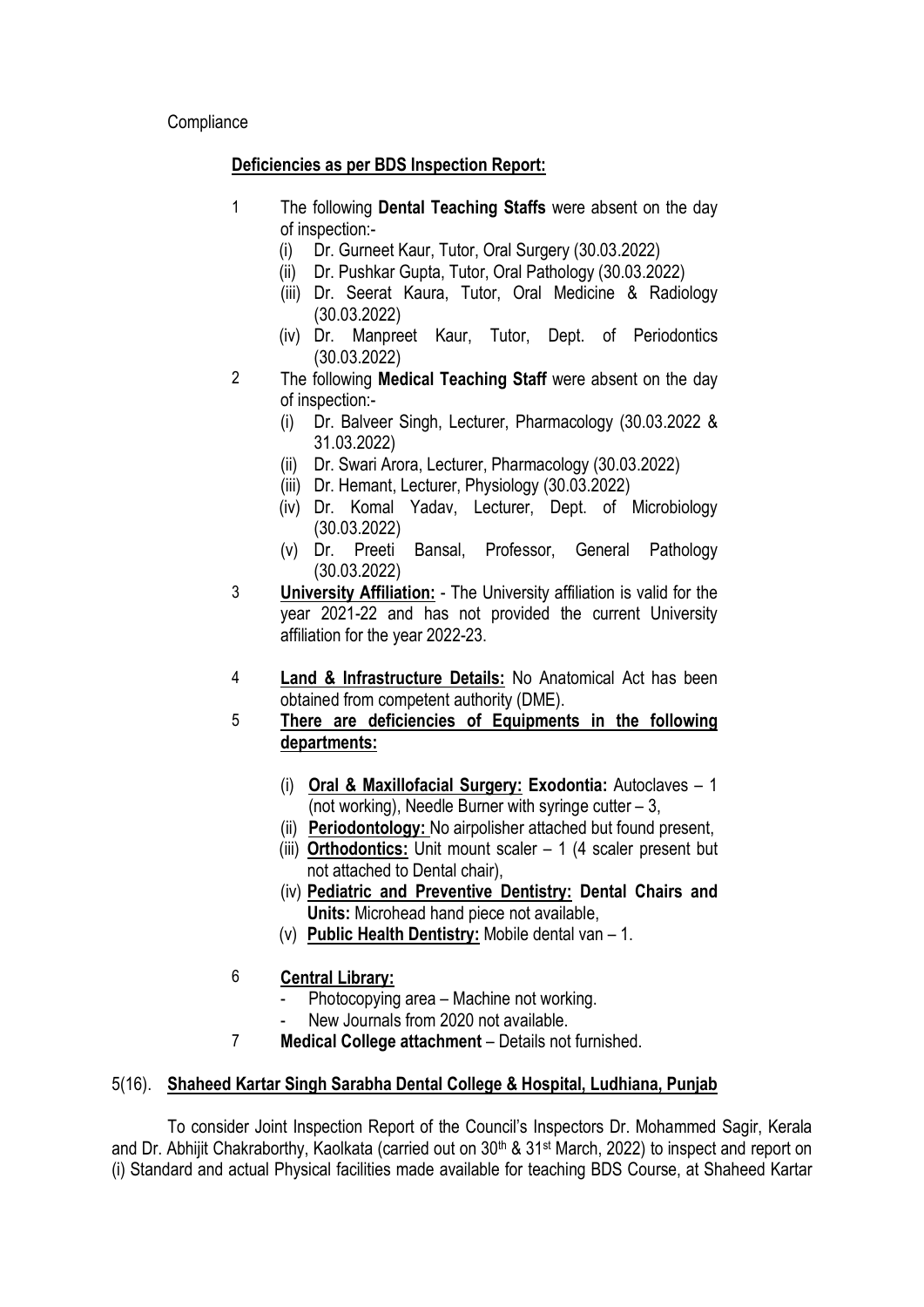Singh Sarabha Dental College & Hospital, Ludhiana, Punjab (ii) the compliance of norms prescribed by the Council with regard to the teaching load, admission strength etc. by the institution and (iii) the general overall impression about the institution.

## **Compliance**

- 1. University Affiliation for the current academic year not provided.
- 2. There is deficiency of 18 lecturers.
- 3. Annexure of Land and Infrastructure is not in Hindi/English language except one or two pages.

## Observations:

- 1. Library faculties has to be improved.
- 2. Students have given online access to various books.
- 3. Internet faculties need to be improved.
- 4. More numbers of computers atleast (05 computers) with internet facilities need to be provided to the students.

## 5(17). Christian Dental College, Ludhiana, Punjab

To consider Joint Inspection Report of the Council's Inspectors Dr. Nikhil Verma, Udaipur, Dr. Anshula Deshpande, Vadodara and Dr. G.M. Sogi, Mullana (carried out on 30<sup>th</sup> & 31<sup>st</sup> March, 2022) to inspect and report on (i) Standard and actual Physical facilities made available for teaching BDS & MDS Courses, at Christian Dental College, Ludhiana, Punjab (ii) the compliance of norms prescribed by the Council with regard to the teaching load, admission strength etc. by the institution and (iii) the general overall impression about the institution.

## **Compliance**

# Deficiencies as per BDS Inspection Report.

- 1. Non teaching staff / Ministerial Staff:
	- Dent. Hygst 1
- 2. Dental Chairs/ Units:-
	- 1. All the chairs and units are not functioning and electrically operated.
	- 2. 32 chairs are not according to norms prescribed.
- 3. There are following Dental teaching staffs absent on day of inspection:
	- 1. Dr. Deepti Sharma, Associate Professor, Oral Pathology
	- 2. Dr. Nitasha Gandhi, professor, Prosthodontics
	- 3. Dr. Sumir Gandhi, Professor, Oral Surgery
	- 4. Dr Jewel Elizabeth Renji, Assistant Professor, **Orthodontics**
- 4. Major Equipments:-

Prosthodontics and Crown & Bridge: Phantom Heads: 25 (Separate Prostho Phantom head is not available).

Ceramic and Cast Partial Laboratory: 3.5 liters Ultrasonic cleaner is available against the requirement of 5 liters.

Pre Clinical Laboratory: Gas cylinder and oxygen cylinder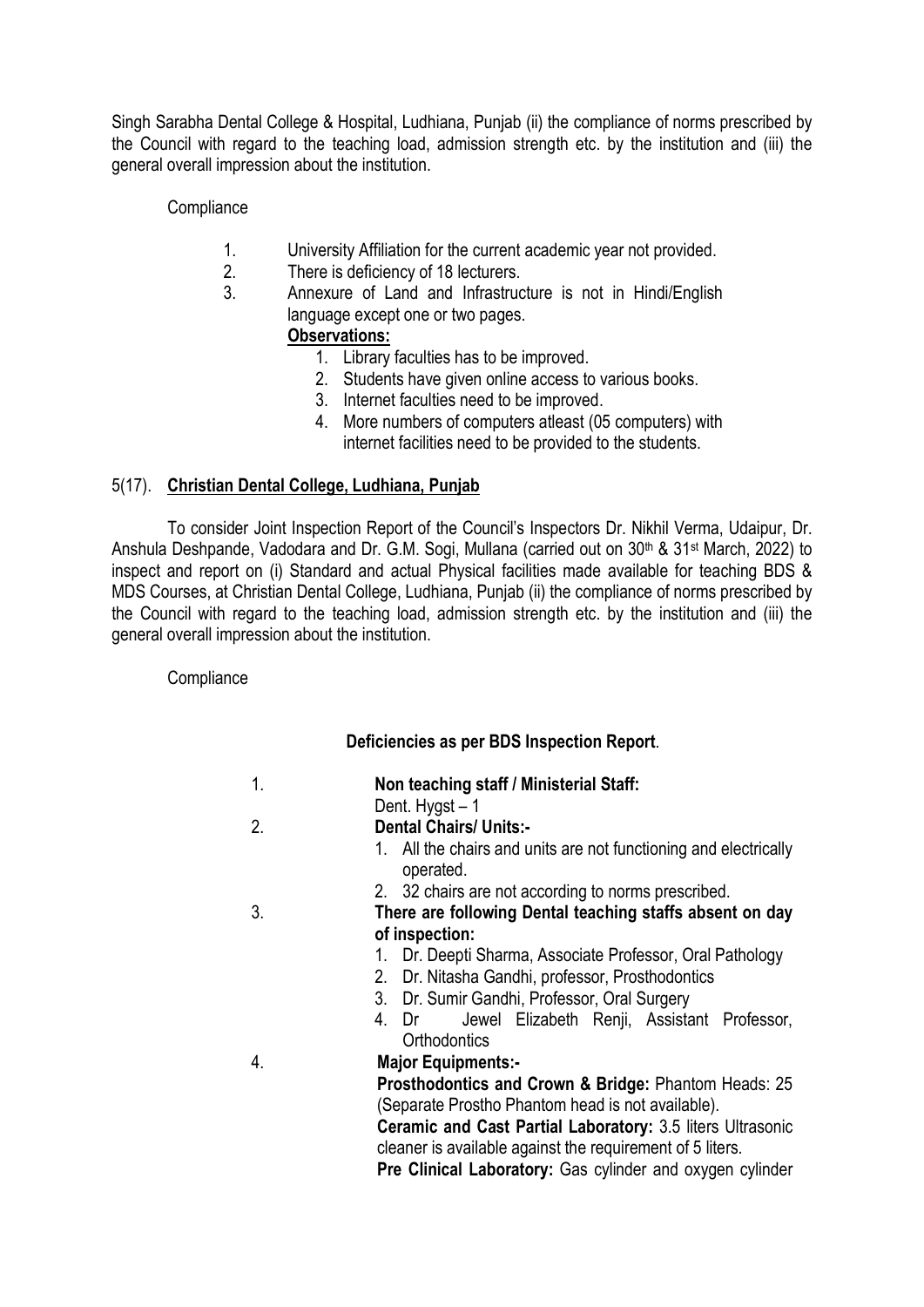with burner – 1.

Clinical Laboratory: Dental Chairs and Units – 2 chairs are manual.

### Oral & Maxillofacial Surgery:

Dental Chairs and Units – 9 chairs not as per specification , Ultrasonic Cleaner - 1,

### Periodontology:

Dental Chairs and Units – 4 chairs are manual

Orthodontics and Dentofacial Orthopedics:

Dental Chairs and Units – 3 chairs are manual

#### Pediatric and Preventive Dentistry:

Pulp tester digital – 1, Apex locator – 1, Injectable Gutta Percha with condensation  $-1$ , Radiovisiography  $-1$ , Lab micro motor - 2, Dental Lathe -1, Steam cleaner - 1

### Oral Medicine and Radiology:

Dental Chairs and Units - 4 chairs are manual, Automatic Panoramic with Cephalometric X- ray Developer – 1, Sailography equipments & kit - 1

#### Public Health Dentistry:

Dental Chairs and Units – 6 available out of 8 and available 6 chairs are manual, ultrasonic cleaner – 1.

## Mobile Clinic:

Portable dental chair – 2 , Demonstration models – 20

## 4. Infrastructure & Functional Requirements:

- 1. Examination hall Examination hall is shared with medical college.
- 2. Clinical Area distance between chairs is not according to norms.
- 3. Wards- male and female to accommodate 20 beds, central store, and departmental store, major and minor O.T. etc. – attached with ENT & General Surgery- not designated for dental college.
- 4. Pre –clinical Prosthodontics and dental material lab phantom head lab not present.

### 5. Clinical:

Prosthodontics Cast Partial and ceramic – inadequate space

### 5 Land & Infrastructure Details:

- 1. Bio-waste incinerator is not available
- 2. Fire and safety certificate obtained from the competent authority is not available.

### Observations:-

- 1. UG clinic in Oral Surgery is non functional.
- 2. Prof & HOD, Prosthodontics on Long leave
- 3. Clinical area in all specialist has not available as per norms (area wise)
- 4. Dr. Yogoen Vohra, Senior Lecturer in Oral Surgery appeared for DCI inspection in Nov 21, in previous college
- 5. Fire Safety- most of the equipment are beyond expiry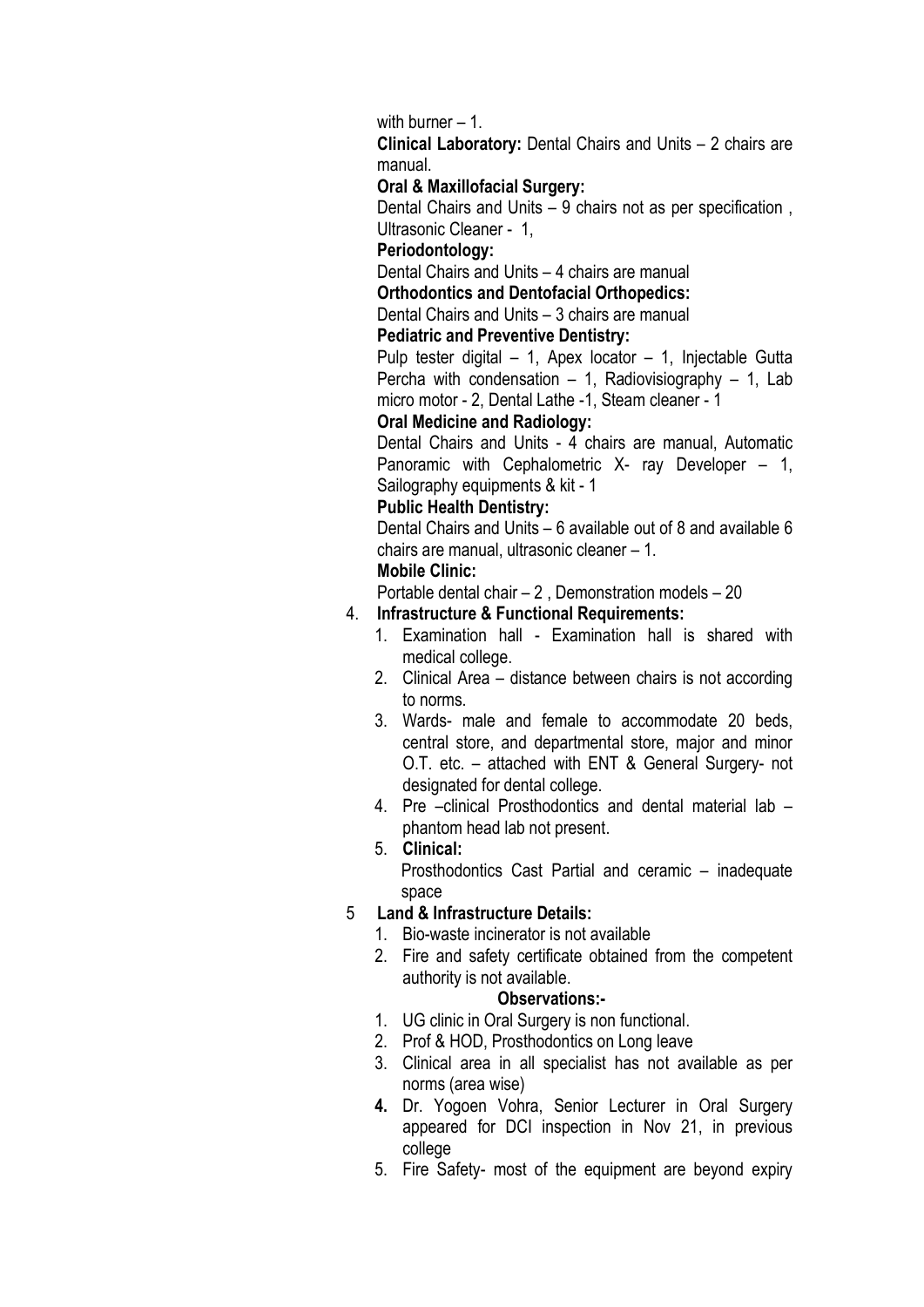date.

- 6. Institutional Ethics Committee is temporarily registered and there is no dental surgeon in the committee.
- 7. No separate Oral Surgery ward for male and female patients in dental college premises as well as medical college.
- 8. Tobacco Cessation Centre consists of only register for records and not as per 2018 Regulations.

## Deficiencies as per MDS Report:- Oral and Maxillofacial Surgery with 3 seats:

- 1. Dr. Sumir Gandhi, Professor & HOD, was absent on both days of inspection
- 2. There is a deficiency of one Reader in the department.
- 3. Clinical Material there are 39 patients on day 2 of the inspection against the requirement of 40
- 4. Speciality Department Infrastructure details: Recovery Room, Male wards and Female wards not in Dental College.
- 5. Equipments: Peizo Surgical unit 1, Computer with internet connection with attached printer and scanner - 1

## Observations:

- 1. Dr. Yogoen Vohra, Senior Lectuer in Oral Surgery appeared for DCI inspection in Nov 21, in previous college
- 2. No separate Oral Surgery ward available for male and female patients in dental college premises as well as medical college
- 3. Separate allocation of ward for dental college is not there in CMC, it is merged with ENT & Surgery.

# Pedodontics and Preventive Dentistry:

Equipments: Endodontics Pressure Syringe – 1,

# Amalgamator -1, Dental lathe -1, vibrator -1

## Observations:-

Only two specialist journals are available in print.

## Prosthodontics and Crown & Bridge:

- 1. There is a deficiency of one Reader in the department
- 2. Dr. Nitasha Gandhi, Professor, was absent on both the day of inspection.
- 3. Clinical material:- there are only 25 patients on the 2<sup>nd</sup> day of inspection against the requirement of 30.
- 4. Specialty Department Infrastructure details: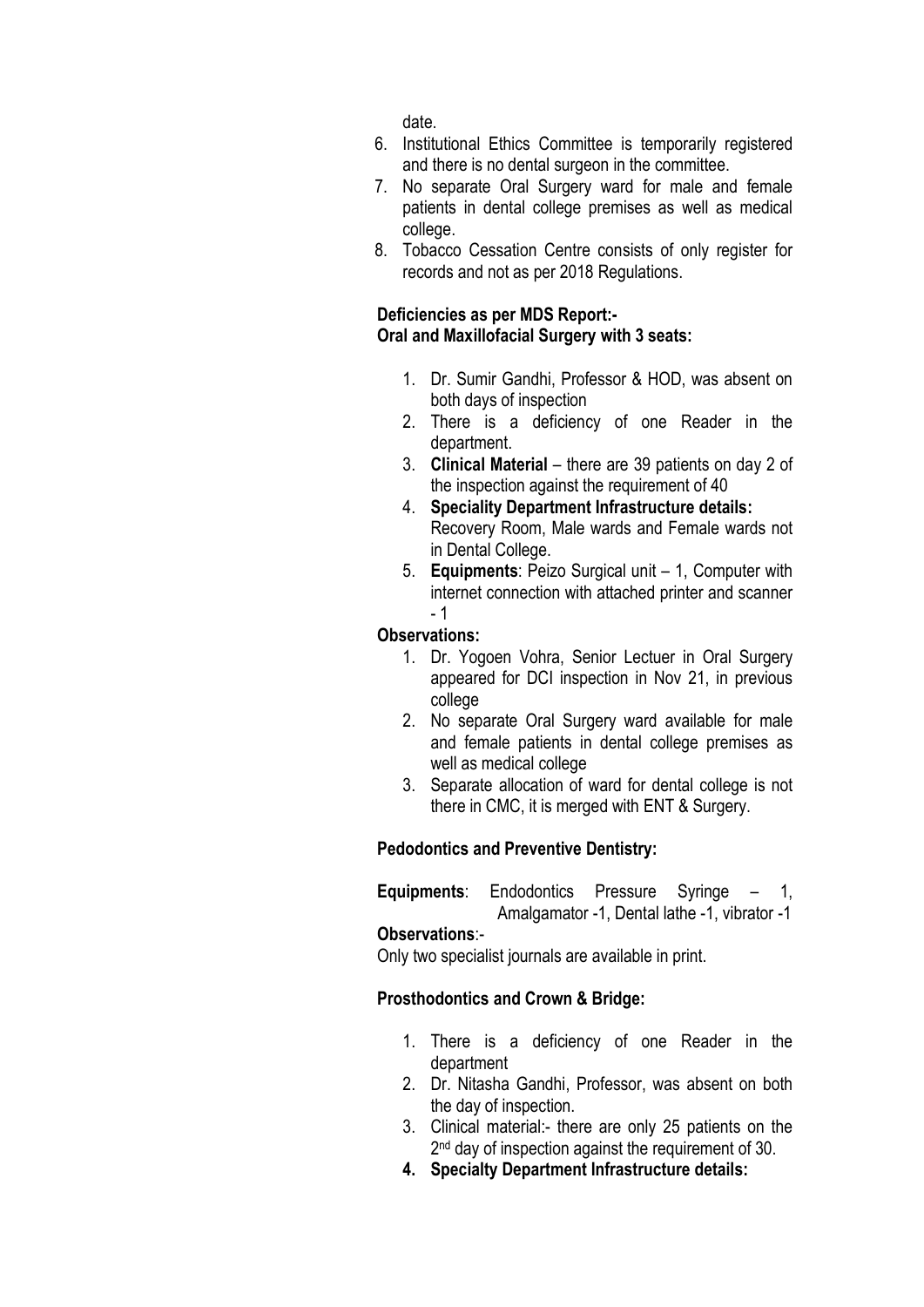Laboratory space – not adequate, Preclinical / Phantom Head Lab not available

5. Equipments:- Casting machine, motor cast with safety door closure, gas blow torch with regulator  $-1$ , Induction casting machine with vacuum pump, capable of casting titanium chrome cabalt precision metal -1

### Observations:

- 1. Distance between dental chairs is very less.
- 2. One chair is less in PG section.

### 5(18). Government Dental College, Trivandrum, Kerala

To consider Joint Inspection Report of the Council's Inspectors Dr. Rajesh Podar, Navi Mumbai, Dr. Biju Pappachan, Raipur and Dr. Sharmistha Vijay, Jaipur (carried out on 6<sup>th</sup> & 7<sup>th</sup> April, 2022) to inspect and report on (i) Standard and actual Physical facilities made available for teaching BDS & MDS Courses, at Government Dental College, Trivandrum, Kerala (ii) the compliance of norms prescribed by the Council with regard to the teaching load, admission strength etc. by the institution and (iii) the general overall impression about the institution.

### **Compliance**

### Deficiencies as per BDS Inspection Report.

- 1. University Affiliation for the current academic year- not provided.
- 2. There are deficiencies of Major equipment in the following departments:-
	- Conservative Dentistry and Endodotnics (Clinical Laboratory) Plaster Dispenser – 2
	- **Orthodontics:** Ultrasonic Cleaner 1
	- Pediatric Dentistry and Endodotnics: Intra oral x-ray shared with conservative dentistry and Endodotnics department.
	- Public Health Dentistry:- Dental Chairs and Units -1 Mobile Clinic:- Dental Chairs and Units -1, Water Tank -1, oxygen cylinder -1, TV and video cassette player – 1, Demonstrator models -15

### Observations:

- 1. Department of Oral Surgery is under renovation.
- 2. Library Back volumes journals of most of the department is unavailable, infrastructure of library inadequate.

## Deficiencies as per MDS Inspection Report.

## Prosthodontics and Crown & Bridge

There are deficiencies of three Readers in the department Observations:-

Library – No back volume of national and international journals are available.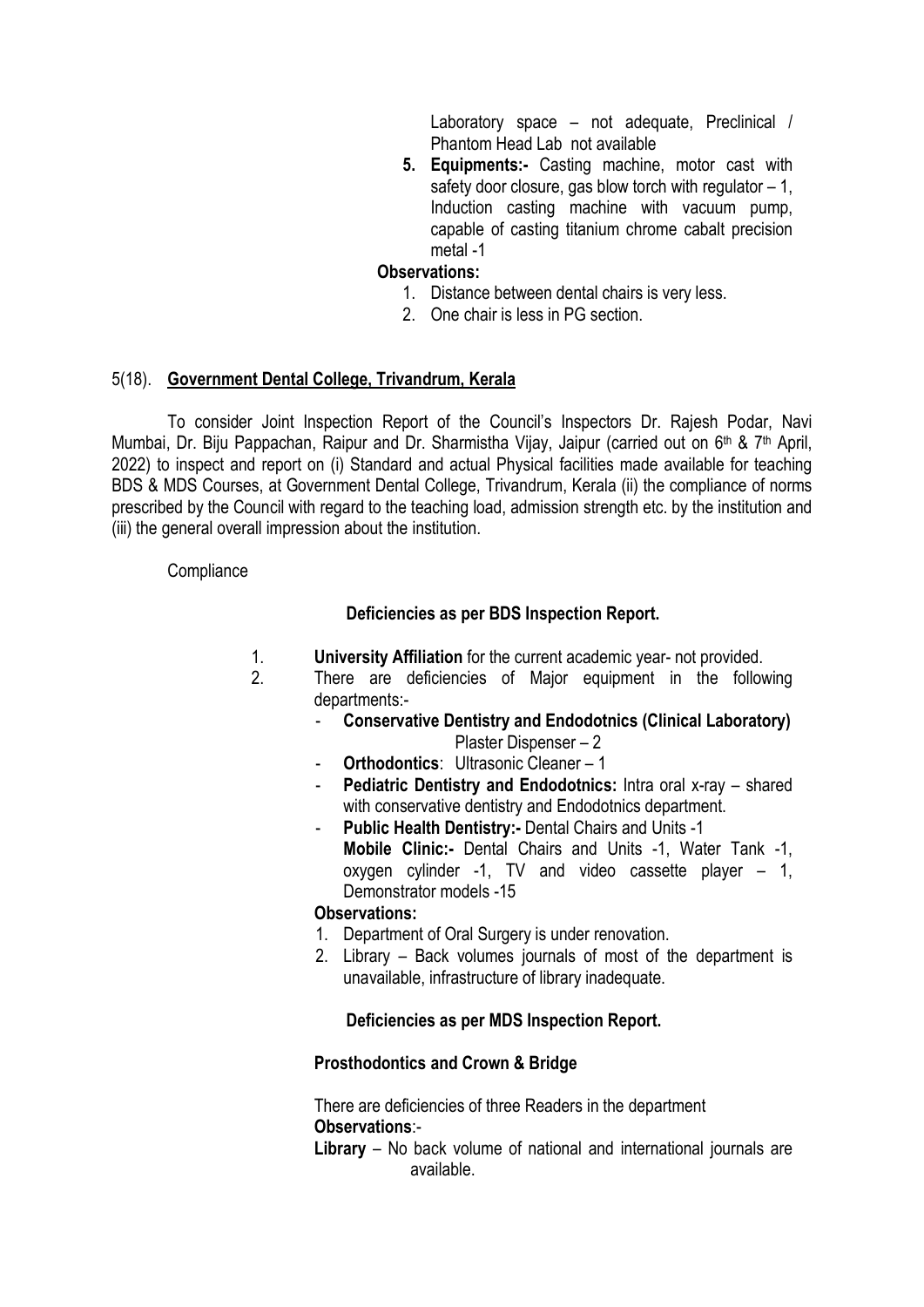Only online journals are available.

### Oral Maxillofacial Pathology and Oral Microbiology

### Observations:-

**Equipments:** Dental Chairs and units  $-2$ , Paraffin wax bath and Leuchart pieces - Only automatic tissue embedding unit available.

### Conservative Dentistry and Endodontics

There are deficiencies of 02 readers and 01 lecturer in the department. Equipments:- Autoclave for hand piece sterilization -1, Apex locators one for every two chairs – 2, Face bow with semi adjustable articulators - 2

Library:- No back issues of any journals

No print issues of any National / Internationals journals.

### Oral and Maxillofacial Surgery

- 1. There is a deficiency of 01 Reader in the department.
- 2. Specialty Department Infrastructure details Construction and Renovation going on in the department
- 3. Books in Central library and Departmental library not available.
- 4. Equipments: Peizo surgical unit -1 (available but shared with Periodontology), Ventilator - 1 (available but shared with MCH), Recovery and intensive care unit with all necessary life support equipments – 2 beds (shared with MCH).

### Observation:

- 1. Library separate faculty and students post graduate section not available.
- 2. Journals back volumes unavailable.
- 3. PG Students have not maintained journals club records.

## Periodontology

- 1. There are deficiencies of 02 Readers in the department
- 2. Clinical Material there were 62 patients on day 01 and 57 patients on day 02 against the requirement of 70.
- 3. Equipments: Pressure sensitive probe -1, RVG with x-ray machine – 1, Implant removing kit -1

### Observations:

Last 10 years back volume of national and international journals deficient.

## Orthodontics and Dentofacial Orthopedics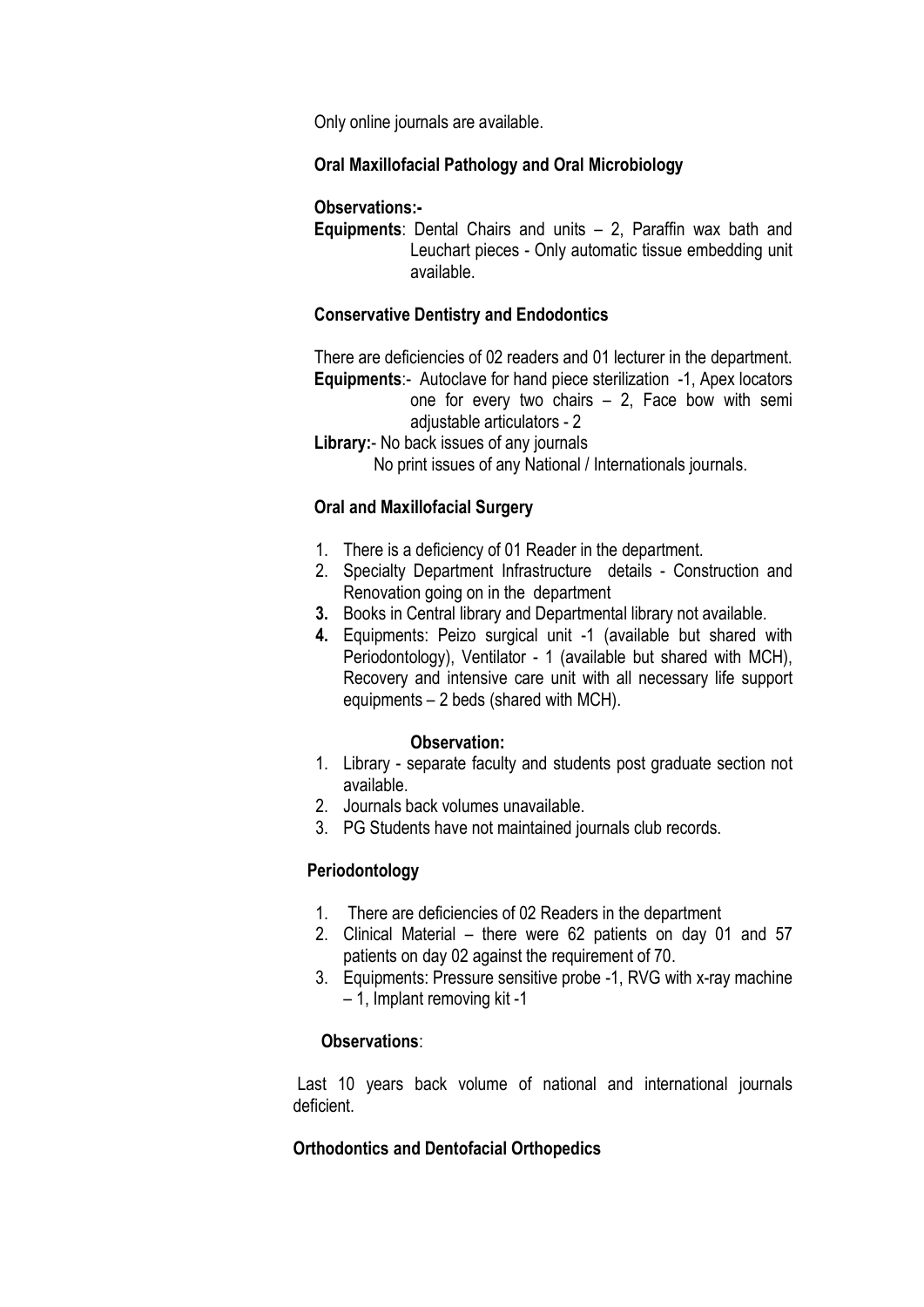- 1. There is a deficiency of 01 Reader in the department.
- 2. Equipments: Dental chairs and Units 1, High intensity light curing unit – 1, SLR digital camera – 1, X-ray veiwer - 1, Dry Heat Sterilizer – 1, Ultrasonic cleaner capacity 3.5 liters - 1

### Pediatric and Preventive Dentistry

- 1. There is a deficiency of 01 Reader in the department.
- 2. Equipments: RVG with intra oral x-ray 1 (awaiting installation), Automatic developer – 1, Endodontics pressure syringe – 1, Formalin chamber – 1.

### Observations:-

- 1. No back volumes of any Pedo Journals.
- 2. Print Journals: No national and international journals subscription found

### Oral Medicine & Radiology

Clinical Material: There are 31 patients on day 01 and 22 patients on day 02 against the requirement of 100

### Observations:

### Library:

- 1. Library of Dental College has no separate seating for UG/ PG Faculties.
- 2. Back Issue is not available of any international journals.

### 5(19). Mar Baselios Dental College, Kothamangalam, Kerala

To consider Joint Inspection Report of the Council's Inspectors Dr. Balram Naik, Dharwad, Dr. S.K. Mishra, Aligarh and Dr. Himadri Chakrabarty, Kolkata (carried out on 6<sup>th</sup> & 7<sup>th</sup> April, 2022) to inspect and report on (i) Standard and actual Physical facilities made available for teaching BDS & MDS Courses, at Mar Baselios Dental College, Kothamangalam, Kerala (ii) the compliance of norms prescribed by the Council with regard to the teaching load, admission strength etc. by the institution and (iii) the general overall impression about the institution.

## **Compliance**

## Deficiencies as per BDS Inspection Report:

1. University Affiliation for the current academic year not present. Observations: All departments are sharing autoclave centralized autoclaving unit.

### Deficiency as per MDS Inspection Report: Oral Medicine and Radiology with 3 seats

Staff:- There is a deficiency of one Sr. Lecturer in the department. Clinical Material:- There were 25 patients on day 1 against the requirement of 150 and 2nd Day OPD not mentioned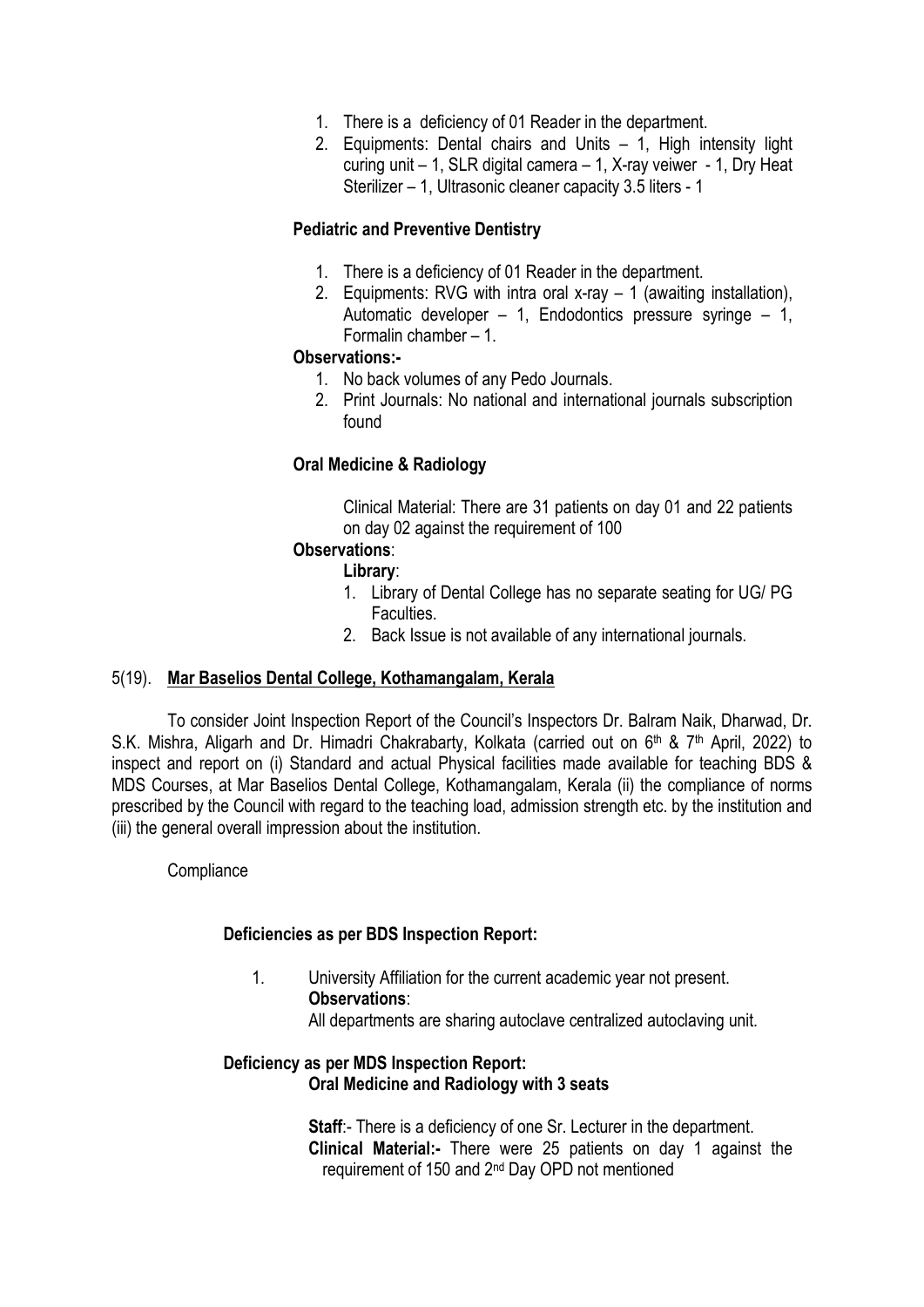### Conservative Dentistry & Endodontics with 3 seats

Staff:- There is a deficiency of one Lecturer in the department.

Clinical Material:- There is a deficiency of Clinical Material in the department of Conservative Dentistry & Endodontics since there were 45 patients on the 1<sup>st</sup> day and 41 patients on the 2<sup>nd</sup> day of Inspection against the requirement of 70.

Equipments:- Dental Chairs and Units- not mentioned.

#### Prosthodontics and Crown & Bridge with 2 seats

Staff:- There is a deficiency of one Lecturer in the department.

**Clinical Material:** There is a deficiency of Clinical Material in the department of Prosthodontics and Crown & Bridge since there were 14 patients on the  $1st$  day and 22 patients on the  $2nd$  day of Inspection against the requirement of 40.

### Orthodontics & Dentofacial Orthopedics with 3 seats

Clinical Material:- There is a deficiency of Clinical Material in the department of Orthodontics & Dentofacial Orthopedics since there were 23 patients on the 1<sup>st</sup> day of Inspection against the requirement of 30.

### Periodontology with 3 seats

- **Staff:** There is a deficiency of One Reader and One Lecturer in the department.
- Clinical Material:- There is a deficiency of Clinical Material in the department of Periodontology since there were 16 patients on the 1st day and 15 patients on the 2<sup>nd</sup> day of Inspection against the requirement of 60.
- Equipments:- There are deficiencies of equipment viz. Implant, Implant maintenance kit (plastic instruments), Implant guide, X-ray viewer, Needle destroyer, Ultrasonic cleaer capacity 3.5 lts, Autoclave programmable for all recommended cycles, RVG with xray machine, Refrigerator, Surgical Kit, Sinus lift kit, Educating models, Implant removing kit – Available but Sharing with Prosthodontics.

### Pedodontics and Preventive Dentistry with 3 seats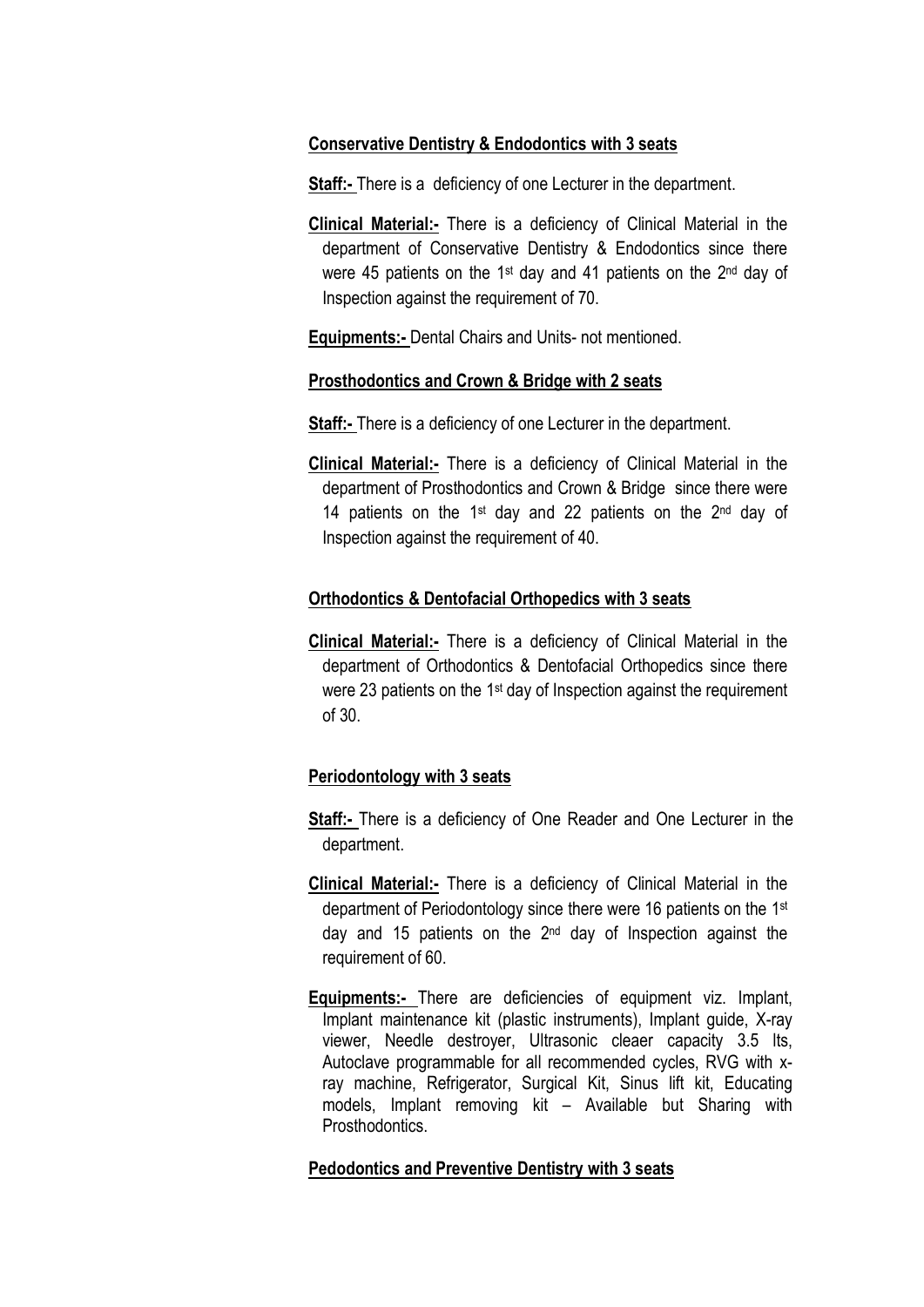**Staff:-** There is a deficiency of One Lecturer in the department.

Clinical Material:- There is a deficiency of Clinical Material in the department of Pedodontics and Preventive Dentistry since there were 19 patients on the 1<sup>st</sup> day and 21 patients on the 2<sup>nd</sup> day of Inspection against the requirement of 40.

## Oral and Maxillofacial Surgery with 2 seats

Dental Staff:- There are deficiencies of 2 Reader and 1 Lecturer. Equipments:- Ventilator, Major Operation theatre with all facilities, Recovery and Intensive Care Unit with all necessary life support equipments, Fibrooptic Light, Inpatient Beds, Fiber Optic Laryngoscope – Present in General Hospital Table of Contents – Details are not furnished.

### 5(20). Noorul Islam College of Dental Sciences, Trivandrum, Kerala

To consider Joint Inspection Report of the Council's Inspectors Dr. Ashu Gupta, Shimla, Dr. Manoj Kumar Singh, Kolkata and Dr. Manesh Lahori, Mathura (carried out on 6<sup>th</sup> & 7<sup>th</sup> April, 2022) to inspect and report on (i) Standard and actual Physical facilities made available for teaching BDS & MDS Courses, at Noorul Islam College of Dental Sciences, Trivandrum, Kerala (ii) the compliance of norms prescribed by the Council with regard to the teaching load, admission strength etc. by the institution and (iii) the general overall impression about the institution.

## **Compliance**

## Deficiency as per BDS Inspection Report

- 1. University Affiliation:- The University affiliation is valid for the year 2021-22 and has not provided the current University affiliation for the year 2022-23.
- 2. There is a deficiency of 5 Lecturers/Tutors.
- 3. The following Dental Teaching Staff was absent on the day of Inspection:-
	- (i) Dr. Anoop Samuel, Professor, Conservative Dentistry and Endodontics (06.04.2022 and 07.04.2022)
	- (ii) Dr. Indu V.K, Tutor, Pediatric and Preventive Dentistry (06.04.2022 and 07.04.2022)
- 4. The following Medical Teaching Staff was absent on the day of Inspection:-
	- (i) Dr. Awasthy Senan CR, Lecturer, Pharmacology (06.04.2022)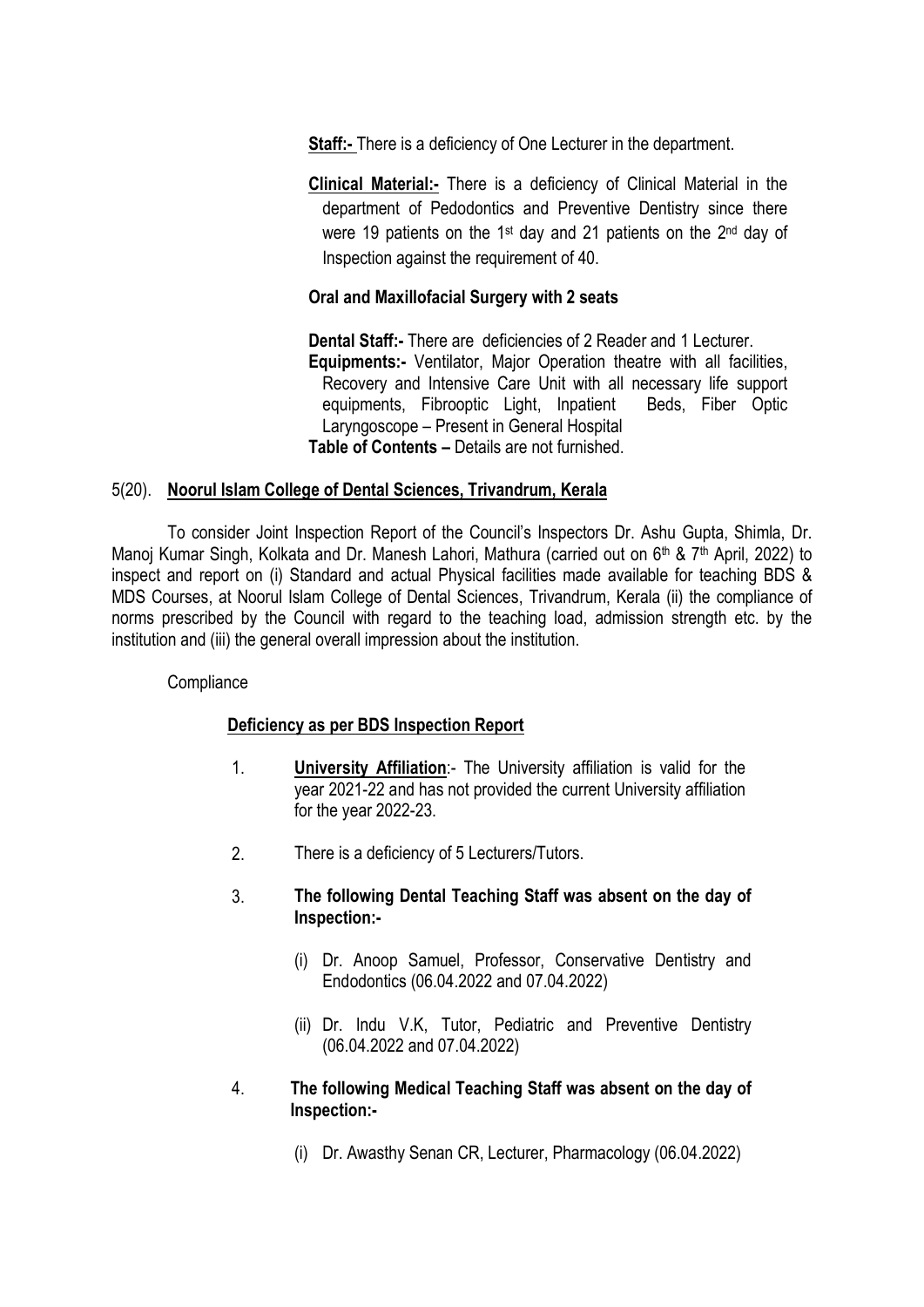(ii) Dr. Haris A, Lecturer, Anesthialogy, (was in OT on 07.04.2022)

5. Non Teaching Staff/Ministerial Staff:- Dental Tech. (Dental Mechanic) - 1, Dent. Hygst. – 2, Security Personnel – 1.

### 6. There are deficiencies of Equipments in the following departments:

Prosthodontics and Crown & Bridge:- (Lab):- Flask Press - 2, Deflasking Unit – 2, Ceramic and Cast Partial Laboratory:- Programmable porcelain furnace with vacuum pump with instrument kit and material kit – 1, Ultrasonic Cleaner 5 litres capacity – 3.5 ltr available.

Conservative Dentistry and Endodontics:- Autoclaves – 1 not working, Glass bead Sterilizers – 3, Automatic Developer - 1, Clinical Laboratory:- Plaster Dispenser, Model Trimmer, Lathe, Lab Micromotor, Ultrasonic Cleaner, Spindle Grinder, Vibrator, Burnout furnace, Porcelain Furnace, Sand Blasting Machine, Lab Airrotor, Pindex System, Circular Saw, Vacuum Mixer, Pneumatic Chisel, Casting Machine – All equipments are shared with Prosthodontics dept.

Oral and Maxillofacial Surgery A) Exodontia:- Ultrasonic Cleaner capacity 13 lts  $-$  2.5 available, Thermometer  $-$  1, Glucometer – 1,Oxygen Mask Paedodontics & Preventive Dentistry – 1.

Periodontology:- Dental Chairs and Units - 3 Scaler Short, Ultrasonic Cleaner capacity 13 lts – 2.5 available.

**Orthodontics:-** X-Ray Viewer – 1, Ultrasonic Cleaner capacity 13 lts – 2.5 lts available, LAB:- Plaster Dispenser – 1, Welders – 1 Not working, Soldering Torch – 1 Not working, Amalgamator - 1 not working, Pulp Tester Digital – 1 Not working.

Pedo Lab:- Plaster Dispenser – 1, Lab Micro motor – 1, Pressure Moulding Machine – 1.

Oral Medicine & Radiology:- Pulp Tester – 2 not working, General X-ray Unit – Attached with Hospital, Lead Gloves – 1, Biopsy Kit – 1, Sailography Equipment and Kit – 1.

Public Health Dentistry:- Ultrasonic Cleaner-2.5 is available against the requirement of 13 lts.

Department of Physiology:- Stage Incubator – 1, Analytical Balance – 1, Centirfuge R4c and R8c – 1, Blood Cell Counter – 1, Clinical Lab:- Clinical Thermometer – 3, Hair Aesthesiometer – 2, Bicylcle Ergrometer – 1, Weighing Machine – 2, Height Chart – 1,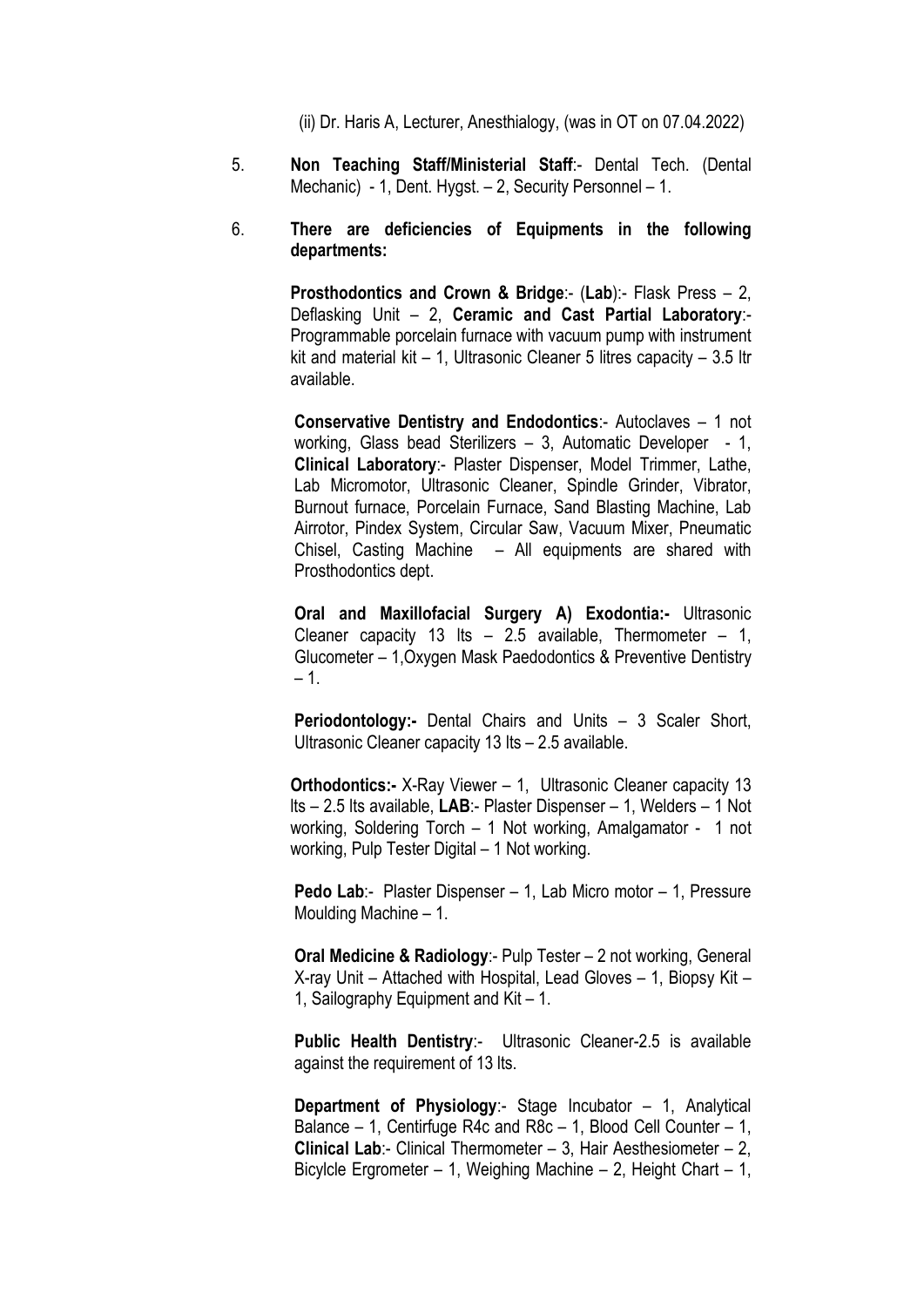Snellen's Chart – 1, **Preparation Room:**- Electrophoretic Apparatus – 2.

Pharmacology (Clinical Lab):- Funnel – Less in Number, Pasteur pipette pack of  $100 - 2$ , Pipette 1 ml – 25, Pipette 2 ml - 18, Reagent bottle with lid narrow mouth – 30, Reagent bottle with lid wide mouth – 15, Test Tube - 15, Sphygmomanometer – 1, Spirit  $Lamp - 4$ .

Department of Microbiology:- Electronic Balance – 1.

Department of General Pathology(Clinical Lab) ( A Glass Ware):- Glass Pipette – 15, Glass Rods – 10, (**B Instruments**):-Electronic Weigh Scale – 3, Sprit Lamp – 3, Sphygnomanometer – 1, Stethoscope – 1.

Department of Dental Anatomy, Embryology, Oral Histology and Oral Pathology:- Education models and dental developmental set - Less in number, Histopathology Room:- Distilled water plant  $-$  1, Wide Mouth Bottles  $-$  3, Glass Funnel  $-$  3, Loop Holder  $-$  2, Magnifying Glass – 1, Gas Burner/Sprit Lamp - , Colour Printer - 1.

7. Observation:- Carbon Monoxide analyser was not available in TCC.

### 8. Deficiencies as per MDS Inspection Report:

### Orthodontics & Dentofacial Orthopedics with 3 seats

- 1. **Equipment** :- Dental Chairs and Units Some of the chairs are not working properly, Scanner with transparency adapter – 1, Needle Destroyer – 1, Free Plane Articulators – 1, Computer software for cephalometircs – Software not working.
- 2. Clinical Material:- There was only 21 patients on 06.03.2022 against the requirement of 25.
- 3. Last annual admission details: No. admitted and Academic Year for SC, ST, Others/EWS is not mentioned and signature of the students not done.
- 4. Observations:- Dr. Pragya, Lecturer, was maternity leave on 06.03.2022 and 07.03.2022.

### Conservative Dentistry and Endodontics with 2 seats

1. Equipments:- Endosonic Handpieces – Micro endosonic Tips, retro treatment – 1, Surgical Endo Kits – 2, Needle Destroyer –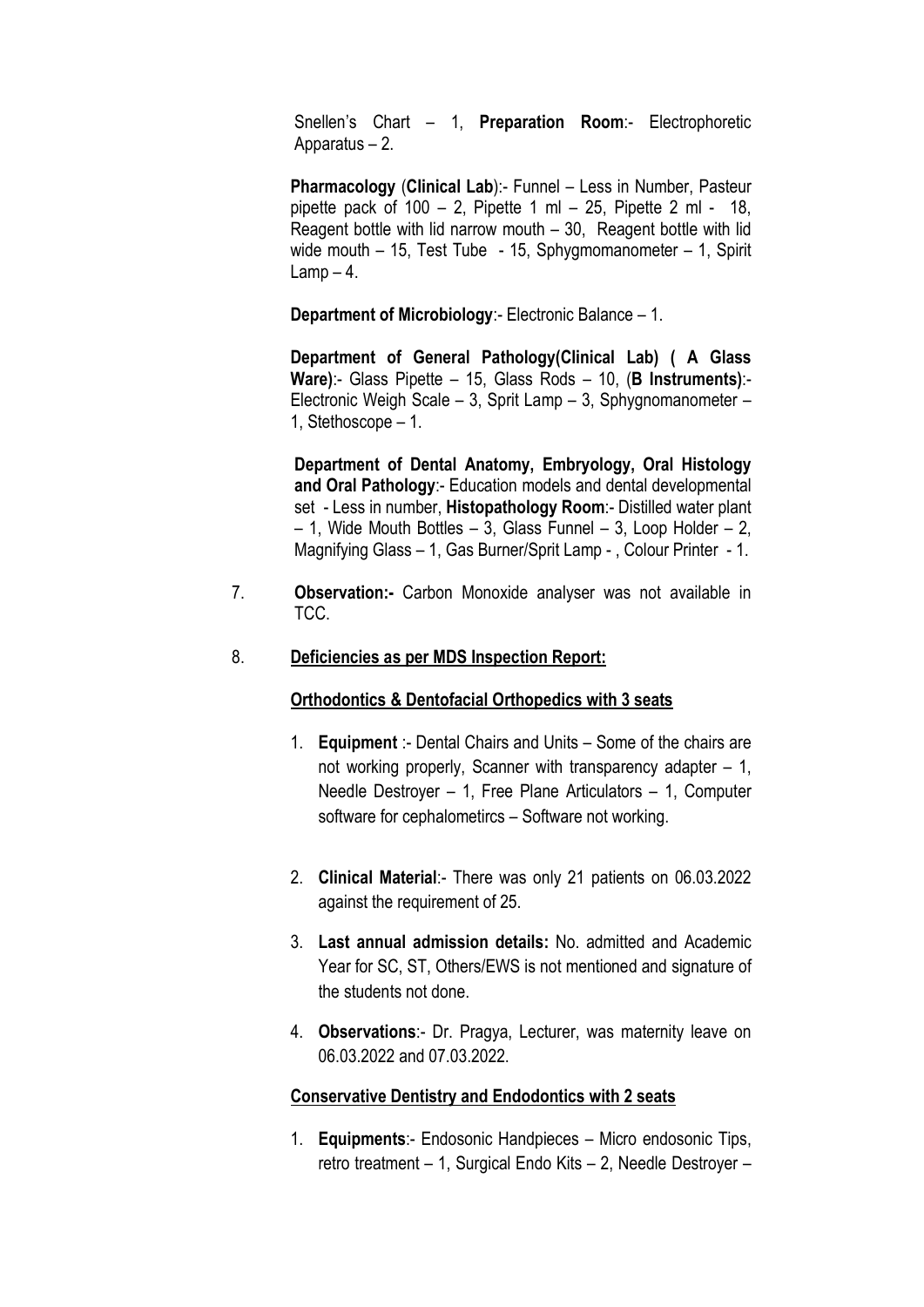1, Amalgam finishing kits – 1, Equipments for casting procedures – Shared with Prosthodontics Department.

- 2. Clinical Material:- There was only 41 patients on 06.03.2022 and 41 patients on 07.03.2022 against the requirement of 50.
- 3. Last annual admission details: No. admitted and Academic Year for SC, ST, Others/EWS is not mentioned and signature of the students not done.

## 9. Observations:-

(i) Ceramic Lab is shared with Prosthodontics Department.

### 5(21). KGF College of Dental Sciences & Hospital, KGF, Karnataka

To consider Joint Inspection Report of the Council's Inspectors Dr. Mandeep Singh Virdi, Jhajjar and Dr. Mukesh Kumar Singh, Moradabad (carried out on 7<sup>th</sup> & 8<sup>th</sup> April, 2022) to inspect and report on (i) Standard and actual Physical facilities made available for teaching BDS Course, at KGF College of Dental Sciences & Hospital, KGF, Karnataka (ii) the compliance of norms prescribed by the Council with regard to the teaching load, admission strength etc. by the institution and (iii) the general overall impression about the institution.

### **Compliance**

## 1 Deficiencies as per BDS Inspection Report

1. The following Dental Teaching Staffs were absent on the day of inspection:-

- (i) Dr. Pawan T.P, Sr. Lecturer, Prosthodontics and Crown & Bridge was absent on 07.04.2022.
- (ii) Dr. Veena S. Nair, Sr. Lecturer, Conservative Dentistry and Endodontics, was absent on 07.04.2022.
- (iii) Dr. Mallika Reddy, Professor, Oral and Maxillofacial Surgery was absent on 07.04.2022.
- (iv) Dr. Mithun Shah, Sr. Lecturer, Orthodontics was absent on 07.04.2022.
- (v) Dr. Bijilas, Tutor, Orthodontics was absent on 07.04.2022.
- (vi) Dr. Sushma S.A., Sr. Lecturer, Orthodontics was absent on 07.04.2022.
- (vii) Dr. M ohammed Ajmal, Sr. Lecturer, Prosthodontics and Crown & Bridge was absent on 07.04.2022
- 2 The following Medical Teaching Staffs were absent on the day of inspection:-
	- (i) Dr. Geetanjali N., Tutor, General Pathology was absent on 07.04.2022.